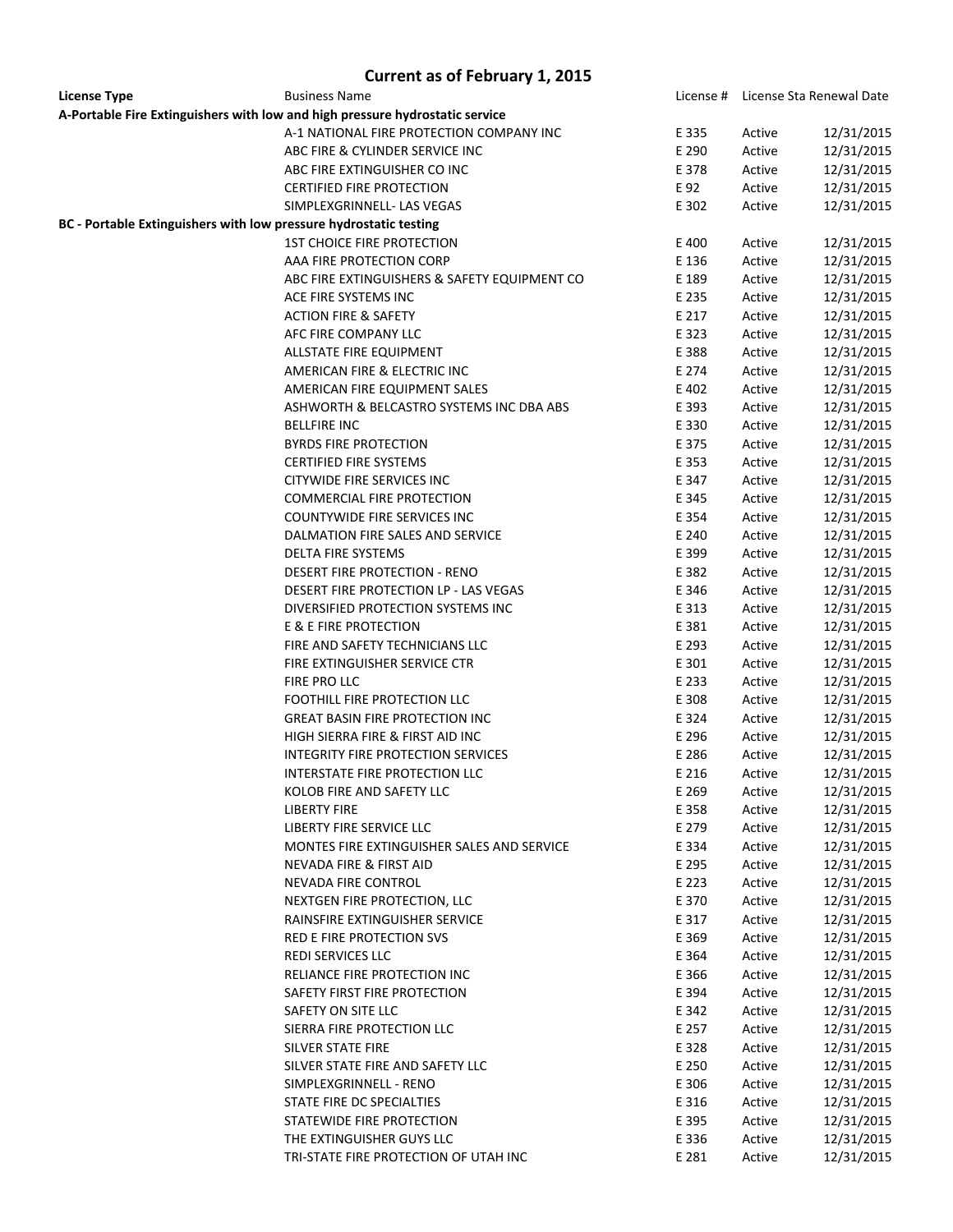| <b>License Type</b>                                         | <b>Business Name</b>                            |                  |        | License # License Sta Renewal Date |
|-------------------------------------------------------------|-------------------------------------------------|------------------|--------|------------------------------------|
|                                                             | TSI SALES AND INSTALLATION DBA TSI              | E 372            | Active | 12/31/2015                         |
|                                                             | <b>VALLEY FIRE PREVENTION LLC</b>               | E 319            | Active | 12/31/2015                         |
|                                                             | <b>VEGAS VALLEY FIRE PROTECTION</b>             | E 389            | Active | 12/31/2015                         |
|                                                             | WESTERN FIRE PREVENTION AIR FILTER SERVICES INC | E 103            | Active | 12/31/2015                         |
|                                                             | WHITE PINE FIRE EXTING. SALES & SERV            | E 289            | Active | 12/31/2015                         |
|                                                             | WORLD-WIDE FIRE INC                             | E 348            | Active | 12/31/2015                         |
| <b>B-Portable Fire Extinguishers</b>                        |                                                 |                  |        |                                    |
|                                                             | <b>BEST SYSTEMS FIRE PROTECTION</b>             |                  |        |                                    |
|                                                             |                                                 | E 343            | Active | 12/31/2015                         |
|                                                             | COMMERCIAL FIRE PROTECTION - NV INC             | E 391            | Active | 12/31/2015                         |
|                                                             | <b>COSCO FIRE PROTECTION INC</b>                | E 403            | Active | 12/31/2015                         |
|                                                             | <b>ELTEX ENTERPRISES</b>                        | E 326            | Active | 12/31/2015                         |
|                                                             | FIRE ENGINEERING COMPANY INC                    | E 377            | Active | 12/31/2015                         |
|                                                             | FIRE INSPECTION SPECIALTY CO LLC                | E 374            | Active | 12/31/2015                         |
|                                                             | FMC FIRE PROTECTION LLC                         | E 398            | Active | 12/31/2015                         |
|                                                             | <b>FRANKS FIRE EXTINGUISHER</b>                 | E 362            | Active | 12/31/2015                         |
|                                                             | <b>GF FIRE DESIGN LLC</b>                       | E 396            | Active | 12/31/2015                         |
|                                                             | <b>GUARDIAN FIRE EXTINGUISHER CO INC</b>        | E 239            | Active | 12/31/2015                         |
|                                                             | MAG FIRE PROTECTION SYSTEMS INC                 | E 383            | Active | 12/31/2015                         |
|                                                             | <b>MESA FIRE SERVICES INC</b>                   | E 352            | Active | 12/31/2015                         |
|                                                             | ON GUARD FIRE PROTECTION                        | E 380            | Active | 12/31/2015                         |
|                                                             | ORR FIRE PROTECTION                             | E 401            | Active | 12/31/2015                         |
|                                                             | PYRO GUYS                                       | E 340            | Active | 12/31/2015                         |
|                                                             | SIGNAL FIRE INC                                 | E 368            | Active | 12/31/2015                         |
|                                                             | SOUTHERN NEVADA FIRE PROTECTION INC             | E 359            | Active | 12/31/2015                         |
| D-Interior Design - F F & E                                 |                                                 |                  |        |                                    |
|                                                             | A VERY FINE HOUSE                               | D 001B           | Active | 04/30/2015                         |
|                                                             | CATHERINE MACFEE INTERIOR DESIGN                | D 101            | Active | 04/30/2015                         |
|                                                             | <b>COLOURS INC</b>                              | D 016            | Active | 04/30/2015                         |
|                                                             | <b>DESIGN TECH SERVICES</b>                     | D 004            | Active | 04/30/2015                         |
|                                                             | <b>DESIGNING IMAGES LLC</b>                     | D 013            | Active | 04/30/2015                         |
|                                                             |                                                 |                  |        |                                    |
|                                                             | <b>FACILITEQ BUSINESS INTERIORS</b>             | D 083            | Active | 04/30/2015                         |
|                                                             | <b>FORM INC</b>                                 | D096             | Active | 04/30/2015                         |
|                                                             | <b>GMJ INTERIOR DESIGN LLC</b>                  | D 085            | Active | 04/30/2015                         |
|                                                             | IMPRESSIVE INTERIORS LLC                        | D 034            | Active | 04/30/2015                         |
|                                                             | IN LIGHT IN DESIGN                              | D 099            | Active | 04/30/2015                         |
|                                                             | <b>INSPIRED BY DESIGN</b>                       | D 019            | Active | 04/30/2015                         |
|                                                             | <b>INTERIOR MOTIVES</b>                         | D 005            | Active | 04/30/2015                         |
|                                                             | JPA INC, DBA JULIE PORTER ASSOCIATES            | D 028            | Active | 04/30/2015                         |
|                                                             | LAUREN KELLY DESIGNS LLC                        | D 102            | Active | 04/30/2015                         |
|                                                             | <b>LOFTY EXPRESSIONS INC</b>                    | D 001            | Active | 04/30/2015                         |
|                                                             | LORI AMIS INTERIORS LLC                         | D 093            | Active | 04/30/2015                         |
|                                                             | <b>LTRD CORPORATION</b>                         | D 060            | Active | 04/30/2015                         |
|                                                             | MACHABEE OFFICE ENVIRONMENTS                    | D 040            | Active | 04/30/2015                         |
|                                                             | MINDFUL DESIGN INC                              | D 090            | Active | 04/30/2015                         |
|                                                             | <b>NEW WINGS INC</b>                            | D086             | Active | 04/30/2015                         |
|                                                             | RICHARD TODD DESIGN                             | D <sub>023</sub> | Active | 04/30/2015                         |
|                                                             | RINGENBACH INTERIORS INC                        | D 024            | Active | 04/30/2015                         |
|                                                             | ROOM RESOLUTIONS INC                            | D 092            | Active | 04/30/2015                         |
|                                                             | SOLEIL DESIGN INTERNATIONAL INC                 | D 072            | Active | 04/30/2015                         |
|                                                             | <b>TAL STUDIO</b>                               | D 094            | Active | 04/30/2015                         |
|                                                             | <b>WDA INC</b>                                  | D 097            | Active | 04/30/2015                         |
|                                                             | WESTFALL COMMERCIAL FURNITURE                   | D 100            | Active | 04/30/2015                         |
|                                                             |                                                 |                  |        |                                    |
|                                                             | WHITNEY-WHYTE DESIGNS                           | D 071            | Active | 04/30/2015                         |
| E1-E2 Pre-Engineered/Engineered Fixed Extinguishing Systems |                                                 |                  |        |                                    |
| Pre-Engineered/Engineered                                   | A-1 NATIONAL FIRE PROTECTION COMPANY INC        | E 81             | Active | 12/31/2015                         |
| Pre-Engineered/Engineered                                   | ABC FIRE & CYLINDER SERVICE INC                 | E 62             | Active | 12/31/2015                         |
| Pre-Engineered/Engineered                                   | ABC FIRE EXTINGUISHER CO INC                    | E 111            | Active | 12/31/2015                         |
| Pre-Engineered/Engineered                                   | ACE FIRE SYSTEMS INC                            | E 42             | Active | 12/31/2015                         |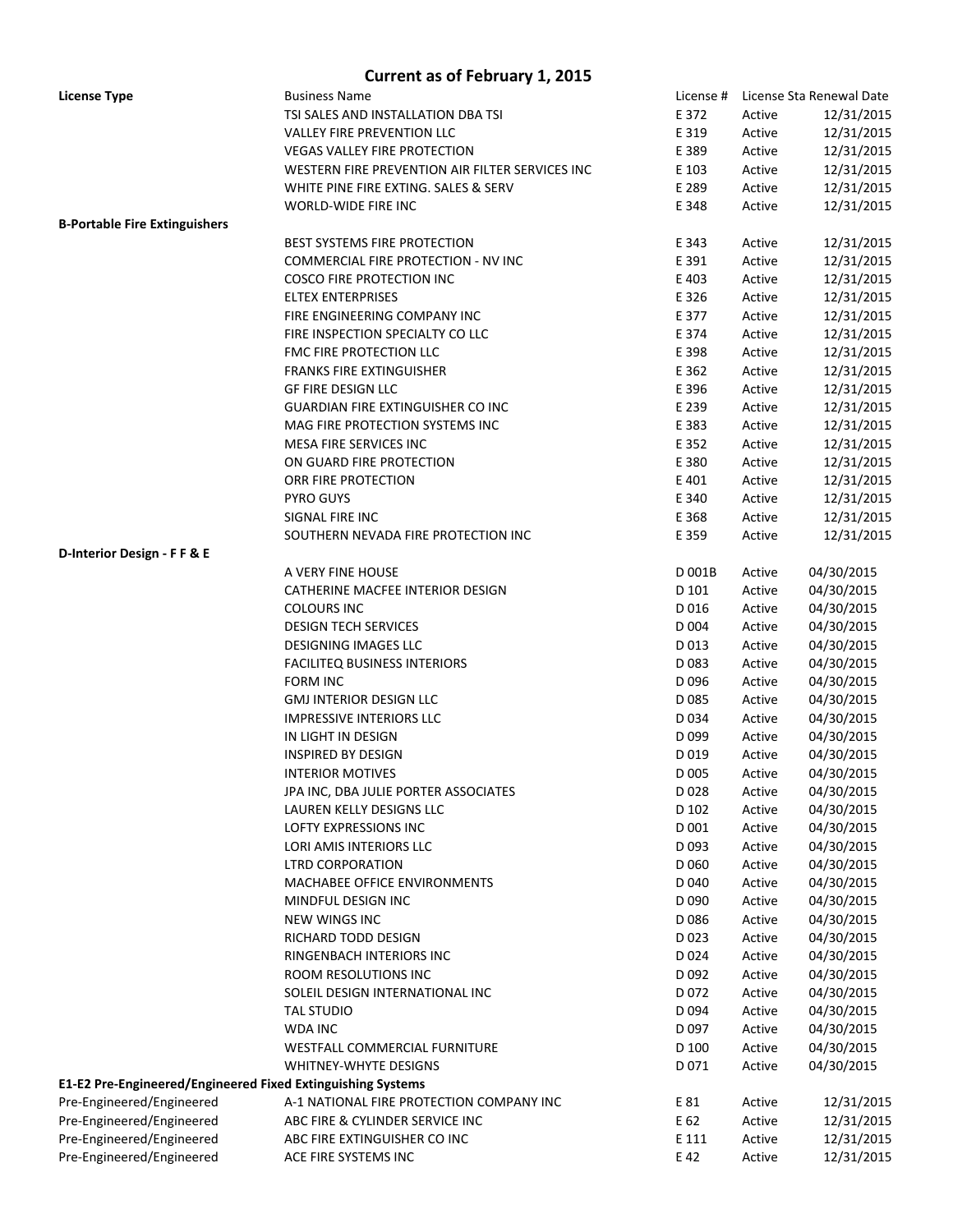| <b>License Type</b>                       | <b>Business Name</b>                            | License #     | License Sta Renewal Date |            |
|-------------------------------------------|-------------------------------------------------|---------------|--------------------------|------------|
| Pre-Engineered                            | AFC FIRE COMPANY LLC                            | E/175         | Active                   | 12/31/2015 |
| Engineered                                | ALARM CONTROL SYSTEMS INC                       | E/208         | Active                   | 12/31/2015 |
| Pre-Engineered/Engineered                 | ALLSTATE FIRE EQUIPMENT                         | E 116         | Active                   | 12/31/2015 |
| Pre-Engineered/Engineered                 | AMERICAN FIRE & ELECTRIC INC                    | E 76          | Active                   | 12/31/2015 |
| Pre-Engineered                            | AMERICAN FIRE EQUIPMENT SALES                   | E/1120        | Active                   | 12/31/2015 |
| Pre-Engineered                            | BEST SYSTEMS FIRE PROTECTION                    | E/190         | Active                   | 12/31/2015 |
| Pre-Engineered/Engineered                 | <b>CERTIFIED FIRE PROTECTION</b>                | E 060         | Active                   | 12/31/2015 |
| Pre-Engineered                            | <b>CERTIFIED FIRE SYSTEMS</b>                   | E/192         | Active                   | 12/31/2015 |
| Pre-Engineered                            | COMMERCIAL FIRE PROTECTION - NV INC             | E/1118        | Active                   | 12/31/2015 |
| Pre-Engineered/Engineered                 | <b>COSCO FIRE PROTECTION INC</b>                | E 121         | Active                   | 12/31/2015 |
| Pre-Engineered/Engineered                 | <b>COUNTYWIDE FIRE SERVICES INC</b>             | E 93          | Active                   | 12/31/2015 |
| Pre-Engineered/Engineered                 | <b>DELTA FIRE SYSTEMS</b>                       | E 04          | Active                   | 12/31/2015 |
| Pre-Engineered/Engineered                 | DESERT FIRE PROTECTION - RENO                   | E 115         | Active                   | 12/31/2015 |
| Pre-Engineered/Engineered                 | DESERT FIRE PROTECTION LP - LAS VEGAS           | E 77          | Active                   | 12/31/2015 |
| Pre-Engineered/Engineered                 | DIVERSIFIED PROTECTION SYSTEMS INC              | E 72          | Active                   | 12/31/2015 |
| Engineered                                | DIVERSIFIED SYSTEMS INTERNATIONAL               | E/245         | Active                   | 12/31/2015 |
| Engineered                                | FIRE ENGINEERING COMPANY INC                    | E/291         | Active                   | 12/31/2015 |
| Pre-Engineered/Engineered                 | FIRE EXTINGUISHER SERVICE CTR                   | E 64          | Active                   | 12/31/2015 |
| Pre-Engineered                            | <b>FIRETROL PROTECTION SYSTEMS</b>              | E/199         | Active                   | 12/31/2015 |
| Pre-Engineered/Engineered                 | FMC FIRE PROTECTION LLC                         | E 119         | Active                   | 12/31/2015 |
| Pre-Engineered/Engineered                 | <b>GF FIRE DESIGN LLC</b>                       | E 97          | Active                   | 12/31/2015 |
| Engineered                                | G & G SYSTEMS                                   | E/254         | Active                   | 12/31/2015 |
| Pre-Engineered/Engineered                 | INTEGRITY FIRE PROTECTION SERVICES              | E 58          | Active                   | 12/31/2015 |
|                                           | <b>LIBERTY FIRE</b>                             | E/1112        | Active                   | 12/31/2015 |
| Pre-Engineered                            | MAG FIRE PROTECTION SYSTEMS INC                 | E/1114        | Active                   | 12/31/2015 |
| Pre-Engineered                            | MESA FIRE SERVICES INC                          | E 105         | Active                   | 12/31/2015 |
| Pre-Engineered/Engineered                 |                                                 |               |                          |            |
| Pre-Engineered/Engineered                 | NEVADA FIRE CONTROL                             | E 39<br>E 113 | Active                   | 12/31/2015 |
| Pre-Engineered/Engineered                 | NEXTGEN FIRE PROTECTION, LLC                    |               | Active                   | 12/31/2015 |
| Engineered                                | ORR PROTECTION SYSTEMS INC                      | $E/2$ 106     | Active                   | 12/31/2015 |
| Pre-Engineered                            | REDI SERVICES LLC                               | E/195         | Active                   | 12/31/2015 |
| Pre-Engineered/Engineered                 | RELIANCE FIRE PROTECTION INC                    | E 100         | Active                   | 12/31/2015 |
| Engineered                                | SAFE ELECTRONICS INC                            | E/226         | Active                   | 12/31/2015 |
| Pre-Engineered/Engineered                 | SIMPLEXGRINNELL - LAS VEGAS                     | E 68          | Active                   | 12/31/2015 |
| Pre-Engineered/Engineered                 | SIMPLEXGRINNELL - RENO                          | E 70          | Active                   | 12/31/2015 |
| Pre-Engineered                            | SOUTHERN NEVADA FIRE PROTECTION INC             | E/1110        | Active                   | 12/31/2015 |
| Pre-Engineered/Engineered                 | STATE FIRE DC SPECIALTIES                       | E 73          | Active                   | 12/31/2015 |
| Pre-Engineered/Engineered                 | STATEWIDE FIRE PROTECTION                       | E 108         | Active                   | 12/31/2015 |
| Pre-Engineered/Engineered                 | TSI SALES AND INSTALLATION DBA TSI              | E 107         | Active                   | 12/31/2015 |
| Pre-Engineered/Engineered                 | WESTERN COMMERCIAL SERVICES, LLC                | E 117         | Active                   | 12/31/2015 |
| Pre-Engineered/Engineered                 | WESTERN FIRE PREVENTION AIR FILTER SERVICES INC | E 03          | Active                   | 12/31/2015 |
| F-Fire Alarms/Protective Signaling System |                                                 |               |                          |            |
|                                           | A-1 MECHANICAL INC                              | F 389         | Active                   | 12/31/2015 |
|                                           | A-1 NATIONAL FIRE PROTECTION COMPANY INC        | F 377         | Active                   | 12/31/2015 |
|                                           | ABC FIRE & CYLINDER SERVICE INC                 | F 340         | Active                   | 12/31/2015 |
|                                           | ABC FIRE EXTINGUISHER CO INC                    | F458          | Active                   | 12/31/2015 |
|                                           | ABERDEEN TECHNOLOGIES                           | F 355         | Active                   | 12/31/2015 |
|                                           | AC PRO INC                                      | F 347         | Active                   | 12/31/2015 |
|                                           | ACE FIRE SYSTEMS INC                            | F 177         | Active                   | 12/31/2015 |
|                                           | <b>ACTION ELECTRIC INC</b>                      | F475          | Active                   | 12/31/2015 |
|                                           | ADT LLC OF DELAWARE                             | F468          | Active                   | 12/31/2015 |
|                                           | ADT LLC OF DELAWARE                             | F467          | Active                   | 12/31/2015 |
|                                           | ALARM CONTROL SYSTEMS INC                       | F 39          | Active                   | 12/31/2015 |
|                                           | ALARMCO INC                                     | F9            | Active                   | 12/31/2015 |
|                                           | ALL PRO SECURITY INC                            | F415          | Active                   | 12/31/2015 |
|                                           | ALLSTATE FIRE EQUIPMENT                         | F471          | Active                   | 12/31/2015 |
|                                           | AM FIRE & ELECTRONIC SERVICES INC               | F 267         | Active                   | 12/31/2015 |
|                                           | AMERICAN FIRE & ELECTRIC INC                    | F 178         | Active                   | 12/31/2015 |
|                                           | AMERICAN VIDEO AND SECURITY LTD                 | F434          | Active                   | 12/31/2015 |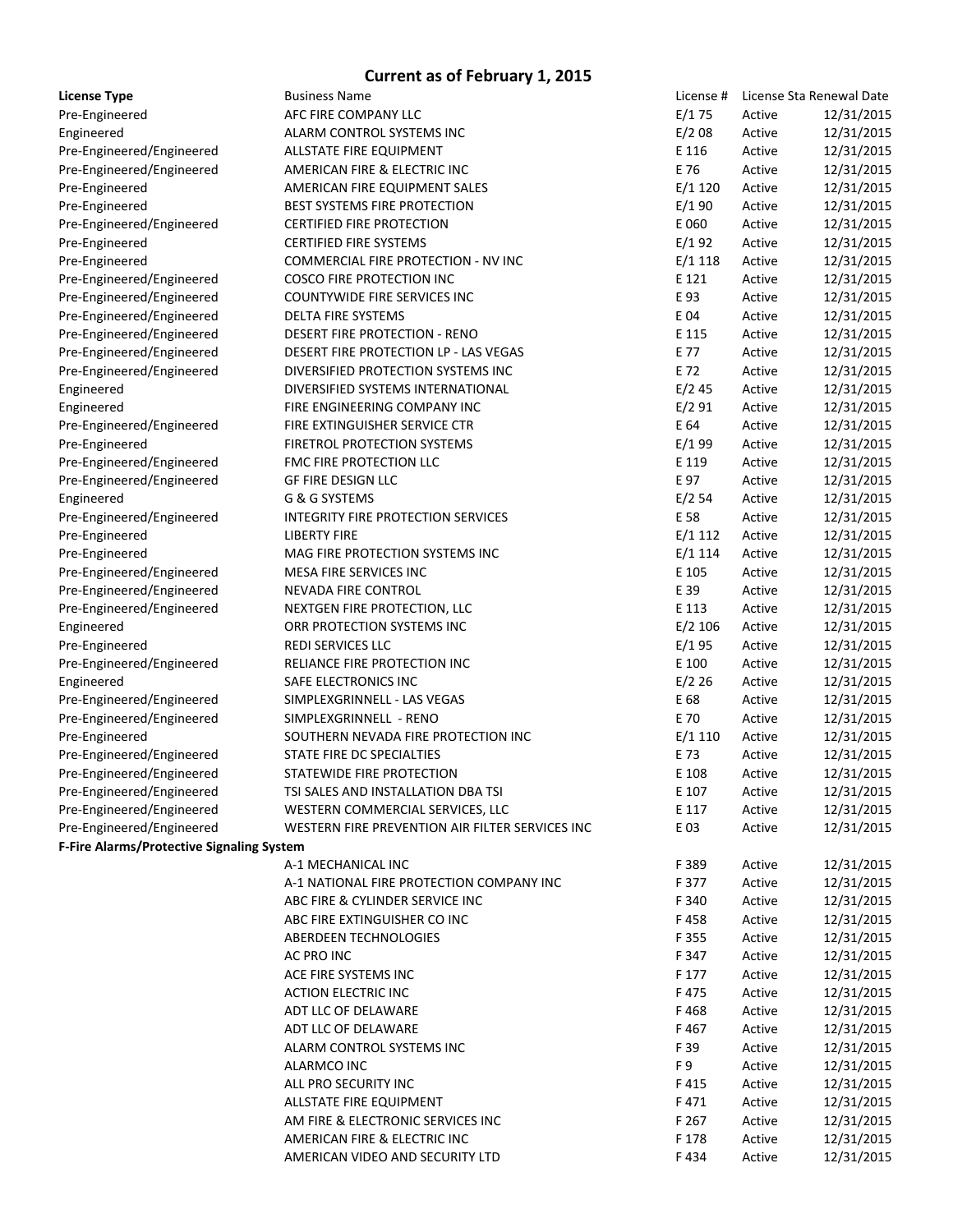| <b>License Type</b> | <b>Business Name</b>                     | License # |        | License Sta Renewal Date |
|---------------------|------------------------------------------|-----------|--------|--------------------------|
|                     | ASHWORTH & BELCASTRO SYSTEMS INC DBA ABS | F 342     | Active | 12/31/2015               |
|                     | <b>BALDWIN ELECTRICAL INSTALLATIONS</b>  | F488      | Active | 12/31/2015               |
|                     | <b>BERGELECTRIC CORP</b>                 | F 263     | Active | 12/31/2015               |
|                     | <b>BILLS SOUND &amp; SECURITY</b>        | F 357     | Active | 12/31/2015               |
|                     | <b>BOMBARD ELECTRIC LLC</b>              | F 168     | Active | 12/31/2015               |
|                     | <b>BRIGGS ELECTRIC INC</b>               | F 336     | Active | 12/31/2015               |
|                     | <b>BURGARELLO ALARM INC</b>              | F 41      | Active | 12/31/2015               |
|                     | C R DRAKE & SONS INC                     | F 307     | Active | 12/31/2015               |
|                     | CEI ALARM                                | F 242     | Active | 12/31/2015               |
|                     | <b>CERTIFIED FIRE PROTECTION</b>         | F 174     | Active | 12/31/2015               |
|                     | <b>CERTIFIED FIRE SYSTEMS</b>            | F405      | Active | 12/31/2015               |
|                     | <b>COLIANT SOLUTIONS INC</b>             | F438      | Active | 12/31/2015               |
|                     | COMMERCIAL FIRE PROTECTION - NV INC      | F474      | Active | 12/31/2015               |
|                     | <b>COMMUNICATION ELECTRONIC SYSTEMS</b>  | F 232     | Active | 12/31/2015               |
|                     |                                          | F376      |        |                          |
|                     | <b>COMPREHENSIVE SYSTEMS INC</b>         |           | Active | 12/31/2015               |
|                     | <b>CONTI CORPORATION</b>                 | F 366     | Active | 12/31/2015               |
|                     | <b>COSCO FIRE PROTECTION INC</b>         | F476      | Active | 12/31/2015               |
|                     | DATAPLUS COMMUNICATIONS                  | F450      | Active | 12/31/2015               |
|                     | DDC ELECTRIC LLC                         | F464      | Active | 12/31/2015               |
|                     | DELTA FIRE SYSTEMS                       | F493      | Active | 12/31/2015               |
|                     | DESERT HILLS ELECTRIC INC                | F 375     | Active | 12/31/2015               |
|                     | DIVERSIFIED PROTECTION SYSTEMS INC       | F332      | Active | 12/31/2015               |
|                     | DIVERSIFIED SYSTEMS INTERNATIONAL        | F 201     | Active | 12/31/2015               |
|                     | DIVERSITY ELECTRIC LLC                   | F430      | Active | 12/31/2015               |
|                     | <b>DURANGO FIRE PROTECTION</b>           | F 294     | Active | 12/31/2015               |
|                     | DYNALECTRIC COMPANY OF NEVADA            | F 45      | Active | 12/31/2015               |
|                     | EA SYSTEMS LLC                           | F483      | Active | 12/31/2015               |
|                     | <b>EDS ELECTRONICS INC</b>               | F 169     | Active | 12/31/2015               |
|                     | ELECTRONIC INTEGRATION SOLUTIONS         | F495      | Active | 12/31/2015               |
|                     | FE MORAN INC SPECIAL HAZARD SYSTEMS      | F408      | Active | 12/31/2015               |
|                     | FIRE ENGINEERING COMPANY INC             | F403      | Active | 12/31/2015               |
|                     | FIRE PROTECTION SERVICE CORP             | F459      | Active | 12/31/2015               |
|                     | FIRETROL PROTECTION SYSTEMS              | F429      | Active | 12/31/2015               |
|                     | <b>FISK ELECTRIC COMPANY</b>             | F421      | Active | 12/31/2015               |
|                     | <b>GF FIRE DESIGN LLC</b>                | F410      | Active | 12/31/2015               |
|                     | G & G SYSTEMS                            | F 265     | Active | 12/31/2015               |
|                     | <b>GREAT SALT LAKE ELECTRIC INC</b>      | F435      | Active | 12/31/2015               |
|                     | <b>GUST ELECTRIC INC</b>                 | F 388     | Active | 12/31/2015               |
|                     | <b>HARDWIRE ELECTRIC</b>                 | F 500     | Active | 12/31/2015               |
|                     | <b>HOLM ELECTRIC</b>                     | F497      | Active | 12/31/2015               |
|                     | <b>HOMETRONIC</b>                        | F 367     | Active | 12/31/2015               |
|                     | HONEYWELL INTERNATIONAL INC              | F420      | Active | 12/31/2015               |
|                     | INDUSTRIAL ELECTRONIC SYSTEMS INC.       | F406      | Active | 12/31/2015               |
|                     |                                          |           |        |                          |
|                     | JOHNSON CONTROLS                         | F 18A     | Active | 12/31/2015               |
|                     | LEA ELECTRIC LLC                         | F461      | Active | 12/31/2015               |
|                     | LIBERTY FIRE                             | F456      | Active | 12/31/2015               |
|                     | LITCHY ELECTRIC                          | F 392     | Active | 12/31/2015               |
|                     | LIVEWIRE ELECTRIC LLC                    | F432      | Active | 12/31/2015               |
|                     | LOW VOLTAGE TECHNOLOGIES                 | F441      | Active | 12/31/2015               |
|                     | MAG FIRE PROTECTION SYSTEMS INC          | F466      | Active | 12/31/2015               |
|                     | <b>MAXIMUM SECURITY SYSTEMS</b>          | F 277     | Active | 12/31/2015               |
|                     | MESA FIRE SERVICES INC                   | F385      | Active | 12/31/2015               |
|                     | MESQUITE ELECTRIC LLC                    | F494      | Active | 12/31/2015               |
|                     | <b>MOJAVE ELECTRIC</b>                   | F 220     | Active | 12/31/2015               |
|                     | MURPHY ELECTRIC INC                      | F 251     | Active | 12/31/2015               |
|                     | NELSON ELECTRIC COMPANY INC              | F 166     | Active | 12/31/2015               |
|                     | <b>NEVADA FIRE CONTROL</b>               | F 161     | Active | 12/31/2015               |
|                     | NEXTGEN INTEGRATED SOLUTIONS             | F411      | Active | 12/31/2015               |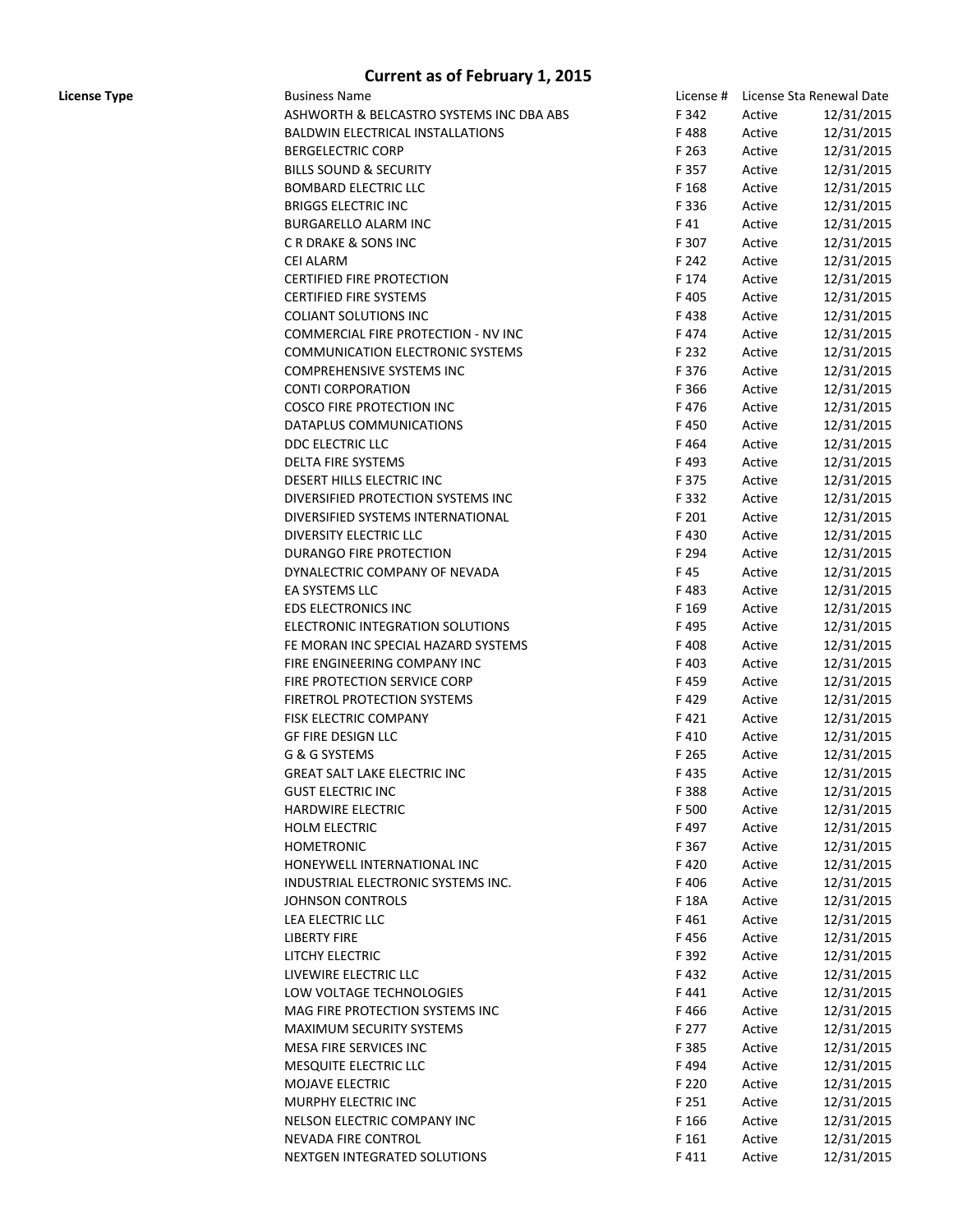| License Type | <b>Business Name</b>                                 |       | License # License Sta Renewal Date |            |
|--------------|------------------------------------------------------|-------|------------------------------------|------------|
|              | <b>NEXTGEN MONITORING</b>                            | F 282 | Active                             | 12/31/2015 |
|              | <b>NU SYSTEMS INC</b>                                | F 208 | Active                             | 12/31/2015 |
|              | ON GUARD FIRE PROTECTION                             | F472  | Active                             | 12/31/2015 |
|              | ORR PROTECTION SYSTEMS INC                           | F445  | Active                             | 12/31/2015 |
|              | PARADIGM ELECTRIC                                    | F 370 | Active                             | 12/31/2015 |
|              | POWERCOMM SOLUTIONS INC                              | F 315 | Active                             | 12/31/2015 |
|              | PRO ELECTRIC                                         | F489  | Active                             | 12/31/2015 |
|              | PROCOM SYSTEMS INC                                   | F 384 | Active                             | 12/31/2015 |
|              | PROFESSIONAL SYSTEMS TECHNOLOGY                      | F440  | Active                             | 12/31/2015 |
|              | PROTECT-A-BIZ                                        | F465  |                                    | 12/31/2015 |
|              | PROTECTION DEVICES INC                               |       | Active                             |            |
|              |                                                      | F 296 | Active                             | 12/31/2015 |
|              | PROTECTION ONE ALARM MONITORING INC                  | F 189 | Active                             | 12/31/2015 |
|              | PUEBLO ELECTRICAL SERVICES                           | F 276 | Active                             | 12/31/2015 |
|              | PYROCOM INC                                          | F 245 | Active                             | 12/31/2015 |
|              | RCF INDUSTRIAL ELECTRONICS                           | F 333 | Active                             | 12/31/2015 |
|              | RELIANCE FIRE PROTECTION INC                         | F 262 | Active                             | 12/31/2015 |
|              | RFI COMMUNICATIONS SECURITY SYSTEMS                  | F 237 | Active                             | 12/31/2015 |
|              | <b>RLD INSTALLATIONS</b>                             | F 320 | Active                             | 12/31/2015 |
|              | ROBERTSON BRIGHT INDUSTRIES LLC                      | F491  | Active                             | 12/31/2015 |
|              | S & H ELECTRICAL SVS LLC                             | F454  | Active                             | 12/31/2015 |
|              | SAFE ELECTRONICS INC                                 | F063  | Active                             | 12/31/2015 |
|              | SCS                                                  | F 313 | Active                             | 12/31/2015 |
|              | SECURITY LOCK AND ALARM INC                          | F 54  | Active                             | 12/31/2015 |
|              | SECURITY SIGNAL DEVICES                              | F 308 | Active                             | 12/31/2015 |
|              | SECURITY SOURCE USA INC                              | F446  | Active                             | 12/31/2015 |
|              | SHIELD FIRE & SECURITY LLC                           | F433  | Active                             | 12/31/2015 |
|              | SIEMENS INDUSTRY INC - SACRAMENTO CA                 | F431  | Active                             | 12/31/2015 |
|              | SIEMENS INDUSTRY INC -LAS VEGAS                      | F 254 | Active                             | 12/31/2015 |
|              | SIEMENS INDUSTRY, INC - SANDY UT                     | F423  | Active                             | 12/31/2015 |
|              | SIERRA SAGE SECURITY                                 | F463  | Active                             | 12/31/2015 |
|              | SIGNAL FIRE INC                                      | F 378 | Active                             | 12/31/2015 |
|              | SIMPLEXGRINNELL - RENO                               | F 325 | Active                             | 12/31/2015 |
|              | SIMPLEXGRINNELL - LAS VEGAS                          | F 324 | Active                             | 12/31/2015 |
|              | SOLID STATE ELECTRIC LLC                             | F414  | Active                             | 12/31/2015 |
|              | SONITROL OF SOUTHERN NEVADA                          | F 247 | Active                             | 12/31/2015 |
|              | SOUTHERN NEVADA FIRE PROTECTION INC                  | F 363 | Active                             | 12/31/2015 |
|              | <b>SPEARS ELECTRIC</b>                               | F453  | Active                             | 12/31/2015 |
|              | STANLEY CONVERGENT SECURITY SOLUTIONS INC-RENO       | F400  | Active                             | 12/31/2015 |
|              | STANLEY CONVERGENT SECURITY SOLUTIONS INC -LAS VEGAS | F401  | Active                             | 12/31/2015 |
|              | STATE FIRE DC SPECIALTIES                            | F 365 | Active                             | 12/31/2015 |
|              | STATEWIDE FIRE PROTECTION                            |       |                                    |            |
|              |                                                      | F439  | Active                             | 12/31/2015 |
|              | <b>STING ALARM INC</b>                               | F 368 | Active                             | 12/31/2015 |
|              | SWIFT ELECTRICAL SERVICES                            | F 349 | Active                             | 12/31/2015 |
|              | SYSTEMS OF NEVADA                                    | F486  | Active                             | 12/31/2015 |
|              | T & M ELECTRICAL                                     | F436  | Active                             | 12/31/2015 |
|              | <b>TAYLOR ELECTRIC INC</b>                           | F 344 | Active                             | 12/31/2015 |
|              | TD ELECTRIC INC                                      | F487  | Active                             | 12/31/2015 |
|              | TELEDATA CONTRACTORS INC                             | F330  | Active                             | 12/31/2015 |
|              | <b>TELGIAN CORPORATION</b>                           | F 350 | Active                             | 12/31/2015 |
|              | TITAN SYSTEMS INC                                    | F460  | Active                             | 12/31/2015 |
|              | TRI-SIGNAL INTEGRATION INC - SPARKS                  | F337  | Active                             | 12/31/2015 |
|              | TRI-SIGNAL INTERGRATION INC - HENDERSON              | F 346 | Active                             | 12/31/2015 |
|              | TSI SALES AND INSTALLATION DBA TSI                   | F 297 | Active                             | 12/31/2015 |
|              | TYCO INTEGRATED SECURITY LLC - RENO                  | F469  | Active                             | 12/31/2015 |
|              | TYCO INTEGRATED SECURITY LLC - LAS VEGAS             | F470  | Active                             | 12/31/2015 |
|              | ULTIMATE ALARMS                                      | F 289 | Active                             | 12/31/2015 |
|              | UNITECH ELECTRONICS INC                              | F496  | Active                             | 12/31/2015 |
|              | UNITED ELECTRICAL SERVICES INC                       | F 145 | Active                             | 12/31/2015 |
|              |                                                      |       |                                    |            |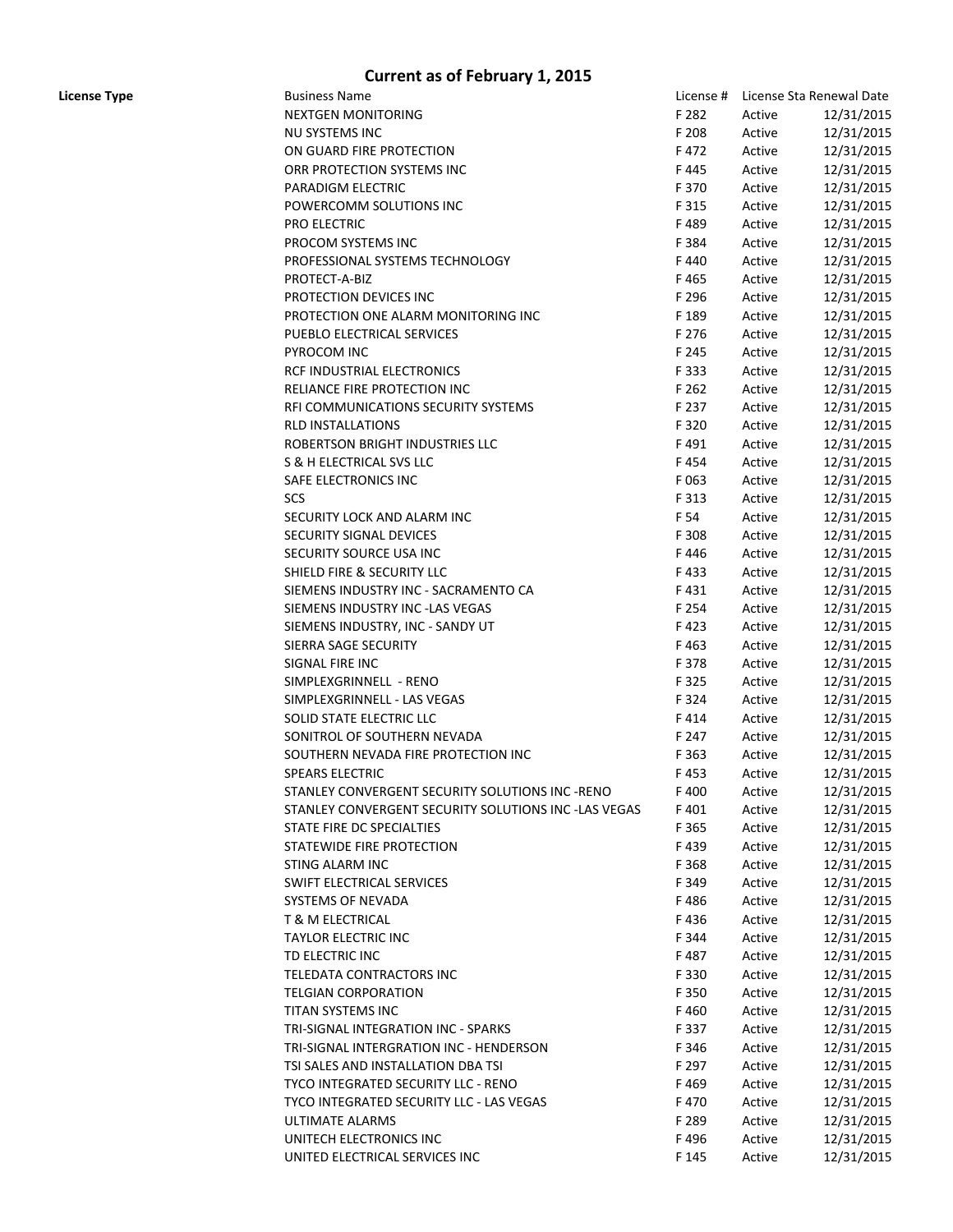| <b>License Type</b>                      | <b>Business Name</b>                        |               |        | License # License Sta Renewal Date |
|------------------------------------------|---------------------------------------------|---------------|--------|------------------------------------|
|                                          | UNITED SYSTEMS FIRE AND SECURITY LLC        | F492          | Active | 12/31/2015                         |
|                                          | <b>VALLEY COMMUNICATIONS</b>                | F478          | Active | 12/31/2015                         |
|                                          | <b>VANKIRK ELECTRIC INC</b>                 | F477          | Active | 12/31/2015                         |
|                                          | <b>VECTOR SECURITY INC</b>                  | F437          | Active | 12/31/2015                         |
|                                          | WESTAR INTEGRATED SYSTEMS LLC               | F424          | Active | 12/31/2015                         |
|                                          | WHIPPLE ELECTRIC INC                        | F 188         | Active | 12/31/2015                         |
| <b>Flame Effect -Natural Gas/Propane</b> |                                             |               |        |                                    |
|                                          | <b>ACTION ROBO LLC</b>                      | FE 297        | Active | 04/30/2015                         |
|                                          | ADVANCED ENTERTAINMENT SERVICES             | FE 030        | Active | 04/30/2015                         |
|                                          |                                             | <b>FE 290</b> |        |                                    |
|                                          | <b>BAY FIREWORKS</b>                        |               | Active | 04/30/2015                         |
|                                          | <b>CONTROLLED BURN</b>                      | FE 233        | Active | 04/30/2015                         |
|                                          | <b>COTERA PRODUCTIONS</b>                   | FE 051        | Active | 04/30/2015                         |
|                                          | DYNAMIC EFFECTS & FIREWORKS COMPANY         | FE 147        | Active | 04/30/2015                         |
|                                          | FIREWORKS AND STAGE FX AMERICA INC          | FE 190        | Active | 04/30/2015                         |
|                                          | LIVE SPARK INC                              | FE 334        | Active | 04/30/2015                         |
|                                          | N-M VENTURES LLC                            | FE 067        | Active | 04/30/2015                         |
|                                          | PIRANHA PRODUCTIONS                         | FE 085        | Active | 04/30/2015                         |
|                                          | PYRITZ PYROTECHNICS GROUP LLC               | FE 231        | Active | 04/30/2015                         |
|                                          | PYRO GUYS                                   | FE 180        | Active | 04/30/2015                         |
|                                          | PYROTECNICO/FX LLC                          | FE 177        | Active | 04/30/2015                         |
|                                          | PYROTEK SPECIAL EFFECTS INC                 | <b>FE 080</b> | Active | 04/30/2015                         |
|                                          | <b>QUANTUM SPECIAL EFFECTS CORP</b>         | FE 332        | Active | 04/30/2015                         |
|                                          | STAGE & EFFECTS INC                         | FE 005        | Active | 04/30/2015                         |
|                                          | STAGE MAGIC INC.                            | FE 089        | Active | 04/30/2015                         |
|                                          | STRICTLY FX LLC                             | FE 117        | Active | 04/30/2015                         |
|                                          | WYNN LAS VEGAS                              | FE 122        | Active | 04/30/2015                         |
|                                          |                                             |               |        |                                    |
| <b>G-Automatic Fire Sprinkler System</b> |                                             |               |        |                                    |
|                                          | A-1 NATIONAL FIRE PROTECTION COMPANY INC    | G 562         | Active | 12/31/2015                         |
|                                          | AA ATLAS FIRE INSPECTIONS, INC.             | G 574         | Active | 12/31/2015                         |
|                                          | AAA FIRE SPRINKLER INC                      | G 168         | Active | 12/31/2015                         |
|                                          | ABC FIRE & CYLINDER SERVICE INC             | G 371         | Active | 12/31/2015                         |
|                                          | ABC FIRE EXTINGUISHER CO INC                | G 877         | Active | 12/31/2015                         |
|                                          | ABRAHAM MECHANICAL SERVICES                 | G 809         | Active | 12/31/2015                         |
|                                          | ACE FIRE SYSTEMS INC                        | G 141         | Active | 12/31/2015                         |
|                                          | ADMIRAL FIRE PROTECTION INC                 | G 252         | Active | 12/31/2015                         |
|                                          | ADVANCED FIRE PROTECTION INC                | G 37          | Active | 12/31/2015                         |
|                                          | AERO AUTOMATIC SPRINKLER COMPANY INC        | G 658         | Active | 12/31/2015                         |
|                                          | ALLSTATE FIRE EQUIPMENT                     | G 912         | Active | 12/31/2015                         |
|                                          | AMERICAN FIRE & ELECTRIC INC                | G 148         | Active | 12/31/2015                         |
|                                          | ASHWORTH & BELCASTRO SYSTEMS INC DBA ABS    | G 788         | Active | 12/31/2015                         |
|                                          | AUTOMATIC FIRE SPRINKLERS INC               | G 153         | Active | 12/31/2015                         |
|                                          | CEN-CAL FIRE SYSTEMS                        | G 124         | Active | 12/31/2015                         |
|                                          | <b>CERTIFIED FIRE PROTECTION</b>            | G 134         | Active | 12/31/2015                         |
|                                          | <b>CERTIFIED FIRE SYSTEMS</b>               | G 641         | Active | 12/31/2015                         |
|                                          |                                             |               |        |                                    |
|                                          | <b>CHAPARRAL FIRE PROTECTION</b>            | G 77          | Active | 12/31/2015                         |
|                                          | CHARLES CHESTER PLUMBING & HEATING          | G 237         | Active | 12/31/2015                         |
|                                          | <b>COMMERCIAL FIRE PROTECTION - NV INC</b>  | G 931         | Active | 12/31/2015                         |
|                                          | <b>COSCO FIRE PROTECTION INC</b>            | G 632         | Active | 12/31/2015                         |
|                                          | <b>DELTA FIRE SYSTEMS</b>                   | G 008         | Active | 12/31/2015                         |
|                                          | DESERT FIRE PROTECTION - RENO               | G 442         | Active | 12/31/2015                         |
|                                          | DESERT FIRE PROTECTION LP - LAS VEGAS       | G 443         | Active | 12/31/2015                         |
|                                          | DIVERSIFIED PROTECTION SYSTEMS INC          | G 437         | Active | 12/31/2015                         |
|                                          | DURANGO FIRE PROTECTION                     | G 155         | Active | 12/31/2015                         |
|                                          | E & E FIRE PROTECTION                       | G 080         | Active | 12/31/2015                         |
|                                          | <b>EDS ELECTRONICS INC</b>                  | G 903         | Active | 12/31/2015                         |
|                                          | ELITE AUTOMATIC FIRE PROTECTION SYSTEMS INC | G 968         | Active | 12/31/2015                         |
|                                          | ELITE FIRE PROTECTION INC                   | G 308         | Active | 12/31/2015                         |
|                                          | <b>EXTREME FIRE PROTECTION</b>              | G 467         | Active | 12/31/2015                         |
|                                          |                                             |               |        |                                    |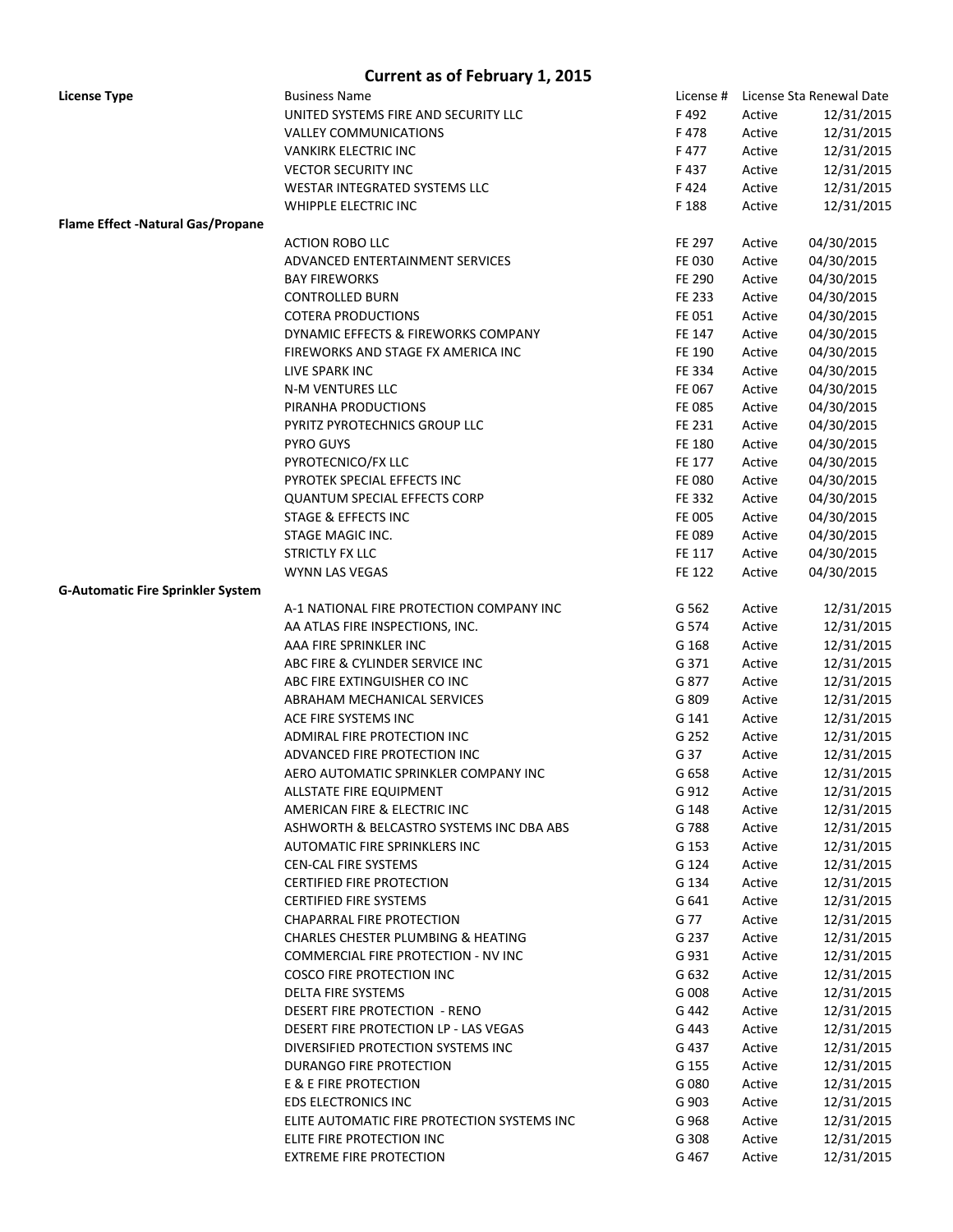| License Type | <b>Business Name</b>                      |       | License # License Sta Renewal Date |            |
|--------------|-------------------------------------------|-------|------------------------------------|------------|
|              | FE MORAN INC SPECIAL HAZARD SYSTEMS       | G 304 | Active                             | 12/31/2015 |
|              | FIRE ENGINEERING COMPANY INC              | G 42  | Active                             | 12/31/2015 |
|              | FIRE INSPECTION SPECIALTY CO LLC          | G 822 | Active                             | 12/31/2015 |
|              | FIRE PROTECTION PROVIDED BY MESA LLC      | G 609 | Active                             | 12/31/2015 |
|              | FIRE SPRINKLER SYSTEMS, INC.              | G 572 | Active                             | 12/31/2015 |
|              | FIRE SYSTEMS PLUS LLC                     | G 494 | Active                             | 12/31/2015 |
|              | FIRETROL PROTECTION SYSTEMS               | G 707 | Active                             | 12/31/2015 |
|              | <b>FUTURE FIRE PROTECTION</b>             | G 364 | Active                             | 12/31/2015 |
|              | <b>GF FIRE DESIGN LLC</b>                 | G 670 | Active                             | 12/31/2015 |
|              | HARMONY FIRE PROTECTION INC               |       |                                    |            |
|              |                                           | G 254 | Active                             | 12/31/2015 |
|              | HORIZON FIRE PROTECTION INC               | G 696 | Active                             | 12/31/2015 |
|              | HTA PLUMBING & MECHANICAL INC             | G 386 | Active                             | 12/31/2015 |
|              | HYDRO FIRE PROTECTION INC                 | G 969 | Active                             | 12/31/2015 |
|              | JB FIRE SYSTEMS INC                       | G 829 | Active                             | 12/31/2015 |
|              | JF AHERN CO                               | G 971 | Active                             | 12/31/2015 |
|              | JG PLUMBING LLC                           | G 613 | Active                             | 12/31/2015 |
|              | K & N CONSTRUCTION, INC                   | G 678 | Active                             | 12/31/2015 |
|              | KAP MECHANICAL SERVICES LLC               | G 549 | Active                             | 12/31/2015 |
|              | KURT JOHNSON FIRE PROT                    | G 179 | Active                             | 12/31/2015 |
|              | LANGE PLUMBING LLC                        | G 666 | Active                             | 12/31/2015 |
|              | <b>LIBERTY FIRE</b>                       | G 861 | Active                             | 12/31/2015 |
|              | LINDLEY FIRE PROTECTION CO INC            | G 766 | Active                             | 12/31/2015 |
|              | LUSCHAR COMPANY LLC                       | G 059 | Active                             | 12/31/2015 |
|              | M & R FIRE PROTECTION LLC                 | G 601 | Active                             | 12/31/2015 |
|              | MAG FIRE PROTECTION SYSTEMS INC           | G 900 | Active                             | 12/31/2015 |
|              | MARQUEE FIRE PROTECTION                   | G 748 | Active                             | 12/31/2015 |
|              | MESA FIRE SERVICES INC                    | G 488 | Active                             | 12/31/2015 |
|              | MR SPRINKLER FIRE PROTECTION              | G 461 | Active                             | 12/31/2015 |
|              |                                           |       |                                    |            |
|              | NEVADA FIRE CONTROL                       | G 123 | Active                             | 12/31/2015 |
|              | NEXTGEN FIRE PROTECTION, LLC              | G 773 | Active                             | 12/31/2015 |
|              | NORTH AMERICAN FIRE PROTECTION SYSTEM LLC | G 974 | Active                             | 12/31/2015 |
|              | NORTH STAR FIRE PROTECTION LLC            | G 451 | Active                             | 12/31/2015 |
|              | OLYMPIC WEST FIRE PROTECTION              | G 382 | Active                             | 12/31/2015 |
|              | ON GUARD FIRE PROTECTION                  | G 537 | Active                             | 12/31/2015 |
|              | OVERHEAD FIRE PROTECTION INC              | G 16  | Active                             | 12/31/2015 |
|              | PBI DELTA GROUP LLC                       | G 484 | Active                             | 12/31/2015 |
|              | PHOENIX FIRE PROTECTION LLC               | G 689 | Active                             | 12/31/2015 |
|              | POLARIS FIRE PROTECTION                   | G 553 | Active                             | 12/31/2015 |
|              | PRECISION FIRE PROTECTION INC             | G 217 | Active                             | 12/31/2015 |
|              | RELIANCE FIRE PROTECTION INC              | G 305 | Active                             | 12/31/2015 |
|              | RYAN FIRE PROTECTION                      | G 724 | Active                             | 12/31/2015 |
|              | SA COMUNALE COMPANY, INC.                 | G 507 | Active                             | 12/31/2015 |
|              | <b>SCOTT FIRE PROTECTION</b>              | G 495 | Active                             | 12/31/2015 |
|              | SHAMBAUGH & SON, LP                       | G 583 | Active                             | 12/31/2015 |
|              | SHILO AUTOMATIC SPRINKLERS                | G 285 | Active                             | 12/31/2015 |
|              | SIGNAL FIRE INC                           | G 661 | Active                             | 12/31/2015 |
|              | SIMPLEXGRINNELL - LAS VEGAS               | G 422 | Active                             | 12/31/2015 |
|              | SIMPLEXGRINNELL - RENO                    | G 424 | Active                             | 12/31/2015 |
|              | SOUTH SHORE FIRE SPRINKLER                | G 50  | Active                             | 12/31/2015 |
|              | SOUTHERN NEVADA FIRE PROTECTION INC       | G 349 | Active                             | 12/31/2015 |
|              | SOUTHLAND INDUSTRIES                      | G 415 | Active                             | 12/31/2015 |
|              | SOUTHWEST FIRE PROTECTION CO              | G 136 | Active                             | 12/31/2015 |
|              |                                           |       |                                    |            |
|              | STATE FIRE DC SPECIALTIES                 | G 701 | Active                             | 12/31/2015 |
|              | STATEWIDE FIRE PROTECTION                 | G 087 | Active                             | 12/31/2015 |
|              | <b>TELGIAN CORPORATION</b>                | G 486 | Active                             | 12/31/2015 |
|              | THE SAFETY TEAM LLC                       | G 786 | Active                             | 12/31/2015 |
|              | TRADE WEST CONSTRUCTION INC               | G 314 | Active                             | 12/31/2015 |
|              | TREASURE VALLEY FIRE PROTECTION           | G 069 | Active                             | 12/31/2015 |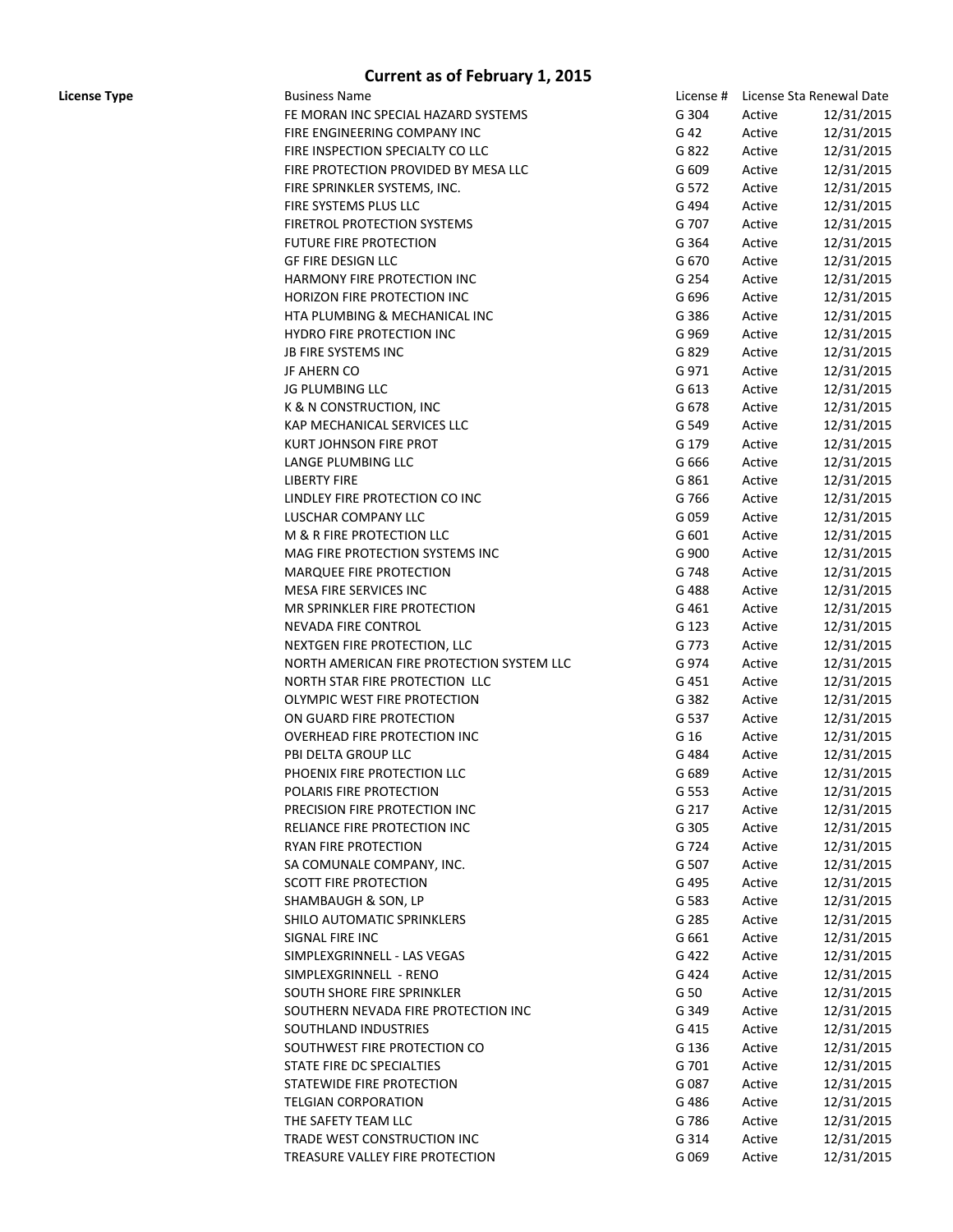| <b>License Type</b>     | <b>Business Name</b>                                                  | License #     |        | License Sta Renewal Date |
|-------------------------|-----------------------------------------------------------------------|---------------|--------|--------------------------|
|                         | TSI SALES AND INSTALLATION DBA TSI                                    | G 815         | Active | 12/31/2015               |
|                         | <b>VEGAS VALLEY FIRE PROTECTION</b>                                   | G 410         | Active | 12/31/2015               |
|                         | WESTERN FIRE PREVENTION AIR FILTER SERVICES INC                       | G 383         | Active | 12/31/2015               |
|                         | <b>WOLVERINE FIRE PROTECTION</b>                                      | G 569         | Active | 12/31/2015               |
|                         | <b>XL FIRE PROTECTION</b>                                             | G 128         | Active | 12/31/2015               |
|                         | GU - Backflow Testing/Private Hydrant/Underground Fire Sprinkler Work |               |        |                          |
| <b>Backflow testing</b> | A-1 NATIONAL FIRE PROTECTION COMPANY INC                              | <b>GU 655</b> | Active | 12/31/2015               |
|                         | AAA BACKFLOW ASSEMBLY TESTERS OF NV LLC                               | <b>GU 629</b> | Active | 12/31/2015               |
|                         | AAA BACKFLOW PREVENTION SERVICES                                      | <b>GU 966</b> | Active | 12/31/2015               |
|                         | AAA FIRE SPRINKLER INC                                                | <b>GU 875</b> | Active | 12/31/2015               |
|                         | ABC ADVANCED BACKFLOW CONSULTANTS                                     | <b>GU 640</b> | Active | 12/31/2015               |
|                         | ABC FIRE & CYLINDER SERVICE INC -RENO                                 | <b>GU 885</b> | Active | 12/31/2015               |
|                         | ABC FIRE EXTINGUISHER CO INC - LAS VEGAS                              | <b>GU 887</b> | Active | 12/31/2015               |
|                         | AMERICAN FIRE & ELECTRIC INC                                          | <b>GU 873</b> | Active | 12/31/2015               |
|                         | ASHWORTH & BELCASTRO SYSTEMS INC DBA ABS                              | <b>GU 825</b> | Active | 12/31/2015               |
|                         | <b>B &amp; L BACKFLOW TESTING SPECIALISTS</b>                         | <b>GU 446</b> | Active | 12/31/2015               |
|                         | <b>CERTIFIED FIRE PROTECTION</b>                                      | <b>GU 772</b> | Active | 12/31/2015               |
|                         | <b>CERTIFIED FIRE SYSTEMS</b>                                         | GU 642        | Active | 12/31/2015               |
|                         | <b>COSCO FIRE PROTECTION INC</b>                                      | <b>GU 980</b> | Active | 12/31/2015               |
|                         |                                                                       |               |        | 12/31/2015               |
|                         | D & R HYDRANT, INC                                                    | <b>GU 810</b> | Active |                          |
|                         | DESERT FIRE PROTECTION - RENO                                         | <b>GU 899</b> | Active | 12/31/2015               |
|                         | FDI BACKFLOW SPECIALISTS                                              | <b>GU 556</b> | Active | 12/31/2015               |
|                         | FIRE ENGINEERING COMPANY INC                                          | GU 911        | Active | 12/31/2015               |
|                         | <b>HARDIN &amp; SONS INC</b>                                          | <b>GU 926</b> | Active | 12/31/2015               |
|                         | HTA PLUMBING & MECHANICAL INC                                         | <b>GU 870</b> | Active | 12/31/2015               |
|                         | JB FIRE SYSTEMS INC                                                   | <b>GU 830</b> | Active | 12/31/2015               |
|                         | JET PLUMBING & DRAIN SERVICES                                         | <b>GU 500</b> | Active | 12/31/2015               |
|                         | KAP MECHANICAL SERVICES LLC                                           | <b>GU 893</b> | Active | 12/31/2015               |
|                         | MASTER SERVICE PLUMBING                                               | <b>GU 982</b> | Active | 12/31/2015               |
|                         | MESA FIRE SERVICES INC                                                | <b>GU 872</b> | Active | 12/31/2015               |
|                         | NEXTGEN FIRE PROTECTION, LLC                                          | <b>GU 934</b> | Active | 12/31/2015               |
|                         | ON GUARD FIRE PROTECTION                                              | <b>GU 978</b> | Active | 12/31/2015               |
|                         | OVERHEAD FIRE PROTECTION INC                                          | <b>GU 804</b> | Active | 12/31/2015               |
|                         | P1 GROUP INC                                                          | <b>GU 956</b> | Active | 12/31/2015               |
|                         | SIERRA BACKFLOW SPECIALISTS                                           | <b>GU 976</b> | Active | 12/31/2015               |
|                         | SIMPLEXGRINNELL - RENO                                                | <b>GU 898</b> | Active | 12/31/2015               |
|                         | SOUTHERN NEVADA FIRE PROTECTION INC                                   | <b>GU 800</b> | Active | 12/31/2015               |
|                         | STATE FIRE DC SPECIALTIES                                             | <b>GU 732</b> | Active | 12/31/2015               |
|                         | STATEWIDE FIRE PROTECTION                                             | <b>GU 712</b> | Active | 12/31/2015               |
|                         | <b>VEGAS VALLEY FIRE PROTECTION</b>                                   | <b>GU 977</b> | Active | 12/31/2015               |
|                         | <b>XL FIRE PROTECTION</b>                                             | <b>GU 957</b> | Active | 12/31/2015               |
|                         | YOUNG PLUMBING INC                                                    | <b>GU 775</b> | Active | 12/31/2015               |
| <b>Private Hydrants</b> | A-1 NATIONAL FIRE PROTECTION COMPANY INC                              | <b>GU 727</b> | Active | 12/31/2015               |
|                         | ABC FIRE & CYLINDER SERVICE INC -RENO                                 | <b>GU 884</b> | Active | 12/31/2015               |
|                         | ABC FIRE EXTINGUISHER CO INC - LAS VEGAS                              | <b>GU 886</b> | Active | 12/31/2015               |
|                         | ACE FIRE SYSTEMS INC                                                  | <b>GU 855</b> | Active | 12/31/2015               |
|                         | AMERICAN FIRE & ELECTRIC INC                                          | GU 759        | Active | 12/31/2015               |
|                         | ASHWORTH & BELCASTRO SYSTEMS INC DBA ABS                              | <b>GU 930</b> | Active | 12/31/2015               |
|                         | <b>CERTIFIED FIRE PROTECTION</b>                                      | <b>GU 771</b> | Active | 12/31/2015               |
|                         | <b>CHAPARRAL FIRE PROTECTION</b>                                      | <b>GU 752</b> | Active | 12/31/2015               |
|                         | <b>COSCO FIRE PROTECTION INC</b>                                      | <b>GU 847</b> | Active | 12/31/2015               |
|                         | D & R HYDRANT, INC                                                    | <b>GU 708</b> | Active | 12/31/2015               |
|                         | DESERT FIRE PROTECTION - RENO                                         | <b>GU 854</b> | Active | 12/31/2015               |
|                         | DESERT FIRE PROTECTION LP - LAS VEGAS                                 | <b>GU 851</b> | Active | 12/31/2015               |
|                         | FIRE INSPECTION SPECIALTY CO LLC                                      | <b>GU 843</b> | Active | 12/31/2015               |
|                         | FIRE PROTECTION PROVIDED BY MESA LLC                                  | <b>GU 883</b> | Active | 12/31/2015               |
|                         | HARMONY FIRE PROTECTION INC                                           | <b>GU 964</b> | Active | 12/31/2015               |
|                         | HTA PLUMBING & MECHANICAL INC                                         | GU 961        | Active | 12/31/2015               |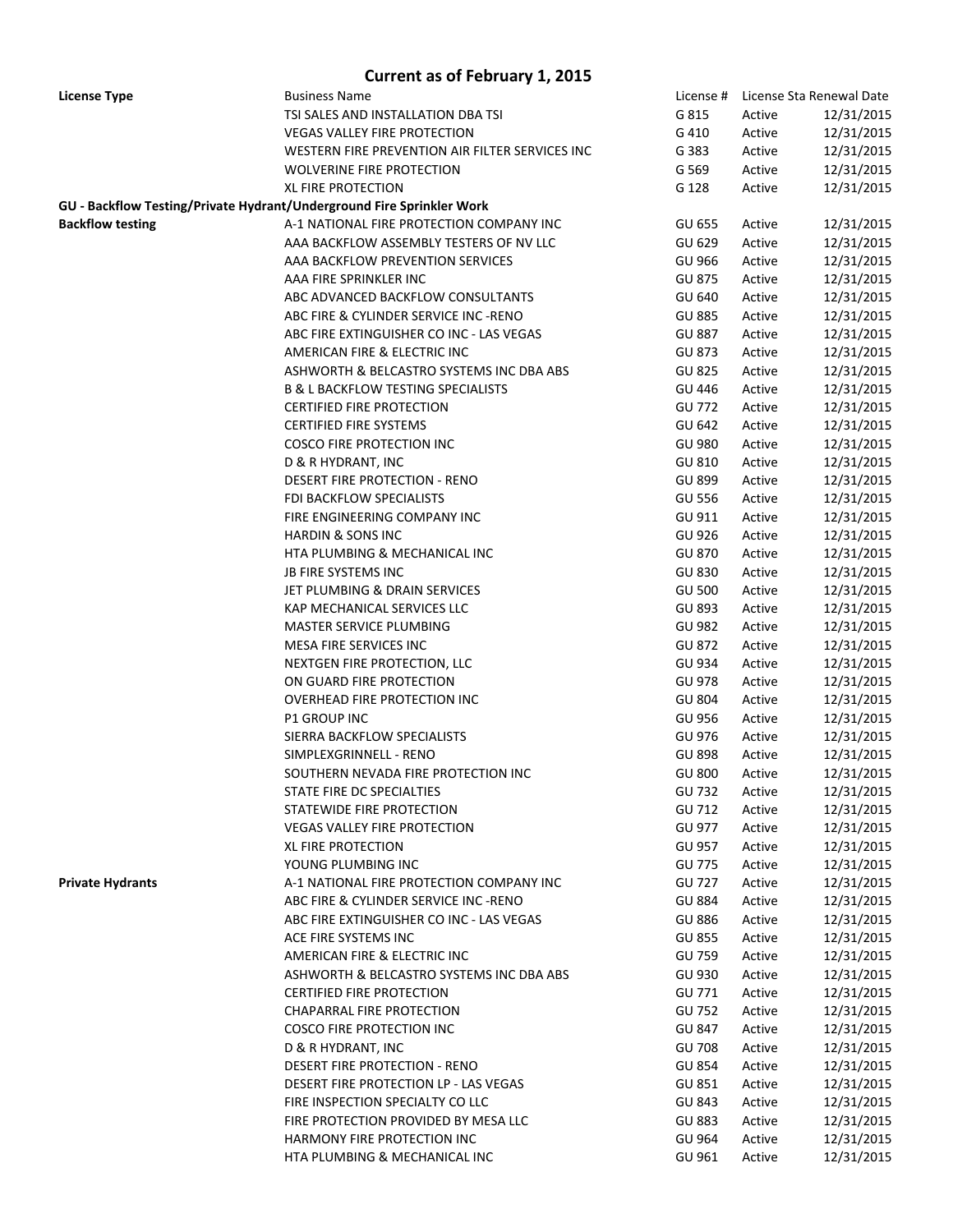| <b>License Type</b>                    | <b>Business Name</b>                     |               |        | License # License Sta Renewal Date |
|----------------------------------------|------------------------------------------|---------------|--------|------------------------------------|
|                                        | <b>JG PLUMBING LLC</b>                   | GU 910        | Active | 12/31/2015                         |
|                                        | <b>LIBERTY FIRE</b>                      | <b>GU 878</b> | Active | 12/31/2015                         |
|                                        | M & R FIRE PROTECTION LLC                | GU 789        | Active | 12/31/2015                         |
|                                        | MEADOW VALLEY CONTRACTORS INC            | GU 796        | Active | 12/31/2015                         |
|                                        | MESA FIRE SERVICES INC                   | <b>GU 740</b> | Active | 12/31/2015                         |
|                                        | NEVADA FIRE CONTROL                      | <b>GU 839</b> | Active | 12/31/2015                         |
|                                        | NEXTGEN FIRE PROTECTION, LLC             | <b>GU 780</b> | Active | 12/31/2015                         |
|                                        | ON GUARD FIRE PROTECTION                 | GU 918        | Active | 12/31/2015                         |
|                                        | PHOENIX FIRE PROTECTION LLC              | <b>GU 850</b> | Active | 12/31/2015                         |
|                                        | SIGNAL FIRE INC                          | <b>GU 882</b> | Active | 12/31/2015                         |
|                                        | SIMPLEXGRINNELL - LAS VEGAS              | <b>GU 857</b> | Active | 12/31/2015                         |
|                                        | SOUTHERN NEVADA FIRE PROTECTION INC      | <b>GU 836</b> | Active | 12/31/2015                         |
|                                        |                                          |               |        |                                    |
|                                        | SOUTHLAND INDUSTRIES                     | <b>GU 842</b> | Active | 12/31/2015                         |
|                                        | STATE FIRE DC SPECIALTIES                | <b>GU 841</b> | Active | 12/31/2015                         |
|                                        | STATEWIDE FIRE PROTECTION                | <b>GU 937</b> | Active | 12/31/2015                         |
|                                        | TSI SALES AND INSTALLATION DBA TSI       | <b>GU 864</b> | Active | 12/31/2015                         |
|                                        | <b>VEGAS VALLEY FIRE PROTECTION</b>      | <b>GU 745</b> | Active | 12/31/2015                         |
|                                        | WA RASIC CONSTRUCTION CO INC             | <b>GU 959</b> | Active | 12/31/2015                         |
|                                        | <b>XL FIRE PROTECTION</b>                | <b>GU 890</b> | Active | 12/31/2015                         |
| <b>Underground Fire Sprinkler Work</b> | A & D EXCAVATING INC                     | GU 481        | Active | 12/31/2015                         |
|                                        | A & K EARTH MOVERS INC                   | <b>GU 258</b> | Active | 12/31/2015                         |
|                                        | A-1 CONCRETE CUTTING                     | GU 649        | Active | 12/31/2015                         |
|                                        | A-1 NATIONAL FIRE PROTECTION COMPANY INC | <b>GU 726</b> | Active | 12/31/2015                         |
|                                        | ABC FIRE & CYLINDER SERVICE INC -RENO    | <b>GU 895</b> | Active | 12/31/2015                         |
|                                        | ABC FIRE EXTINGUISHER CO INC - LAS VEGAS | <b>GU 894</b> | Active | 12/31/2015                         |
|                                        | ABRAHAM MECHANICAL SERVICES              | <b>GU 831</b> | Active | 12/31/2015                         |
|                                        | ACE GRADING AND PAVING INC               | <b>GU 728</b> | Active | 12/31/2015                         |
|                                        | ACHA CONSTRUCTION LLC                    | GU 833        | Active | 12/31/2015                         |
|                                        | ACME UNDERGROUND INC                     | GU 190        | Active | 12/31/2015                         |
|                                        | AL POMBO INC                             | GU 891        | Active | 12/31/2015                         |
|                                        | AL'S EXCAVATING & GRADING INC            | GU 769        | Active | 12/31/2015                         |
|                                        | AMERICAN FIRE & ELECTRIC INC             | <b>GU 760</b> | Active | 12/31/2015                         |
|                                        | ANDERSEN EXCAVATION LLC                  | GU 799        | Active | 12/31/2015                         |
|                                        | ARMAC CONSTRUCTION LLC                   | <b>GU 790</b> | Active | 12/31/2015                         |
|                                        | <b>BADGER CONSTRUCTION</b>               | <b>GU 576</b> | Active | 12/31/2015                         |
|                                        | <b>BAILEY &amp; ASSOCIATES LLC</b>       | <b>GU 920</b> | Active | 12/31/2015                         |
|                                        | <b>BRAVO UNDERGROUND INC</b>             | <b>GU 403</b> | Active | 12/31/2015                         |
|                                        |                                          |               |        |                                    |
|                                        | BYRD UNDERGROUND LLC                     | GU 212        | Active | 12/31/2015                         |
|                                        | C AND S COMPANY INC                      | <b>GU 939</b> | Active | 12/31/2015                         |
|                                        | CANYON CONSTRUCTION CO                   | <b>GU 603</b> | Active | 12/31/2015                         |
|                                        | <b>CAPRIATI CONSTRUCTION</b>             | <b>GU 593</b> | Active | 12/31/2015                         |
|                                        | CONTRI CONSTRUCTION COMPANY              | <b>GU 688</b> | Active | 12/31/2015                         |
|                                        | <b>COONS CONSTRUCTION</b>                | GU 173        | Active | 12/31/2015                         |
|                                        | <b>COSCO FIRE PROTECTION INC</b>         | GU 979        | Active | 12/31/2015                         |
|                                        | DL DENMAN CONSTRUCTION COMPANY           | <b>GU 372</b> | Active | 12/31/2015                         |
|                                        | <b>DESERT ENGINEERING</b>                | <b>GU 450</b> | Active | 12/31/2015                         |
|                                        | DESERT MECHANICAL INC                    | <b>GU 187</b> | Active | 12/31/2015                         |
|                                        | DIMICK DEVELOPMENT CO                    | <b>GU 130</b> | Active | 12/31/2015                         |
|                                        | DIVERSIFIED PROTECTION SYSTEMS INC       | <b>GU 897</b> | Active | 12/31/2015                         |
|                                        | <b>EAGLE VIEW CONTRACTORS</b>            | <b>GU 558</b> | Active | 12/31/2015                         |
|                                        | EAGLES CREST INC                         | GU 941        | Active | 12/31/2015                         |
|                                        | EARL E GAMES INC                         | <b>GU 455</b> | Active | 12/31/2015                         |
|                                        | EDDIES BACKHOE SERVICE LLC               | GU 973        | Active | 12/31/2015                         |
|                                        | <b>F &amp; F TRENCHING LLC</b>           | <b>GU 722</b> | Active | 12/31/2015                         |
|                                        | F AND P CONSTRUCTION                     | <b>GU 283</b> | Active | 12/31/2015                         |
|                                        | FAULSTICH & RAND CONSTRUCTION CO INC     | <b>GU 970</b> | Active | 12/31/2015                         |
|                                        | FIRE ENGINEERING COMPANY INC             | <b>GU 981</b> | Active | 12/31/2015                         |
|                                        | FIRE PROTECTION PROVIDED BY MESA LLC     | GU 610        | Active | 12/31/2015                         |
|                                        |                                          |               |        |                                    |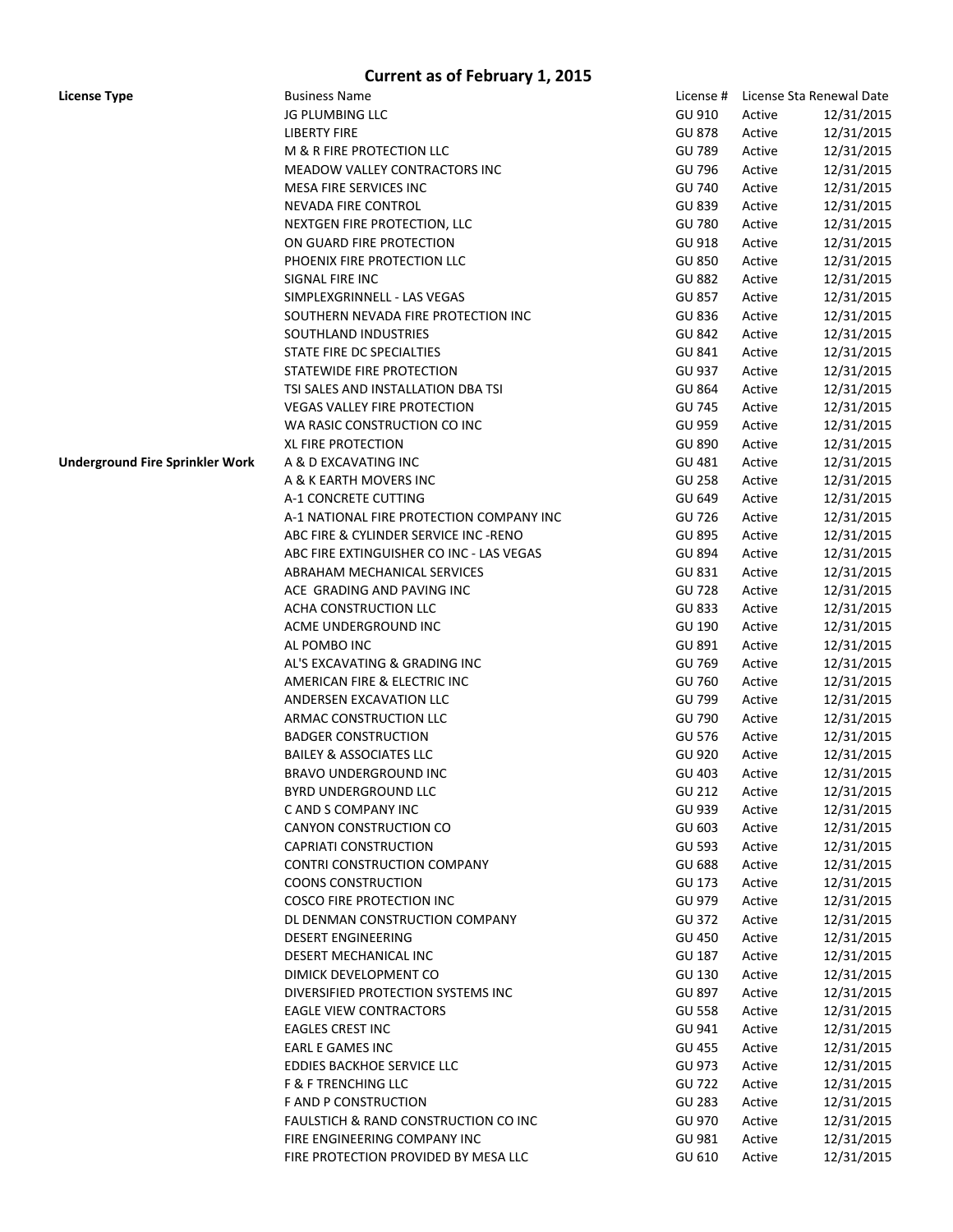| <b>License Type</b> | <b>Business Name</b>                         | License #     |        | License Sta Renewal Date |
|---------------------|----------------------------------------------|---------------|--------|--------------------------|
|                     | FLIPPINS TRENCHING INC                       | GU 181        | Active | 12/31/2015               |
|                     | <b>FLOYDS CONSTRUCTION</b>                   | <b>GU 377</b> | Active | 12/31/2015               |
|                     | <b>FRANK LEPORI CONSTRUCTION INC</b>         | GU 606        | Active | 12/31/2015               |
|                     | FREEDOM UNDERGROUND                          | <b>GU 932</b> | Active | 12/31/2015               |
|                     | <b>GALT DEVELOPMENT LLC</b>                  | GU 944        | Active | 12/31/2015               |
|                     | <b>GERHARDT &amp; BERRY CONSTRUCTION INC</b> | <b>GU 345</b> | Active | 12/31/2015               |
|                     | <b>GF FIRE DESIGN LLC</b>                    | <b>GU 737</b> | Active | 12/31/2015               |
|                     | <b>GRADEX CONSTRUCTION</b>                   | <b>GU 755</b> | Active | 12/31/2015               |
|                     | <b>GRANITE CONSTRUCTION COMPANY</b>          | <b>GU 624</b> | Active | 12/31/2015               |
|                     | H & H EXCAVATION & SAWCUTTING                | <b>GU 806</b> | Active | 12/31/2015               |
|                     | <b>HARDIG LLC</b>                            | GU 977        | Active | 12/31/2015               |
|                     | <b>HARDIN &amp; SONS INC</b>                 | <b>GU 762</b> | Active | 12/31/2015               |
|                     | HARMONY FIRE PROTECTION INC                  | <b>GU 750</b> | Active | 12/31/2015               |
|                     | HENRY CONTRACTING LLC                        | GU 667        | Active | 12/31/2015               |
|                     |                                              |               |        |                          |
|                     | <b>HIGH MARK CONSTRUCTION</b>                | <b>GU 368</b> | Active | 12/31/2015               |
|                     | HTA PLUMBING & MECHANICAL INC                | <b>GU 797</b> | Active | 12/31/2015               |
|                     | <b>JBM UNDERGROUND</b>                       | <b>GU 449</b> | Active | 12/31/2015               |
|                     | <b>JG PLUMBING LLC</b>                       | GU 909        | Active | 12/31/2015               |
|                     | <b>JOY ENGINEERING</b>                       | <b>GU 532</b> | Active | 12/31/2015               |
|                     | K & N CONSTRUCTION, INC                      | GU 761        | Active | 12/31/2015               |
|                     | <b>K CONSTRUCTION</b>                        | <b>GU 240</b> | Active | 12/31/2015               |
|                     | <b>KNL CONSTRUCTION LLC</b>                  | <b>GU 753</b> | Active | 12/31/2015               |
|                     | LANGE PLUMBING LLC                           | <b>GU 739</b> | Active | 12/31/2015               |
|                     | LAS VEGAS PAVING CORPORATION                 | GU 604        | Active | 12/31/2015               |
|                     | LEGACY CONSTRUCTION & DEVELOPMENT            | <b>GU 744</b> | Active | 12/31/2015               |
|                     | LONE MOUNTAIN EXCAVATION & UTILITIES         | <b>GU 652</b> | Active | 12/31/2015               |
|                     | M & R FIRE PROTECTION LLC                    | GU 816        | Active | 12/31/2015               |
|                     | M CON INC                                    | GU 967        | Active | 12/31/2015               |
|                     | MAMMOTH UNDERGROUND LLC                      | <b>GU 509</b> | Active | 12/31/2015               |
|                     | MAUI ONE EXCAVATING INC                      | GU 213        | Active | 12/31/2015               |
|                     | MILLS CONSTRUCTION LLC                       | <b>GU 529</b> | Active | 12/31/2015               |
|                     | MOUNTAIN CASCADE OF NEVADA                   | GU 162        | Active | 12/31/2015               |
|                     | MOUNTAIN PINE CONSTRUCTION                   | <b>GU 660</b> | Active | 12/31/2015               |
|                     | NATIONAL PIPELINE CONTRACTORS, LLC           | <b>GU 548</b> | Active | 12/31/2015               |
|                     | <b>NDX LLC</b>                               | GU 942        | Active | 12/31/2015               |
|                     | NEVADA UNDERGROUND INC                       | GU 182        | Active | 12/31/2015               |
|                     | NEXTGEN FIRE PROTECTION, LLC                 | <b>GU 869</b> | Active | 12/31/2015               |
|                     | NYE COUNTY CONSTRUCTION                      | GU 379        | Active | 12/31/2015               |
|                     | O FLAHERTY PLUMBING AND HEATING              | <b>GU 953</b> | Active | 12/31/2015               |
|                     | PACIFIC PIPELINES LLC                        | <b>GU 955</b> | Active | 12/31/2015               |
|                     | PEAVINE CONSTRUCTION                         | GU 170        | Active | 12/31/2015               |
|                     | PENNEY CONSTRUCTION                          | <b>GU 278</b> | Active | 12/31/2015               |
|                     | PREFERRED CONTRACTING INC                    | <b>GU 515</b> | Active | 12/31/2015               |
|                     | Q & D CONSTRUCTION                           | <b>GU 144</b> | Active | 12/31/2015               |
|                     | <b>QUILICI CONSTRUCTION</b>                  | GU 196        |        | 12/31/2015               |
|                     |                                              |               | Active |                          |
|                     | R & R BACKHOE                                | GU 261        | Active | 12/31/2015               |
|                     | R CONSTRUCTION                               | GU 735        | Active | 12/31/2015               |
|                     | RECK BROTHERS LLC                            | GU 951        | Active | 12/31/2015               |
|                     | RELIANCE FIRE PROTECTION INC                 | <b>GU 746</b> | Active | 12/31/2015               |
|                     | RELIANT CONSTRUCTION, LLC                    | <b>GU 551</b> | Active | 12/31/2015               |
|                     | RENO TAHOE CONSTRUCTION                      | GU 361        | Active | 12/31/2015               |
|                     | RESOURCE DEVELOPMENT COMPANY                 | <b>GU 787</b> | Active | 12/31/2015               |
|                     | RICE CONSTRUCTION                            | <b>GU 204</b> | Active | 12/31/2015               |
|                     | RICHARDSON CONSTRUCTION INC                  | GU 751        | Active | 12/31/2015               |
|                     | RP WEDDELL & SONS CO                         | GU 326        | Active | 12/31/2015               |
|                     | RYAN FIRE PROTECTION                         | <b>GU 725</b> | Active | 12/31/2015               |
|                     | <b>SACON CONSTRUCTION</b>                    | GU 541        | Active | 12/31/2015               |
|                     | SCHAUER EXCAVATION INC                       | <b>GU 578</b> | Active | 12/31/2015               |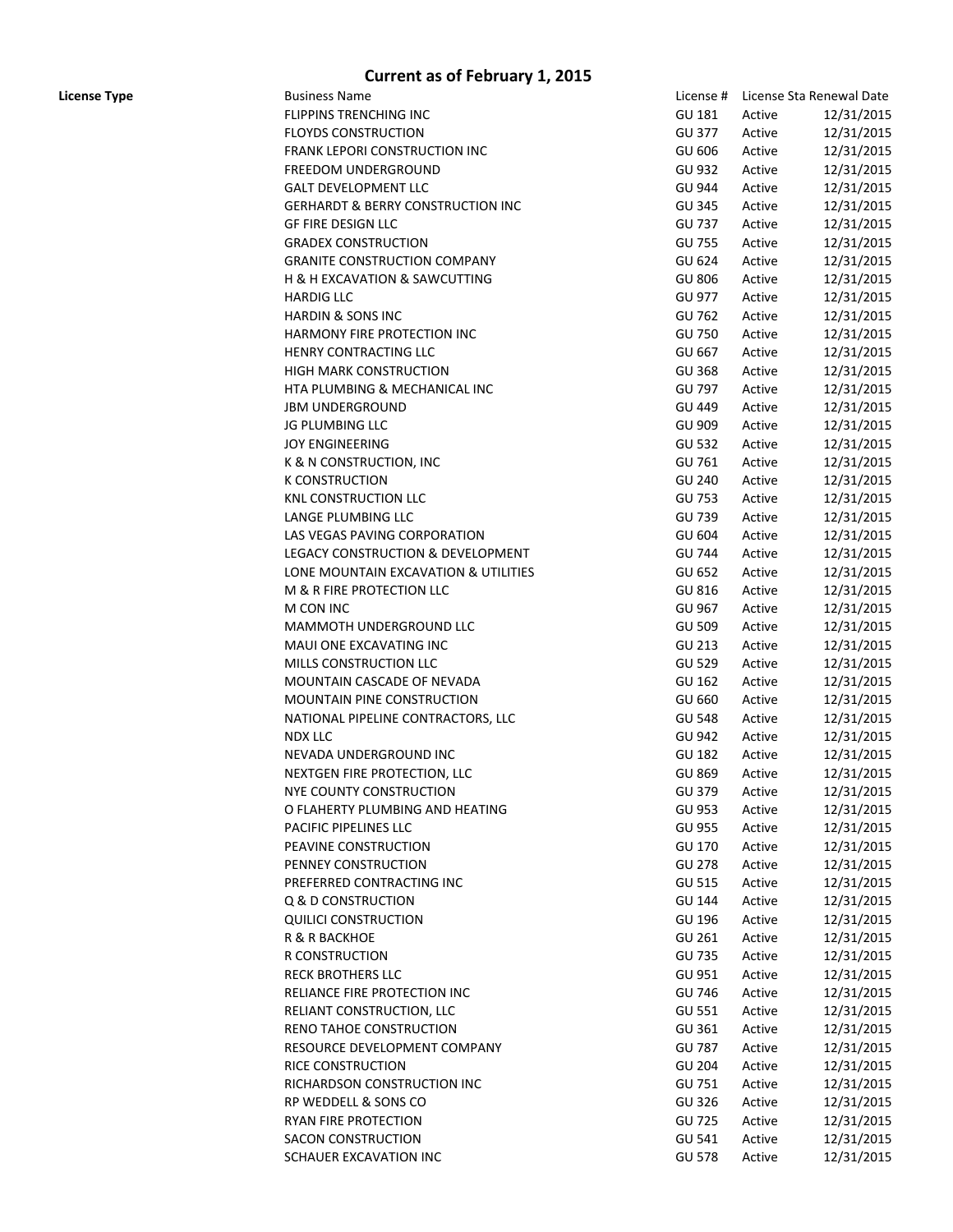| <b>License Type</b>             | <b>Business Name</b>                           | License #     |        | License Sta Renewal Date |
|---------------------------------|------------------------------------------------|---------------|--------|--------------------------|
|                                 | SIERRA NEVADA CONSTRUCTION                     | <b>GU 483</b> | Active | 12/31/2015               |
|                                 | SIERRA NEVADA EXCAVATION                       | GU 915        | Active | 12/31/2015               |
|                                 | SIMPLEXGRINNELL - LAS VEGAS                    | <b>GU 856</b> | Active | 12/31/2015               |
|                                 | SLETTEN CONSTRUCTION OF NEVADA                 | <b>GU 582</b> | Active | 12/31/2015               |
|                                 | SOUTHLAND INDUSTRIES                           | <b>GU 792</b> | Active | 12/31/2015               |
|                                 | STAMPEDE CONSTRUCTION INC                      | GU 741        | Active | 12/31/2015               |
|                                 | STATE FIRE DC SPECIALTIES                      | <b>GU 846</b> | Active | 12/31/2015               |
|                                 | STATEWIDE FIRE PROTECTION                      | <b>GU 936</b> | Active | 12/31/2015               |
|                                 | TAB CONTRACTORS INC                            | GU 209        | Active | 12/31/2015               |
|                                 | <b>TAND INC</b>                                | <b>GU 408</b> | Active | 12/31/2015               |
|                                 | <b>TARGET CONSTRUCTION</b>                     | <b>GU 756</b> | Active | 12/31/2015               |
|                                 | TERRA CONTRACTING INC                          | <b>GU 675</b> | Active | 12/31/2015               |
|                                 | TOPAZ CONSTRUCTION INC                         | <b>GU 718</b> | Active | 12/31/2015               |
|                                 | TRADE WEST CONSTRUCTION INC                    | GU 497        | Active | 12/31/2015               |
|                                 | TRIPLE J TRENCHING                             | <b>GU 158</b> | Active | 12/31/2015               |
|                                 | UNDERGROUND INC                                | <b>GU 132</b> |        |                          |
|                                 |                                                |               | Active | 12/31/2015               |
|                                 | URBAN JUNGLE CONTRACTORS LTD                   | <b>GU 879</b> | Active | 12/31/2015               |
|                                 | <b>VALLEY UNDERGROUND INC</b>                  | <b>GU 703</b> | Active | 12/31/2015               |
|                                 | <b>VERSAGRADE INC</b>                          | GU 901        | Active | 12/31/2015               |
|                                 | <b>WELLS CARGO INC</b>                         | <b>GU 378</b> | Active | 12/31/2015               |
|                                 | WESTERN STATES CONTRACTING, INC                | <b>GU 273</b> | Active | 12/31/2015               |
|                                 | WESTERN SUMMIT CONSTRUCTORS                    | <b>GU 425</b> | Active | 12/31/2015               |
|                                 | <b>WOLVERINE FIRE PROTECTION</b>               | GU 600        | Active | 12/31/2015               |
|                                 | XL FIRE PROTECTION                             | <b>GU 757</b> | Active | 12/31/2015               |
|                                 | <b>XRAM EXCAVATION</b>                         | <b>GU 586</b> | Active | 12/31/2015               |
| <b>H-Hood and Duct Cleaning</b> |                                                |               |        |                          |
|                                 | A & C CO                                       | H 183         | Active | 12/31/2015               |
|                                 | A-1 NATIONAL FIRE PROTECTION COMPANY INC       | H 120         | Active | 12/31/2015               |
|                                 | AAA BACKFLOW PREVENTION SERVICES               | H 199         | Active | 12/31/2015               |
|                                 | ACE FIRE SYSTEMS INC                           | H 53          | Active | 12/31/2015               |
|                                 | AFC FIRE COMPANY LLC                           | H 110         | Active | 12/31/2015               |
|                                 | AIR GUYS LLC                                   | H 175         | Active | 12/31/2015               |
|                                 | ALL OUT COMMERCIAL STEAM CLEANING LLC          | H 136         | Active | 12/31/2015               |
|                                 | ALLSTATE FIRE EQUIPMENT                        | H 191         | Active | 12/31/2015               |
|                                 | AMERICAN CLEANING SERVICE LLC                  | H 143         | Active | 12/31/2015               |
|                                 | AMERICAN HOOD & FILTER SERVICE, INC            | H 134         | Active | 12/31/2015               |
|                                 | <b>AVERUS</b>                                  | H 189         | Active | 12/31/2015               |
|                                 | BELLFIRE INC                                   | H 176         | Active | 12/31/2015               |
|                                 | BURTON HOOD & DUCT INC                         | H 087         | Active | 12/31/2015               |
|                                 | <b>CIRCLE TECHNOLOGIES INC</b>                 | H 142         | Active | 12/31/2015               |
|                                 | <b>CLEANING RESOURCE CENTER</b>                | H 144         | Active | 12/31/2015               |
|                                 | COMMERCIAL EXHAUST CLEANING LLC                | H 138         | Active | 12/31/2015               |
|                                 | <b>COUNTYWIDE FIRE SERVICES INC</b>            | H 153         | Active | 12/31/2015               |
|                                 | DESERT OIL COLLECTION LLC                      | H 194         | Active | 12/31/2015               |
|                                 | DONAHUE COMMERICAL CLEANING SERVICE            | H 094         | Active | 12/31/2015               |
|                                 | E & E KITCHEN SERVICES LLC                     | H 186         | Active | 12/31/2015               |
|                                 | EAGLE FIRE PROTECTION & HOOD CLEANING          | H 204         | Active | 12/31/2015               |
|                                 | <b>ENVIRO TECH PRODUCTS &amp; SERVICES INC</b> | H 063         | Active | 12/31/2015               |
|                                 | <b>FACILITEC WEST INC</b>                      | H 131         | Active | 12/31/2015               |
|                                 | FIRE EXTINGUISHER SERVICE CTR                  | H 96          | Active | 12/31/2015               |
|                                 | FMC MAINTENANCE & HOOD CLEANING SVS            | H 161         | Active | 12/31/2015               |
|                                 |                                                |               |        |                          |
|                                 | <b>GENERAL CLEANING SERVICE CORP</b>           | H 173         | Active | 12/31/2015               |
|                                 | <b>GREASE GUYS</b>                             | H 145         | Active | 12/31/2015               |
|                                 | <b>GREASE MAGIC LLC</b>                        | H 196         | Active | 12/31/2015               |
|                                 | INTEGRITY FIRE PROTECTION SERVICES             | H 90          | Active | 12/31/2015               |
|                                 | <b>JRSTHEHOODPROS LLC</b>                      | H 114         | Active | 12/31/2015               |
|                                 | LEO'S STEAM CLEANING INC                       | H 155         | Active | 12/31/2015               |
|                                 | LIMPIO FIRE PRO                                | H 171         | Active | 12/31/2015               |
|                                 |                                                |               |        |                          |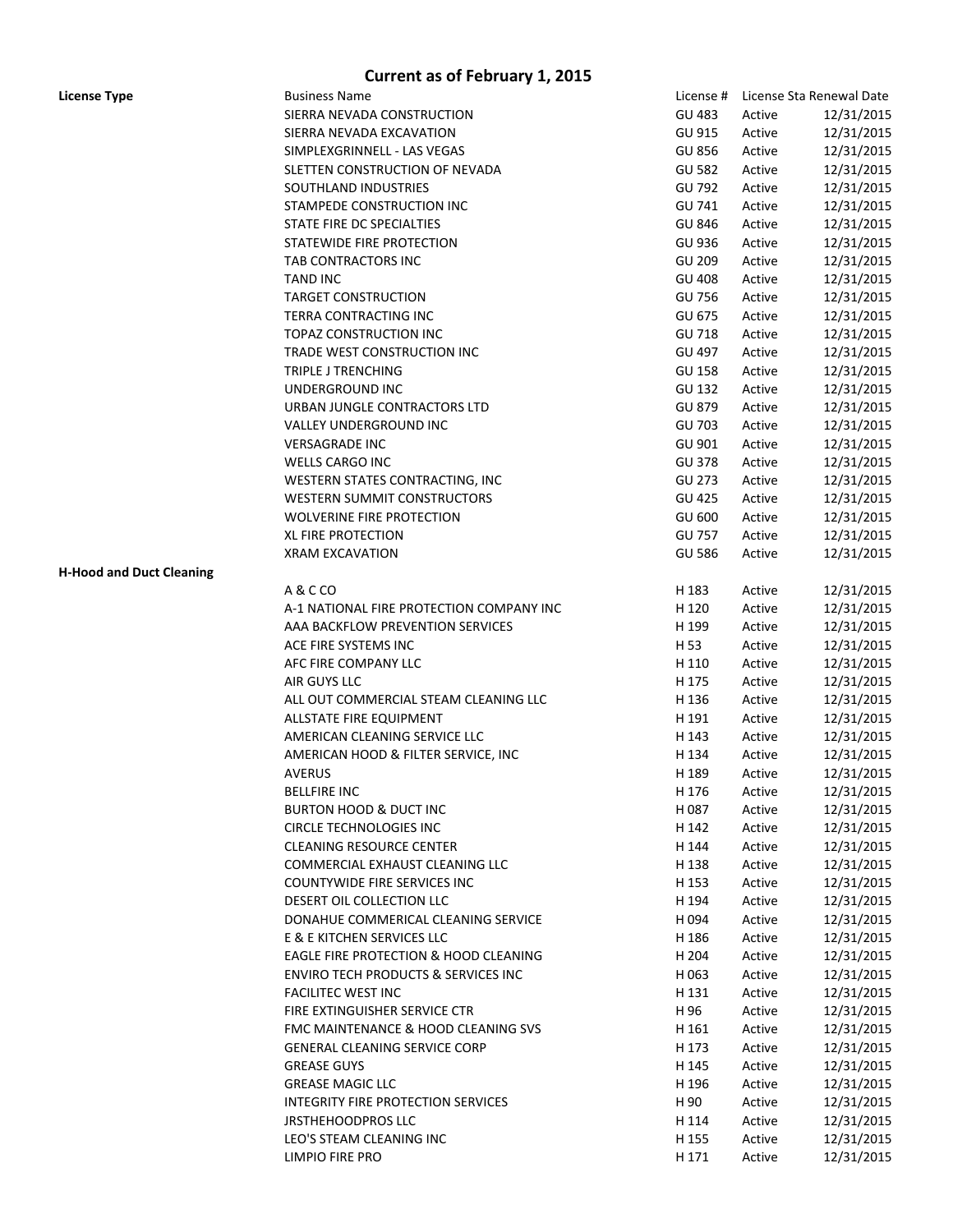| <b>License Type</b>                           | <b>Business Name</b>                       |             |        | License # License Sta Renewal Date |
|-----------------------------------------------|--------------------------------------------|-------------|--------|------------------------------------|
|                                               | NATIONAL PROTECTION INDUSTRIES INC         | H 019       | Active | 12/31/2015                         |
|                                               | NELBUD SERVICES GROUP INC                  | H 179       | Active | 12/31/2015                         |
|                                               | NEVADA EXHAUST CLEANING INC                | H 111       | Active | 12/31/2015                         |
|                                               | OMNI STEAM CLEANING LLC                    | H 086       | Active | 12/31/2015                         |
|                                               | PROTOKLEEN INC                             | H 005       | Active | 12/31/2015                         |
|                                               | RHP MECHANICAL SYSTEMS INC                 | H 107       | Active | 12/31/2015                         |
|                                               | SHANNON DIVERSIFIED INC                    | H 113       | Active | 12/31/2015                         |
|                                               | SILVER HOOD                                | H 198       | Active | 12/31/2015                         |
|                                               | SO CAL PUMPING CO                          | H 203       | Active | 12/31/2015                         |
|                                               | SO NV ENVIRONMENTAL SERVICES INC           | H 056       | Active | 12/31/2015                         |
|                                               | STATE FIRE DC SPECIALTIES                  |             |        |                                    |
|                                               |                                            | H 147       | Active | 12/31/2015                         |
|                                               | SV GREASE SERVICE                          | H 158       | Active | 12/31/2015                         |
|                                               | <b>TAURO PREVENTION CLEAN</b>              | H 117       | Active | 12/31/2015                         |
|                                               | TAYLOR BROTHERS INC                        | H 166       | Active | 12/31/2015                         |
|                                               | THE HOOD CLEANING CO INC                   | H 150       | Active | 12/31/2015                         |
|                                               | UNI-STEAM LLC                              | H 007       | Active | 12/31/2015                         |
|                                               | <b>VEGAS PRESSURE CLEAN LLC</b>            | H 132       | Active | 12/31/2015                         |
|                                               | WESTERN COMMERCIAL SERVICES, LLC           | H 003       | Active | 12/31/2015                         |
| <b>I-Standpipe Systems License</b>            |                                            |             |        |                                    |
|                                               | A-1 NATIONAL FIRE PROTECTION COMPANY INC   | 189         | Active | 12/31/2015                         |
|                                               | ABC FIRE & CYLINDER SERVICE INC            | 179         | Active | 12/31/2015                         |
|                                               | ABC FIRE EXTINGUISHER CO INC               | 1120        | Active | 12/31/2015                         |
|                                               | ACE FIRE SYSTEMS INC                       | 129         | Active | 12/31/2015                         |
|                                               | AMERICAN FIRE & ELECTRIC INC               | 157         | Active | 12/31/2015                         |
|                                               | <b>CERTIFIED FIRE PROTECTION</b>           | 128         | Active | 12/31/2015                         |
|                                               | <b>CERTIFIED FIRE SYSTEMS</b>              | 196         | Active | 12/31/2015                         |
|                                               | <b>COMMERCIAL FIRE PROTECTION - NV INC</b> | 1125        | Active | 12/31/2015                         |
|                                               | <b>COSCO FIRE PROTECTION INC</b>           | <b>195</b>  | Active | 12/31/2015                         |
|                                               | <b>DELTA FIRE SYSTEMS</b>                  | 104         | Active | 12/31/2015                         |
|                                               | DESERT FIRE PROTECTION - RENO              | l 70        | Active | 12/31/2015                         |
|                                               | DESERT FIRE PROTECTION LP - LAS VEGAS      | 171         | Active | 12/31/2015                         |
|                                               | FE MORAN INC SPECIAL HAZARD SYSTEMS        | 151         | Active | 12/31/2015                         |
|                                               | FIRE ENGINEERING COMPANY INC               | 175         | Active | 12/31/2015                         |
|                                               | FIRE INSPECTION SPECIALTY CO LLC           | 1116        | Active | 12/31/2015                         |
|                                               | FIRE PROTECTION PROVIDED BY MESA LLC       | 193         | Active | 12/31/2015                         |
|                                               | FIRE SYSTEMS PLUS LLC                      | 176         | Active | 12/31/2015                         |
|                                               |                                            |             |        |                                    |
|                                               | <b>FUTURE FIRE PROTECTION</b>              | 186         | Active | 12/31/2015                         |
|                                               | HARMONY FIRE PROTECTION INC                | l 123       | Active | 12/31/2015                         |
|                                               | LANGE PLUMBING LLC                         | 1124        | Active | 12/31/2015                         |
|                                               | MARQUEE FIRE PROTECTION                    | 1105        | Active | 12/31/2015                         |
|                                               | NEXTGEN FIRE PROTECTION, LLC               | <b>1108</b> | Active | 12/31/2015                         |
|                                               | NORTH AMERICAN FIRE PROTECTION SYSTEM LLC  | 1127        | Active | 12/31/2015                         |
|                                               | ON GUARD FIRE PROTECTION                   | 1121        | Active | 12/31/2015                         |
|                                               | OVERHEAD FIRE PROTECTION INC               | 116         | Active | 12/31/2015                         |
|                                               | PHOENIX FIRE PROTECTION LLC                | 119         | Active | 12/31/2015                         |
|                                               | PRECISION FIRE PROTECTION INC              | I 87        | Active | 12/31/2015                         |
|                                               | RELIANCE FIRE PROTECTION INC               | 1107        | Active | 12/31/2015                         |
|                                               | SA COMUNALE COMPANY, INC.                  | 181         | Active | 12/31/2015                         |
|                                               | SIMPLEXGRINNELL - LAS VEGAS                | 166         | Active | 12/31/2015                         |
|                                               | SIMPLEXGRINNELL - RENO                     | 167         | Active | 12/31/2015                         |
|                                               | SOUTHERN NEVADA FIRE PROTECTION INC        | 160         | Active | 12/31/2015                         |
|                                               | SOUTHLAND INDUSTRIES                       | 165         | Active | 12/31/2015                         |
|                                               | STATEWIDE FIRE PROTECTION                  | 149         | Active | 12/31/2015                         |
|                                               | <b>VEGAS VALLEY FIRE PROTECTION</b>        | 1126        | Active | 12/31/2015                         |
|                                               | <b>WOLVERINE FIRE PROTECTION</b>           | <b>194</b>  | Active | 12/31/2015                         |
|                                               | XL FIRE PROTECTION                         | 152         | Active | 12/31/2015                         |
| J-Residential Automatic Fire Sprinkler System |                                            |             |        |                                    |
|                                               | A-1 NATIONAL FIRE PROTECTION COMPANY INC   | J 92        | Active | 12/31/2015                         |
|                                               |                                            |             |        |                                    |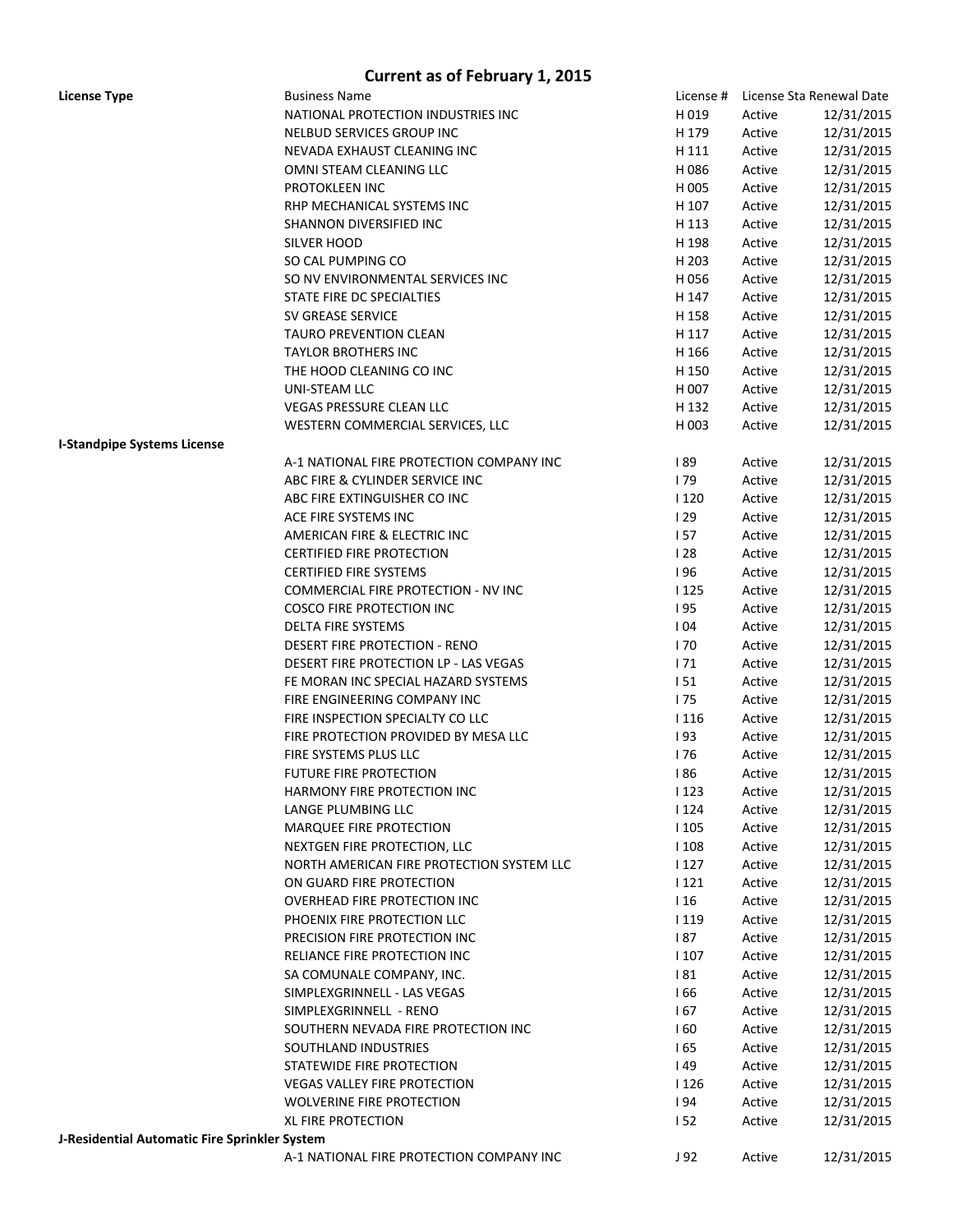| J <sub>19</sub><br>AAA FIRE SPRINKLER INC<br>Active<br>12/31/2015<br>J <sub>27</sub><br>Active<br>ABC FIRE & CYLINDER SERVICE INC<br>12/31/2015<br>ABC FIRE EXTINGUISHER CO INC<br>J 124<br>Active<br>12/31/2015<br>ACE FIRE SYSTEMS INC<br>12/31/2015<br>J <sub>15</sub><br>Active<br>J 39<br>12/31/2015<br>AMERICAN FIRE & ELECTRIC INC<br>Active<br>12/31/2015<br>AUTOMATIC FIRE SPRINKLERS INC<br>J <sub>17</sub><br>Active<br><b>CERTIFIED FIRE PROTECTION</b><br>J <sub>43</sub><br>12/31/2015<br>Active<br><b>CERTIFIED FIRE SYSTEMS</b><br>12/31/2015<br>J <sub>100</sub><br>Active<br>J 94<br>12/31/2015<br>CHAPARRAL FIRE PROTECTION<br>Active<br><b>DELTA FIRE SYSTEMS</b><br>J <sub>11</sub><br>12/31/2015<br>Active<br><b>DESERT FIRE PROTECTION - RENO</b><br>J60<br>12/31/2015<br>Active<br>DESERT FIRE PROTECTION LP - LAS VEGAS<br>J61<br>Active<br>12/31/2015<br>DURANGO FIRE PROTECTION<br>J36<br>12/31/2015<br>Active<br>DYNAMIC PLUMBING SYSTEMS<br>J 91<br>12/31/2015<br>Active<br><b>EXTREME FIRE PROTECTION</b><br>J66<br>12/31/2015<br>Active<br>FIRE INSPECTION SPECIALTY CO LLC<br>12/31/2015<br>J 122<br>Active<br>J 96<br>12/31/2015<br>FIRE SPRINKLER SYSTEMS, INC.<br>Active<br><b>FOCUS PLUMBING LLC</b><br>J <sub>123</sub><br>12/31/2015<br>Active<br><b>FUTURE FIRE PROTECTION</b><br>J <sub>63</sub><br>12/31/2015<br>Active<br><b>GF FIRE DESIGN LLC</b><br>J <sub>108</sub><br>Active<br>12/31/2015<br>HARMONY FIRE PROTECTION INC<br>J <sub>35</sub><br>Active<br>12/31/2015<br>HORIZON FIRE PROTECTION INC<br>$J$ 105<br>Active<br>12/31/2015<br>HTA PLUMBING & MECHANICAL INC<br>J <sub>109</sub><br>Active<br>12/31/2015<br>HYDRO FIRE PROTECTION INC<br>J 117<br>Active<br>12/31/2015<br>$J$ 104<br>K & N CONSTRUCTION, INC<br>Active<br>12/31/2015<br>J 99<br>KAP MECHANICAL SERVICES LLC<br>Active<br>12/31/2015<br>LANGE PLUMBING LLC<br>J <sub>103</sub><br>Active<br>12/31/2015<br>LUSCHAR COMPANY LLC<br>J <sub>13</sub><br>Active<br>12/31/2015<br>M & R FIRE PROTECTION LLC<br>$J$ 101<br>Active<br>12/31/2015<br>MCGEE MECHANICAL<br>J <sub>110</sub><br>Active<br>12/31/2015<br>J85<br>ON GUARD FIRE PROTECTION<br>Active<br>12/31/2015<br>OVERHEAD FIRE PROTECTION INC<br>J56<br>Active<br>12/31/2015<br>PATTERSON FIRE PROTECTION SYSTEMS CO<br>J <sub>118</sub><br>Active<br>12/31/2015<br>PHOENIX FIRE PROTECTION LLC<br>J 121<br>Active<br>12/31/2015<br>PRECISION FIRE PROTECTION INC<br>J 45<br>Active<br>RELIANCE FIRE PROTECTION INC<br>J 46<br>Active<br>J <sub>59</sub><br>RSP, INC<br>12/31/2015<br>Active<br>12/31/2015<br><b>SCOTT FIRE PROTECTION</b><br>J 78<br>Active<br>12/31/2015<br>SIMPLEXGRINNELL - LAS VEGAS<br>J <sub>53</sub><br>Active<br>SIMPLEXGRINNELL - RENO<br>J <sub>54</sub><br>Active<br>SOUTH SHORE FIRE SPRINKLER<br>$J_{07}$<br>Active<br>SOUTHERN NEVADA FIRE PROTECTION INC<br>J38<br>Active<br>SOUTHLAND INDUSTRIES<br>J <sub>51</sub><br>Active<br>STATE FIRE DC SPECIALTIES<br>J <sub>112</sub><br>Active<br>STATEWIDE FIRE PROTECTION<br>J <sub>37</sub><br>Active<br>TSI SALES AND INSTALLATION DBA TSI<br>J <sub>116</sub><br>Active<br><b>VEGAS VALLEY FIRE PROTECTION</b><br>J <sub>52</sub><br>Active<br><b>XL FIRE PROTECTION</b><br>J 102<br>Active<br><b>Medical Gas Installation</b><br>A CAMPAGNA CO LLC<br>MG 74<br>Active<br>BORLASE PLUMBING COMPANY<br>MG 03<br>Active<br>DESERT MECHANICAL INC<br>MG 37<br>Active<br>DONE RIGHT PLUMBING<br>MG 05<br>Active<br>GALLAGHER PLUMBING INC<br>MG 50<br>Active<br>12/31/2015<br><b>GREEN LIGHT PLUMBING</b><br>MG 80<br>12/31/2015<br>Active<br>HANSEN MECHANICAL CONTRACTORS INC<br>MG 79<br>12/31/2015<br>Active<br>HTA PLUMBING & MECHANICAL INC<br>MG 52<br>12/31/2015<br>Active<br>J & S MECHANICAL CONTRACTORS<br>MG 60 | <b>License Type</b> | <b>Business Name</b> |        | License # License Sta Renewal Date |
|----------------------------------------------------------------------------------------------------------------------------------------------------------------------------------------------------------------------------------------------------------------------------------------------------------------------------------------------------------------------------------------------------------------------------------------------------------------------------------------------------------------------------------------------------------------------------------------------------------------------------------------------------------------------------------------------------------------------------------------------------------------------------------------------------------------------------------------------------------------------------------------------------------------------------------------------------------------------------------------------------------------------------------------------------------------------------------------------------------------------------------------------------------------------------------------------------------------------------------------------------------------------------------------------------------------------------------------------------------------------------------------------------------------------------------------------------------------------------------------------------------------------------------------------------------------------------------------------------------------------------------------------------------------------------------------------------------------------------------------------------------------------------------------------------------------------------------------------------------------------------------------------------------------------------------------------------------------------------------------------------------------------------------------------------------------------------------------------------------------------------------------------------------------------------------------------------------------------------------------------------------------------------------------------------------------------------------------------------------------------------------------------------------------------------------------------------------------------------------------------------------------------------------------------------------------------------------------------------------------------------------------------------------------------------------------------------------------------------------------------------------------------------------------------------------------------------------------------------------------------------------------------------------------------------------------------------------------------------------------------------------------------------------------------------------------------------------------------------------------------------------------------------------------------------------------------------------------------------------------------------------------------------------------------------------------------------------------------------------------------------------------------------------------------------------------------------------------------------------------------------------------------------------------------------------------------------------------------------------------------------------------------------------------------------------------------------------------------------------------------------------------------------------------|---------------------|----------------------|--------|------------------------------------|
|                                                                                                                                                                                                                                                                                                                                                                                                                                                                                                                                                                                                                                                                                                                                                                                                                                                                                                                                                                                                                                                                                                                                                                                                                                                                                                                                                                                                                                                                                                                                                                                                                                                                                                                                                                                                                                                                                                                                                                                                                                                                                                                                                                                                                                                                                                                                                                                                                                                                                                                                                                                                                                                                                                                                                                                                                                                                                                                                                                                                                                                                                                                                                                                                                                                                                                                                                                                                                                                                                                                                                                                                                                                                                                                                                                                        |                     |                      |        |                                    |
|                                                                                                                                                                                                                                                                                                                                                                                                                                                                                                                                                                                                                                                                                                                                                                                                                                                                                                                                                                                                                                                                                                                                                                                                                                                                                                                                                                                                                                                                                                                                                                                                                                                                                                                                                                                                                                                                                                                                                                                                                                                                                                                                                                                                                                                                                                                                                                                                                                                                                                                                                                                                                                                                                                                                                                                                                                                                                                                                                                                                                                                                                                                                                                                                                                                                                                                                                                                                                                                                                                                                                                                                                                                                                                                                                                                        |                     |                      |        |                                    |
|                                                                                                                                                                                                                                                                                                                                                                                                                                                                                                                                                                                                                                                                                                                                                                                                                                                                                                                                                                                                                                                                                                                                                                                                                                                                                                                                                                                                                                                                                                                                                                                                                                                                                                                                                                                                                                                                                                                                                                                                                                                                                                                                                                                                                                                                                                                                                                                                                                                                                                                                                                                                                                                                                                                                                                                                                                                                                                                                                                                                                                                                                                                                                                                                                                                                                                                                                                                                                                                                                                                                                                                                                                                                                                                                                                                        |                     |                      |        |                                    |
|                                                                                                                                                                                                                                                                                                                                                                                                                                                                                                                                                                                                                                                                                                                                                                                                                                                                                                                                                                                                                                                                                                                                                                                                                                                                                                                                                                                                                                                                                                                                                                                                                                                                                                                                                                                                                                                                                                                                                                                                                                                                                                                                                                                                                                                                                                                                                                                                                                                                                                                                                                                                                                                                                                                                                                                                                                                                                                                                                                                                                                                                                                                                                                                                                                                                                                                                                                                                                                                                                                                                                                                                                                                                                                                                                                                        |                     |                      |        |                                    |
|                                                                                                                                                                                                                                                                                                                                                                                                                                                                                                                                                                                                                                                                                                                                                                                                                                                                                                                                                                                                                                                                                                                                                                                                                                                                                                                                                                                                                                                                                                                                                                                                                                                                                                                                                                                                                                                                                                                                                                                                                                                                                                                                                                                                                                                                                                                                                                                                                                                                                                                                                                                                                                                                                                                                                                                                                                                                                                                                                                                                                                                                                                                                                                                                                                                                                                                                                                                                                                                                                                                                                                                                                                                                                                                                                                                        |                     |                      |        |                                    |
|                                                                                                                                                                                                                                                                                                                                                                                                                                                                                                                                                                                                                                                                                                                                                                                                                                                                                                                                                                                                                                                                                                                                                                                                                                                                                                                                                                                                                                                                                                                                                                                                                                                                                                                                                                                                                                                                                                                                                                                                                                                                                                                                                                                                                                                                                                                                                                                                                                                                                                                                                                                                                                                                                                                                                                                                                                                                                                                                                                                                                                                                                                                                                                                                                                                                                                                                                                                                                                                                                                                                                                                                                                                                                                                                                                                        |                     |                      |        |                                    |
|                                                                                                                                                                                                                                                                                                                                                                                                                                                                                                                                                                                                                                                                                                                                                                                                                                                                                                                                                                                                                                                                                                                                                                                                                                                                                                                                                                                                                                                                                                                                                                                                                                                                                                                                                                                                                                                                                                                                                                                                                                                                                                                                                                                                                                                                                                                                                                                                                                                                                                                                                                                                                                                                                                                                                                                                                                                                                                                                                                                                                                                                                                                                                                                                                                                                                                                                                                                                                                                                                                                                                                                                                                                                                                                                                                                        |                     |                      |        |                                    |
|                                                                                                                                                                                                                                                                                                                                                                                                                                                                                                                                                                                                                                                                                                                                                                                                                                                                                                                                                                                                                                                                                                                                                                                                                                                                                                                                                                                                                                                                                                                                                                                                                                                                                                                                                                                                                                                                                                                                                                                                                                                                                                                                                                                                                                                                                                                                                                                                                                                                                                                                                                                                                                                                                                                                                                                                                                                                                                                                                                                                                                                                                                                                                                                                                                                                                                                                                                                                                                                                                                                                                                                                                                                                                                                                                                                        |                     |                      |        |                                    |
|                                                                                                                                                                                                                                                                                                                                                                                                                                                                                                                                                                                                                                                                                                                                                                                                                                                                                                                                                                                                                                                                                                                                                                                                                                                                                                                                                                                                                                                                                                                                                                                                                                                                                                                                                                                                                                                                                                                                                                                                                                                                                                                                                                                                                                                                                                                                                                                                                                                                                                                                                                                                                                                                                                                                                                                                                                                                                                                                                                                                                                                                                                                                                                                                                                                                                                                                                                                                                                                                                                                                                                                                                                                                                                                                                                                        |                     |                      |        |                                    |
|                                                                                                                                                                                                                                                                                                                                                                                                                                                                                                                                                                                                                                                                                                                                                                                                                                                                                                                                                                                                                                                                                                                                                                                                                                                                                                                                                                                                                                                                                                                                                                                                                                                                                                                                                                                                                                                                                                                                                                                                                                                                                                                                                                                                                                                                                                                                                                                                                                                                                                                                                                                                                                                                                                                                                                                                                                                                                                                                                                                                                                                                                                                                                                                                                                                                                                                                                                                                                                                                                                                                                                                                                                                                                                                                                                                        |                     |                      |        |                                    |
|                                                                                                                                                                                                                                                                                                                                                                                                                                                                                                                                                                                                                                                                                                                                                                                                                                                                                                                                                                                                                                                                                                                                                                                                                                                                                                                                                                                                                                                                                                                                                                                                                                                                                                                                                                                                                                                                                                                                                                                                                                                                                                                                                                                                                                                                                                                                                                                                                                                                                                                                                                                                                                                                                                                                                                                                                                                                                                                                                                                                                                                                                                                                                                                                                                                                                                                                                                                                                                                                                                                                                                                                                                                                                                                                                                                        |                     |                      |        |                                    |
|                                                                                                                                                                                                                                                                                                                                                                                                                                                                                                                                                                                                                                                                                                                                                                                                                                                                                                                                                                                                                                                                                                                                                                                                                                                                                                                                                                                                                                                                                                                                                                                                                                                                                                                                                                                                                                                                                                                                                                                                                                                                                                                                                                                                                                                                                                                                                                                                                                                                                                                                                                                                                                                                                                                                                                                                                                                                                                                                                                                                                                                                                                                                                                                                                                                                                                                                                                                                                                                                                                                                                                                                                                                                                                                                                                                        |                     |                      |        |                                    |
|                                                                                                                                                                                                                                                                                                                                                                                                                                                                                                                                                                                                                                                                                                                                                                                                                                                                                                                                                                                                                                                                                                                                                                                                                                                                                                                                                                                                                                                                                                                                                                                                                                                                                                                                                                                                                                                                                                                                                                                                                                                                                                                                                                                                                                                                                                                                                                                                                                                                                                                                                                                                                                                                                                                                                                                                                                                                                                                                                                                                                                                                                                                                                                                                                                                                                                                                                                                                                                                                                                                                                                                                                                                                                                                                                                                        |                     |                      |        |                                    |
|                                                                                                                                                                                                                                                                                                                                                                                                                                                                                                                                                                                                                                                                                                                                                                                                                                                                                                                                                                                                                                                                                                                                                                                                                                                                                                                                                                                                                                                                                                                                                                                                                                                                                                                                                                                                                                                                                                                                                                                                                                                                                                                                                                                                                                                                                                                                                                                                                                                                                                                                                                                                                                                                                                                                                                                                                                                                                                                                                                                                                                                                                                                                                                                                                                                                                                                                                                                                                                                                                                                                                                                                                                                                                                                                                                                        |                     |                      |        |                                    |
|                                                                                                                                                                                                                                                                                                                                                                                                                                                                                                                                                                                                                                                                                                                                                                                                                                                                                                                                                                                                                                                                                                                                                                                                                                                                                                                                                                                                                                                                                                                                                                                                                                                                                                                                                                                                                                                                                                                                                                                                                                                                                                                                                                                                                                                                                                                                                                                                                                                                                                                                                                                                                                                                                                                                                                                                                                                                                                                                                                                                                                                                                                                                                                                                                                                                                                                                                                                                                                                                                                                                                                                                                                                                                                                                                                                        |                     |                      |        |                                    |
|                                                                                                                                                                                                                                                                                                                                                                                                                                                                                                                                                                                                                                                                                                                                                                                                                                                                                                                                                                                                                                                                                                                                                                                                                                                                                                                                                                                                                                                                                                                                                                                                                                                                                                                                                                                                                                                                                                                                                                                                                                                                                                                                                                                                                                                                                                                                                                                                                                                                                                                                                                                                                                                                                                                                                                                                                                                                                                                                                                                                                                                                                                                                                                                                                                                                                                                                                                                                                                                                                                                                                                                                                                                                                                                                                                                        |                     |                      |        |                                    |
|                                                                                                                                                                                                                                                                                                                                                                                                                                                                                                                                                                                                                                                                                                                                                                                                                                                                                                                                                                                                                                                                                                                                                                                                                                                                                                                                                                                                                                                                                                                                                                                                                                                                                                                                                                                                                                                                                                                                                                                                                                                                                                                                                                                                                                                                                                                                                                                                                                                                                                                                                                                                                                                                                                                                                                                                                                                                                                                                                                                                                                                                                                                                                                                                                                                                                                                                                                                                                                                                                                                                                                                                                                                                                                                                                                                        |                     |                      |        |                                    |
|                                                                                                                                                                                                                                                                                                                                                                                                                                                                                                                                                                                                                                                                                                                                                                                                                                                                                                                                                                                                                                                                                                                                                                                                                                                                                                                                                                                                                                                                                                                                                                                                                                                                                                                                                                                                                                                                                                                                                                                                                                                                                                                                                                                                                                                                                                                                                                                                                                                                                                                                                                                                                                                                                                                                                                                                                                                                                                                                                                                                                                                                                                                                                                                                                                                                                                                                                                                                                                                                                                                                                                                                                                                                                                                                                                                        |                     |                      |        |                                    |
|                                                                                                                                                                                                                                                                                                                                                                                                                                                                                                                                                                                                                                                                                                                                                                                                                                                                                                                                                                                                                                                                                                                                                                                                                                                                                                                                                                                                                                                                                                                                                                                                                                                                                                                                                                                                                                                                                                                                                                                                                                                                                                                                                                                                                                                                                                                                                                                                                                                                                                                                                                                                                                                                                                                                                                                                                                                                                                                                                                                                                                                                                                                                                                                                                                                                                                                                                                                                                                                                                                                                                                                                                                                                                                                                                                                        |                     |                      |        |                                    |
|                                                                                                                                                                                                                                                                                                                                                                                                                                                                                                                                                                                                                                                                                                                                                                                                                                                                                                                                                                                                                                                                                                                                                                                                                                                                                                                                                                                                                                                                                                                                                                                                                                                                                                                                                                                                                                                                                                                                                                                                                                                                                                                                                                                                                                                                                                                                                                                                                                                                                                                                                                                                                                                                                                                                                                                                                                                                                                                                                                                                                                                                                                                                                                                                                                                                                                                                                                                                                                                                                                                                                                                                                                                                                                                                                                                        |                     |                      |        |                                    |
|                                                                                                                                                                                                                                                                                                                                                                                                                                                                                                                                                                                                                                                                                                                                                                                                                                                                                                                                                                                                                                                                                                                                                                                                                                                                                                                                                                                                                                                                                                                                                                                                                                                                                                                                                                                                                                                                                                                                                                                                                                                                                                                                                                                                                                                                                                                                                                                                                                                                                                                                                                                                                                                                                                                                                                                                                                                                                                                                                                                                                                                                                                                                                                                                                                                                                                                                                                                                                                                                                                                                                                                                                                                                                                                                                                                        |                     |                      |        |                                    |
|                                                                                                                                                                                                                                                                                                                                                                                                                                                                                                                                                                                                                                                                                                                                                                                                                                                                                                                                                                                                                                                                                                                                                                                                                                                                                                                                                                                                                                                                                                                                                                                                                                                                                                                                                                                                                                                                                                                                                                                                                                                                                                                                                                                                                                                                                                                                                                                                                                                                                                                                                                                                                                                                                                                                                                                                                                                                                                                                                                                                                                                                                                                                                                                                                                                                                                                                                                                                                                                                                                                                                                                                                                                                                                                                                                                        |                     |                      |        |                                    |
|                                                                                                                                                                                                                                                                                                                                                                                                                                                                                                                                                                                                                                                                                                                                                                                                                                                                                                                                                                                                                                                                                                                                                                                                                                                                                                                                                                                                                                                                                                                                                                                                                                                                                                                                                                                                                                                                                                                                                                                                                                                                                                                                                                                                                                                                                                                                                                                                                                                                                                                                                                                                                                                                                                                                                                                                                                                                                                                                                                                                                                                                                                                                                                                                                                                                                                                                                                                                                                                                                                                                                                                                                                                                                                                                                                                        |                     |                      |        |                                    |
|                                                                                                                                                                                                                                                                                                                                                                                                                                                                                                                                                                                                                                                                                                                                                                                                                                                                                                                                                                                                                                                                                                                                                                                                                                                                                                                                                                                                                                                                                                                                                                                                                                                                                                                                                                                                                                                                                                                                                                                                                                                                                                                                                                                                                                                                                                                                                                                                                                                                                                                                                                                                                                                                                                                                                                                                                                                                                                                                                                                                                                                                                                                                                                                                                                                                                                                                                                                                                                                                                                                                                                                                                                                                                                                                                                                        |                     |                      |        |                                    |
|                                                                                                                                                                                                                                                                                                                                                                                                                                                                                                                                                                                                                                                                                                                                                                                                                                                                                                                                                                                                                                                                                                                                                                                                                                                                                                                                                                                                                                                                                                                                                                                                                                                                                                                                                                                                                                                                                                                                                                                                                                                                                                                                                                                                                                                                                                                                                                                                                                                                                                                                                                                                                                                                                                                                                                                                                                                                                                                                                                                                                                                                                                                                                                                                                                                                                                                                                                                                                                                                                                                                                                                                                                                                                                                                                                                        |                     |                      |        |                                    |
|                                                                                                                                                                                                                                                                                                                                                                                                                                                                                                                                                                                                                                                                                                                                                                                                                                                                                                                                                                                                                                                                                                                                                                                                                                                                                                                                                                                                                                                                                                                                                                                                                                                                                                                                                                                                                                                                                                                                                                                                                                                                                                                                                                                                                                                                                                                                                                                                                                                                                                                                                                                                                                                                                                                                                                                                                                                                                                                                                                                                                                                                                                                                                                                                                                                                                                                                                                                                                                                                                                                                                                                                                                                                                                                                                                                        |                     |                      |        |                                    |
|                                                                                                                                                                                                                                                                                                                                                                                                                                                                                                                                                                                                                                                                                                                                                                                                                                                                                                                                                                                                                                                                                                                                                                                                                                                                                                                                                                                                                                                                                                                                                                                                                                                                                                                                                                                                                                                                                                                                                                                                                                                                                                                                                                                                                                                                                                                                                                                                                                                                                                                                                                                                                                                                                                                                                                                                                                                                                                                                                                                                                                                                                                                                                                                                                                                                                                                                                                                                                                                                                                                                                                                                                                                                                                                                                                                        |                     |                      |        |                                    |
|                                                                                                                                                                                                                                                                                                                                                                                                                                                                                                                                                                                                                                                                                                                                                                                                                                                                                                                                                                                                                                                                                                                                                                                                                                                                                                                                                                                                                                                                                                                                                                                                                                                                                                                                                                                                                                                                                                                                                                                                                                                                                                                                                                                                                                                                                                                                                                                                                                                                                                                                                                                                                                                                                                                                                                                                                                                                                                                                                                                                                                                                                                                                                                                                                                                                                                                                                                                                                                                                                                                                                                                                                                                                                                                                                                                        |                     |                      |        |                                    |
|                                                                                                                                                                                                                                                                                                                                                                                                                                                                                                                                                                                                                                                                                                                                                                                                                                                                                                                                                                                                                                                                                                                                                                                                                                                                                                                                                                                                                                                                                                                                                                                                                                                                                                                                                                                                                                                                                                                                                                                                                                                                                                                                                                                                                                                                                                                                                                                                                                                                                                                                                                                                                                                                                                                                                                                                                                                                                                                                                                                                                                                                                                                                                                                                                                                                                                                                                                                                                                                                                                                                                                                                                                                                                                                                                                                        |                     |                      |        |                                    |
|                                                                                                                                                                                                                                                                                                                                                                                                                                                                                                                                                                                                                                                                                                                                                                                                                                                                                                                                                                                                                                                                                                                                                                                                                                                                                                                                                                                                                                                                                                                                                                                                                                                                                                                                                                                                                                                                                                                                                                                                                                                                                                                                                                                                                                                                                                                                                                                                                                                                                                                                                                                                                                                                                                                                                                                                                                                                                                                                                                                                                                                                                                                                                                                                                                                                                                                                                                                                                                                                                                                                                                                                                                                                                                                                                                                        |                     |                      |        |                                    |
|                                                                                                                                                                                                                                                                                                                                                                                                                                                                                                                                                                                                                                                                                                                                                                                                                                                                                                                                                                                                                                                                                                                                                                                                                                                                                                                                                                                                                                                                                                                                                                                                                                                                                                                                                                                                                                                                                                                                                                                                                                                                                                                                                                                                                                                                                                                                                                                                                                                                                                                                                                                                                                                                                                                                                                                                                                                                                                                                                                                                                                                                                                                                                                                                                                                                                                                                                                                                                                                                                                                                                                                                                                                                                                                                                                                        |                     |                      |        |                                    |
|                                                                                                                                                                                                                                                                                                                                                                                                                                                                                                                                                                                                                                                                                                                                                                                                                                                                                                                                                                                                                                                                                                                                                                                                                                                                                                                                                                                                                                                                                                                                                                                                                                                                                                                                                                                                                                                                                                                                                                                                                                                                                                                                                                                                                                                                                                                                                                                                                                                                                                                                                                                                                                                                                                                                                                                                                                                                                                                                                                                                                                                                                                                                                                                                                                                                                                                                                                                                                                                                                                                                                                                                                                                                                                                                                                                        |                     |                      |        |                                    |
|                                                                                                                                                                                                                                                                                                                                                                                                                                                                                                                                                                                                                                                                                                                                                                                                                                                                                                                                                                                                                                                                                                                                                                                                                                                                                                                                                                                                                                                                                                                                                                                                                                                                                                                                                                                                                                                                                                                                                                                                                                                                                                                                                                                                                                                                                                                                                                                                                                                                                                                                                                                                                                                                                                                                                                                                                                                                                                                                                                                                                                                                                                                                                                                                                                                                                                                                                                                                                                                                                                                                                                                                                                                                                                                                                                                        |                     |                      |        |                                    |
|                                                                                                                                                                                                                                                                                                                                                                                                                                                                                                                                                                                                                                                                                                                                                                                                                                                                                                                                                                                                                                                                                                                                                                                                                                                                                                                                                                                                                                                                                                                                                                                                                                                                                                                                                                                                                                                                                                                                                                                                                                                                                                                                                                                                                                                                                                                                                                                                                                                                                                                                                                                                                                                                                                                                                                                                                                                                                                                                                                                                                                                                                                                                                                                                                                                                                                                                                                                                                                                                                                                                                                                                                                                                                                                                                                                        |                     |                      |        |                                    |
|                                                                                                                                                                                                                                                                                                                                                                                                                                                                                                                                                                                                                                                                                                                                                                                                                                                                                                                                                                                                                                                                                                                                                                                                                                                                                                                                                                                                                                                                                                                                                                                                                                                                                                                                                                                                                                                                                                                                                                                                                                                                                                                                                                                                                                                                                                                                                                                                                                                                                                                                                                                                                                                                                                                                                                                                                                                                                                                                                                                                                                                                                                                                                                                                                                                                                                                                                                                                                                                                                                                                                                                                                                                                                                                                                                                        |                     |                      |        |                                    |
|                                                                                                                                                                                                                                                                                                                                                                                                                                                                                                                                                                                                                                                                                                                                                                                                                                                                                                                                                                                                                                                                                                                                                                                                                                                                                                                                                                                                                                                                                                                                                                                                                                                                                                                                                                                                                                                                                                                                                                                                                                                                                                                                                                                                                                                                                                                                                                                                                                                                                                                                                                                                                                                                                                                                                                                                                                                                                                                                                                                                                                                                                                                                                                                                                                                                                                                                                                                                                                                                                                                                                                                                                                                                                                                                                                                        |                     |                      |        | 12/31/2015                         |
|                                                                                                                                                                                                                                                                                                                                                                                                                                                                                                                                                                                                                                                                                                                                                                                                                                                                                                                                                                                                                                                                                                                                                                                                                                                                                                                                                                                                                                                                                                                                                                                                                                                                                                                                                                                                                                                                                                                                                                                                                                                                                                                                                                                                                                                                                                                                                                                                                                                                                                                                                                                                                                                                                                                                                                                                                                                                                                                                                                                                                                                                                                                                                                                                                                                                                                                                                                                                                                                                                                                                                                                                                                                                                                                                                                                        |                     |                      |        | 12/31/2015                         |
|                                                                                                                                                                                                                                                                                                                                                                                                                                                                                                                                                                                                                                                                                                                                                                                                                                                                                                                                                                                                                                                                                                                                                                                                                                                                                                                                                                                                                                                                                                                                                                                                                                                                                                                                                                                                                                                                                                                                                                                                                                                                                                                                                                                                                                                                                                                                                                                                                                                                                                                                                                                                                                                                                                                                                                                                                                                                                                                                                                                                                                                                                                                                                                                                                                                                                                                                                                                                                                                                                                                                                                                                                                                                                                                                                                                        |                     |                      |        |                                    |
|                                                                                                                                                                                                                                                                                                                                                                                                                                                                                                                                                                                                                                                                                                                                                                                                                                                                                                                                                                                                                                                                                                                                                                                                                                                                                                                                                                                                                                                                                                                                                                                                                                                                                                                                                                                                                                                                                                                                                                                                                                                                                                                                                                                                                                                                                                                                                                                                                                                                                                                                                                                                                                                                                                                                                                                                                                                                                                                                                                                                                                                                                                                                                                                                                                                                                                                                                                                                                                                                                                                                                                                                                                                                                                                                                                                        |                     |                      |        |                                    |
|                                                                                                                                                                                                                                                                                                                                                                                                                                                                                                                                                                                                                                                                                                                                                                                                                                                                                                                                                                                                                                                                                                                                                                                                                                                                                                                                                                                                                                                                                                                                                                                                                                                                                                                                                                                                                                                                                                                                                                                                                                                                                                                                                                                                                                                                                                                                                                                                                                                                                                                                                                                                                                                                                                                                                                                                                                                                                                                                                                                                                                                                                                                                                                                                                                                                                                                                                                                                                                                                                                                                                                                                                                                                                                                                                                                        |                     |                      |        |                                    |
|                                                                                                                                                                                                                                                                                                                                                                                                                                                                                                                                                                                                                                                                                                                                                                                                                                                                                                                                                                                                                                                                                                                                                                                                                                                                                                                                                                                                                                                                                                                                                                                                                                                                                                                                                                                                                                                                                                                                                                                                                                                                                                                                                                                                                                                                                                                                                                                                                                                                                                                                                                                                                                                                                                                                                                                                                                                                                                                                                                                                                                                                                                                                                                                                                                                                                                                                                                                                                                                                                                                                                                                                                                                                                                                                                                                        |                     |                      |        | 12/31/2015                         |
|                                                                                                                                                                                                                                                                                                                                                                                                                                                                                                                                                                                                                                                                                                                                                                                                                                                                                                                                                                                                                                                                                                                                                                                                                                                                                                                                                                                                                                                                                                                                                                                                                                                                                                                                                                                                                                                                                                                                                                                                                                                                                                                                                                                                                                                                                                                                                                                                                                                                                                                                                                                                                                                                                                                                                                                                                                                                                                                                                                                                                                                                                                                                                                                                                                                                                                                                                                                                                                                                                                                                                                                                                                                                                                                                                                                        |                     |                      |        | 12/31/2015                         |
|                                                                                                                                                                                                                                                                                                                                                                                                                                                                                                                                                                                                                                                                                                                                                                                                                                                                                                                                                                                                                                                                                                                                                                                                                                                                                                                                                                                                                                                                                                                                                                                                                                                                                                                                                                                                                                                                                                                                                                                                                                                                                                                                                                                                                                                                                                                                                                                                                                                                                                                                                                                                                                                                                                                                                                                                                                                                                                                                                                                                                                                                                                                                                                                                                                                                                                                                                                                                                                                                                                                                                                                                                                                                                                                                                                                        |                     |                      |        | 12/31/2015                         |
|                                                                                                                                                                                                                                                                                                                                                                                                                                                                                                                                                                                                                                                                                                                                                                                                                                                                                                                                                                                                                                                                                                                                                                                                                                                                                                                                                                                                                                                                                                                                                                                                                                                                                                                                                                                                                                                                                                                                                                                                                                                                                                                                                                                                                                                                                                                                                                                                                                                                                                                                                                                                                                                                                                                                                                                                                                                                                                                                                                                                                                                                                                                                                                                                                                                                                                                                                                                                                                                                                                                                                                                                                                                                                                                                                                                        |                     |                      |        | 12/31/2015                         |
|                                                                                                                                                                                                                                                                                                                                                                                                                                                                                                                                                                                                                                                                                                                                                                                                                                                                                                                                                                                                                                                                                                                                                                                                                                                                                                                                                                                                                                                                                                                                                                                                                                                                                                                                                                                                                                                                                                                                                                                                                                                                                                                                                                                                                                                                                                                                                                                                                                                                                                                                                                                                                                                                                                                                                                                                                                                                                                                                                                                                                                                                                                                                                                                                                                                                                                                                                                                                                                                                                                                                                                                                                                                                                                                                                                                        |                     |                      |        | 12/31/2015                         |
|                                                                                                                                                                                                                                                                                                                                                                                                                                                                                                                                                                                                                                                                                                                                                                                                                                                                                                                                                                                                                                                                                                                                                                                                                                                                                                                                                                                                                                                                                                                                                                                                                                                                                                                                                                                                                                                                                                                                                                                                                                                                                                                                                                                                                                                                                                                                                                                                                                                                                                                                                                                                                                                                                                                                                                                                                                                                                                                                                                                                                                                                                                                                                                                                                                                                                                                                                                                                                                                                                                                                                                                                                                                                                                                                                                                        |                     |                      |        | 12/31/2015                         |
|                                                                                                                                                                                                                                                                                                                                                                                                                                                                                                                                                                                                                                                                                                                                                                                                                                                                                                                                                                                                                                                                                                                                                                                                                                                                                                                                                                                                                                                                                                                                                                                                                                                                                                                                                                                                                                                                                                                                                                                                                                                                                                                                                                                                                                                                                                                                                                                                                                                                                                                                                                                                                                                                                                                                                                                                                                                                                                                                                                                                                                                                                                                                                                                                                                                                                                                                                                                                                                                                                                                                                                                                                                                                                                                                                                                        |                     |                      |        | 12/31/2015                         |
|                                                                                                                                                                                                                                                                                                                                                                                                                                                                                                                                                                                                                                                                                                                                                                                                                                                                                                                                                                                                                                                                                                                                                                                                                                                                                                                                                                                                                                                                                                                                                                                                                                                                                                                                                                                                                                                                                                                                                                                                                                                                                                                                                                                                                                                                                                                                                                                                                                                                                                                                                                                                                                                                                                                                                                                                                                                                                                                                                                                                                                                                                                                                                                                                                                                                                                                                                                                                                                                                                                                                                                                                                                                                                                                                                                                        |                     |                      |        | 12/31/2015                         |
|                                                                                                                                                                                                                                                                                                                                                                                                                                                                                                                                                                                                                                                                                                                                                                                                                                                                                                                                                                                                                                                                                                                                                                                                                                                                                                                                                                                                                                                                                                                                                                                                                                                                                                                                                                                                                                                                                                                                                                                                                                                                                                                                                                                                                                                                                                                                                                                                                                                                                                                                                                                                                                                                                                                                                                                                                                                                                                                                                                                                                                                                                                                                                                                                                                                                                                                                                                                                                                                                                                                                                                                                                                                                                                                                                                                        |                     |                      |        | 12/31/2015                         |
|                                                                                                                                                                                                                                                                                                                                                                                                                                                                                                                                                                                                                                                                                                                                                                                                                                                                                                                                                                                                                                                                                                                                                                                                                                                                                                                                                                                                                                                                                                                                                                                                                                                                                                                                                                                                                                                                                                                                                                                                                                                                                                                                                                                                                                                                                                                                                                                                                                                                                                                                                                                                                                                                                                                                                                                                                                                                                                                                                                                                                                                                                                                                                                                                                                                                                                                                                                                                                                                                                                                                                                                                                                                                                                                                                                                        |                     |                      |        |                                    |
|                                                                                                                                                                                                                                                                                                                                                                                                                                                                                                                                                                                                                                                                                                                                                                                                                                                                                                                                                                                                                                                                                                                                                                                                                                                                                                                                                                                                                                                                                                                                                                                                                                                                                                                                                                                                                                                                                                                                                                                                                                                                                                                                                                                                                                                                                                                                                                                                                                                                                                                                                                                                                                                                                                                                                                                                                                                                                                                                                                                                                                                                                                                                                                                                                                                                                                                                                                                                                                                                                                                                                                                                                                                                                                                                                                                        |                     |                      |        | 12/31/2015                         |
|                                                                                                                                                                                                                                                                                                                                                                                                                                                                                                                                                                                                                                                                                                                                                                                                                                                                                                                                                                                                                                                                                                                                                                                                                                                                                                                                                                                                                                                                                                                                                                                                                                                                                                                                                                                                                                                                                                                                                                                                                                                                                                                                                                                                                                                                                                                                                                                                                                                                                                                                                                                                                                                                                                                                                                                                                                                                                                                                                                                                                                                                                                                                                                                                                                                                                                                                                                                                                                                                                                                                                                                                                                                                                                                                                                                        |                     |                      |        | 12/31/2015                         |
|                                                                                                                                                                                                                                                                                                                                                                                                                                                                                                                                                                                                                                                                                                                                                                                                                                                                                                                                                                                                                                                                                                                                                                                                                                                                                                                                                                                                                                                                                                                                                                                                                                                                                                                                                                                                                                                                                                                                                                                                                                                                                                                                                                                                                                                                                                                                                                                                                                                                                                                                                                                                                                                                                                                                                                                                                                                                                                                                                                                                                                                                                                                                                                                                                                                                                                                                                                                                                                                                                                                                                                                                                                                                                                                                                                                        |                     |                      |        | 12/31/2015                         |
|                                                                                                                                                                                                                                                                                                                                                                                                                                                                                                                                                                                                                                                                                                                                                                                                                                                                                                                                                                                                                                                                                                                                                                                                                                                                                                                                                                                                                                                                                                                                                                                                                                                                                                                                                                                                                                                                                                                                                                                                                                                                                                                                                                                                                                                                                                                                                                                                                                                                                                                                                                                                                                                                                                                                                                                                                                                                                                                                                                                                                                                                                                                                                                                                                                                                                                                                                                                                                                                                                                                                                                                                                                                                                                                                                                                        |                     |                      |        | 12/31/2015                         |
|                                                                                                                                                                                                                                                                                                                                                                                                                                                                                                                                                                                                                                                                                                                                                                                                                                                                                                                                                                                                                                                                                                                                                                                                                                                                                                                                                                                                                                                                                                                                                                                                                                                                                                                                                                                                                                                                                                                                                                                                                                                                                                                                                                                                                                                                                                                                                                                                                                                                                                                                                                                                                                                                                                                                                                                                                                                                                                                                                                                                                                                                                                                                                                                                                                                                                                                                                                                                                                                                                                                                                                                                                                                                                                                                                                                        |                     |                      |        |                                    |
|                                                                                                                                                                                                                                                                                                                                                                                                                                                                                                                                                                                                                                                                                                                                                                                                                                                                                                                                                                                                                                                                                                                                                                                                                                                                                                                                                                                                                                                                                                                                                                                                                                                                                                                                                                                                                                                                                                                                                                                                                                                                                                                                                                                                                                                                                                                                                                                                                                                                                                                                                                                                                                                                                                                                                                                                                                                                                                                                                                                                                                                                                                                                                                                                                                                                                                                                                                                                                                                                                                                                                                                                                                                                                                                                                                                        |                     |                      |        |                                    |
|                                                                                                                                                                                                                                                                                                                                                                                                                                                                                                                                                                                                                                                                                                                                                                                                                                                                                                                                                                                                                                                                                                                                                                                                                                                                                                                                                                                                                                                                                                                                                                                                                                                                                                                                                                                                                                                                                                                                                                                                                                                                                                                                                                                                                                                                                                                                                                                                                                                                                                                                                                                                                                                                                                                                                                                                                                                                                                                                                                                                                                                                                                                                                                                                                                                                                                                                                                                                                                                                                                                                                                                                                                                                                                                                                                                        |                     |                      |        |                                    |
|                                                                                                                                                                                                                                                                                                                                                                                                                                                                                                                                                                                                                                                                                                                                                                                                                                                                                                                                                                                                                                                                                                                                                                                                                                                                                                                                                                                                                                                                                                                                                                                                                                                                                                                                                                                                                                                                                                                                                                                                                                                                                                                                                                                                                                                                                                                                                                                                                                                                                                                                                                                                                                                                                                                                                                                                                                                                                                                                                                                                                                                                                                                                                                                                                                                                                                                                                                                                                                                                                                                                                                                                                                                                                                                                                                                        |                     |                      |        |                                    |
|                                                                                                                                                                                                                                                                                                                                                                                                                                                                                                                                                                                                                                                                                                                                                                                                                                                                                                                                                                                                                                                                                                                                                                                                                                                                                                                                                                                                                                                                                                                                                                                                                                                                                                                                                                                                                                                                                                                                                                                                                                                                                                                                                                                                                                                                                                                                                                                                                                                                                                                                                                                                                                                                                                                                                                                                                                                                                                                                                                                                                                                                                                                                                                                                                                                                                                                                                                                                                                                                                                                                                                                                                                                                                                                                                                                        |                     |                      | Active | 12/31/2015                         |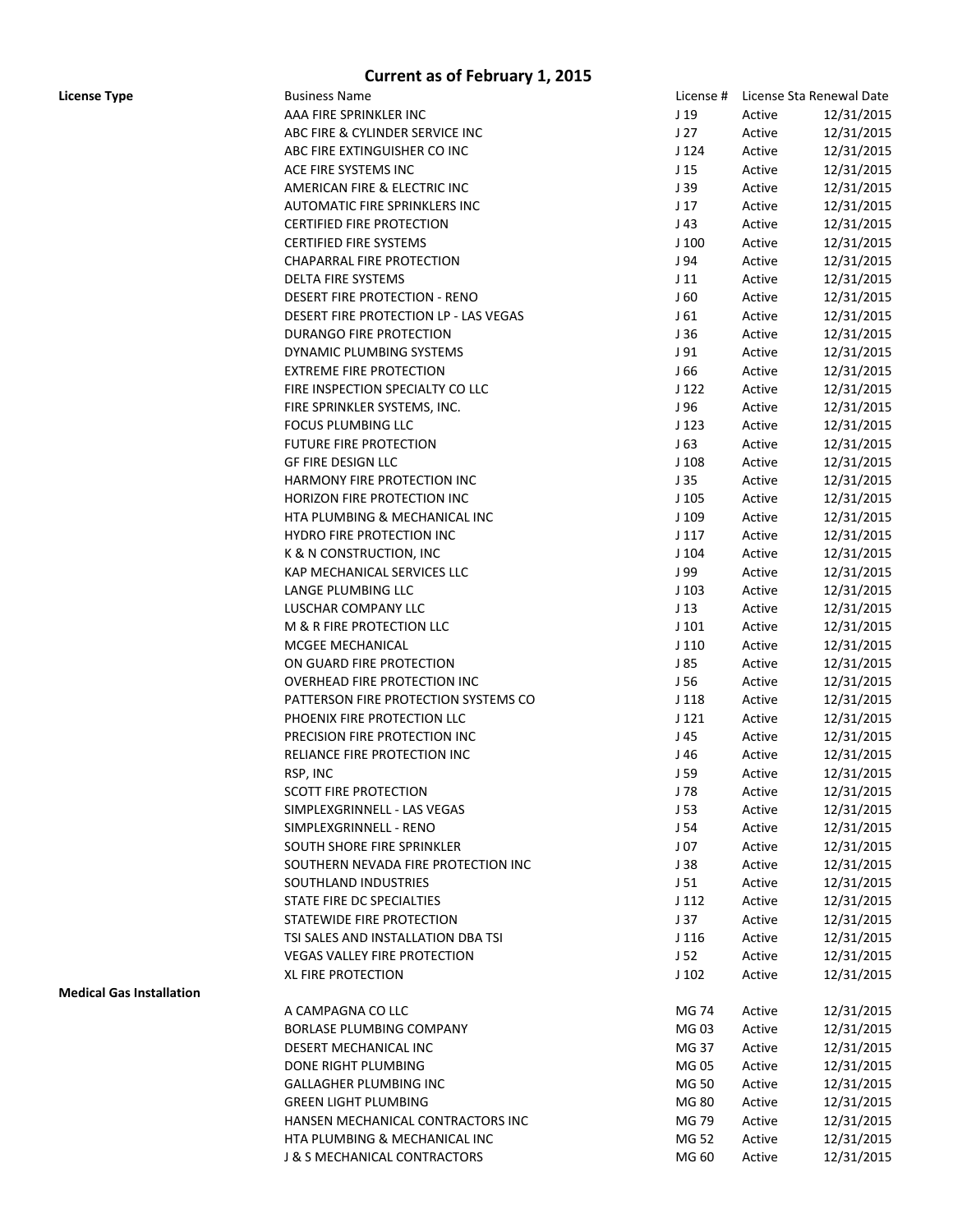| <b>License Type</b>                 | <b>Business Name</b>                       |                 |                 | License # License Sta Renewal Date |
|-------------------------------------|--------------------------------------------|-----------------|-----------------|------------------------------------|
|                                     | K & N CONSTRUCTION, INC                    | MG 61           | Active          | 12/31/2015                         |
|                                     | MMC CONTRACTORS WEST INC                   | MG 13           | Active          | 12/31/2015                         |
|                                     | P & H PLUMBING INC                         | MG 67           | Active          | 12/31/2015                         |
|                                     | <b>P1 GROUP INC</b>                        | MG 85           | Active          | 12/31/2015                         |
|                                     | <b>QUALITY MECHANICAL CONTRACTORS, LLC</b> | MG 09           | Active          | 12/31/2015                         |
|                                     | SANDS PLUMBING                             | MG 48           | Active          | 12/31/2015                         |
|                                     | SOUTHLAND INDUSTRIES                       | MG 62           | Active          | 12/31/2015                         |
|                                     | TIPPETTS MECHANCIAL LLC                    | MG 81           | Active          | 12/31/2015                         |
|                                     | US MECHANICAL LLC                          | MG 084          | Active          | 12/31/2015                         |
|                                     | YOUNG PLUMBING INC                         | MG 40           | Active          | 12/31/2015                         |
| <b>Pyrotechnic Company</b>          |                                            |                 |                 |                                    |
|                                     | ADVANCED ENTERTAINMENT SERVICES            | P 0509          | Active          | 04/30/2015                         |
|                                     |                                            | P 2147          |                 |                                    |
|                                     | <b>BAY FIREWORKS</b>                       |                 | Active          | 04/30/2015                         |
|                                     | <b>COTERA PRODUCTIONS</b>                  | P 1180          | Active          | 04/30/2015                         |
|                                     | DAVID COPPERFIELD DISAPPEARING INC         | P 0670          | Active          | 04/30/2015                         |
|                                     | DYNAMIC EFFECTS & FIREWORKS COMPANY        | P 2335          | Active          | 04/30/2015                         |
|                                     | FIRESTORM PYROTECHNICS                     | P 2787          | Active          | 04/30/2015                         |
|                                     | FIREWORKS AND STAGE FX AMERICA INC         | P 0543          | Active          | 04/30/2015                         |
|                                     | <b>FIREWORKS BY GRUCCI</b>                 | P 0616          | Active          | 04/30/2015                         |
|                                     | <b>FIREWORKS WEST INTERNATIONALE</b>       | P0516           | Active          | 04/30/2015                         |
|                                     | LANTIS PRODUCTION INC                      | P 0538          | Active          | 04/30/2015                         |
|                                     | NAFCO A NEVADA CORPORATION                 | P 2789          | Active          | 04/30/2015                         |
|                                     | PIRANHA PRODUCTIONS                        | P 2105          | Active          | 04/30/2015                         |
|                                     | PYRITZ PYROTECHNICS GROUP LLC              | P 2546          | Active          | 04/30/2015                         |
|                                     | <b>PYRO GUYS</b>                           | P 0840          | Active          | 04/30/2015                         |
|                                     | PYRO SHOWS INC                             | P 2512          | Active          | 04/30/2015                         |
|                                     | PYRO SPECTACULARS INC                      | P 0501          | Active          | 04/30/2015                         |
|                                     | PYRO SPECTACULARS NORTH                    | P 2479          | Active          | 04/30/2015                         |
|                                     | PYROTECNICO/FX LLC                         | P 1091          | Active          | 04/30/2015                         |
|                                     | PYROTEK SPECIAL EFFECTS INC                | P 2251          | Active          | 04/30/2015                         |
|                                     | <b>QUANTUM SPECIAL EFFECTS CORP</b>        | P 2779          | Active          | 04/30/2015                         |
|                                     | STAGE & EFFECTS INC                        | P 2117          | Active          | 04/30/2015                         |
|                                     | <b>STAGE MAGIC INC.</b>                    | P 2293          | Active          | 04/30/2015                         |
|                                     | STRICTLY FX LLC                            | P 2340          | Active          | 04/30/2015                         |
|                                     | ZAMBELLI FIREWORKS                         | P 0534          | Active          | 04/30/2015                         |
| Sale of Portable Fire Extinguishers |                                            |                 |                 |                                    |
|                                     | ACE HARDWARE 1313S                         |                 | RSFE 158 Active | 12/31/2015                         |
|                                     | ALBERTSONS #155                            | <b>RSFE 473</b> | Active          | 12/31/2015                         |
|                                     | ALBERTSONS #6002                           | <b>RSFE 510</b> | Active          | 12/31/2015                         |
|                                     | ALBERTSONS #6004                           | <b>RSFE 511</b> | Active          | 12/31/2015                         |
|                                     | ALBERTSONS #6005                           | <b>RSFE 512</b> | Active          | 12/31/2015                         |
|                                     | ALBERTSONS #6006                           | <b>RSFE 513</b> | Active          | 12/31/2015                         |
|                                     | ALBERTSONS #6009                           | <b>RSFE 474</b> | Active          | 12/31/2015                         |
|                                     | ALBERTSONS #6011                           | <b>RSFE 516</b> | Active          | 12/31/2015                         |
|                                     | ALBERTSONS #6012                           | <b>RSFE 517</b> | Active          | 12/31/2015                         |
|                                     | ALBERTSONS #6013                           | <b>RSFE 518</b> | Active          | 12/31/2015                         |
|                                     | ALBERTSONS #6014                           | <b>RSFE 475</b> |                 | 12/31/2015                         |
|                                     | ALBERTSONS #6016                           |                 | Active          |                                    |
|                                     |                                            | <b>RSFE 520</b> | Active          | 12/31/2015                         |
|                                     | ALBERTSONS #6017                           | <b>RSFE 521</b> | Active          | 12/31/2015                         |
|                                     | ALBERTSONS #6018                           | <b>RSFE 476</b> | Active          | 12/31/2015                         |
|                                     | ALBERTSONS #6019                           | <b>RSFE 477</b> | Active          | 12/31/2015                         |
|                                     | ALBERTSONS #6021                           | <b>RSFE 478</b> | Active          | 12/31/2015                         |
|                                     | ALBERTSONS #6024                           | <b>RSFE 523</b> | Active          | 12/31/2015                         |
|                                     | ALBERTSONS #6028                           | <b>RSFE 479</b> | Active          | 12/31/2015                         |
|                                     | ALBERTSONS #6029                           | <b>RSFE 525</b> | Active          | 12/31/2015                         |
|                                     | ALBERTSONS #6032                           | <b>RSFE 613</b> | Active          | 12/31/2015                         |
|                                     | ALBERTSONS #6039                           | <b>RSFE 526</b> | Active          | 12/31/2015                         |
|                                     | ALBERTSONS #6041                           | <b>RSFE 528</b> | Active          | 12/31/2015                         |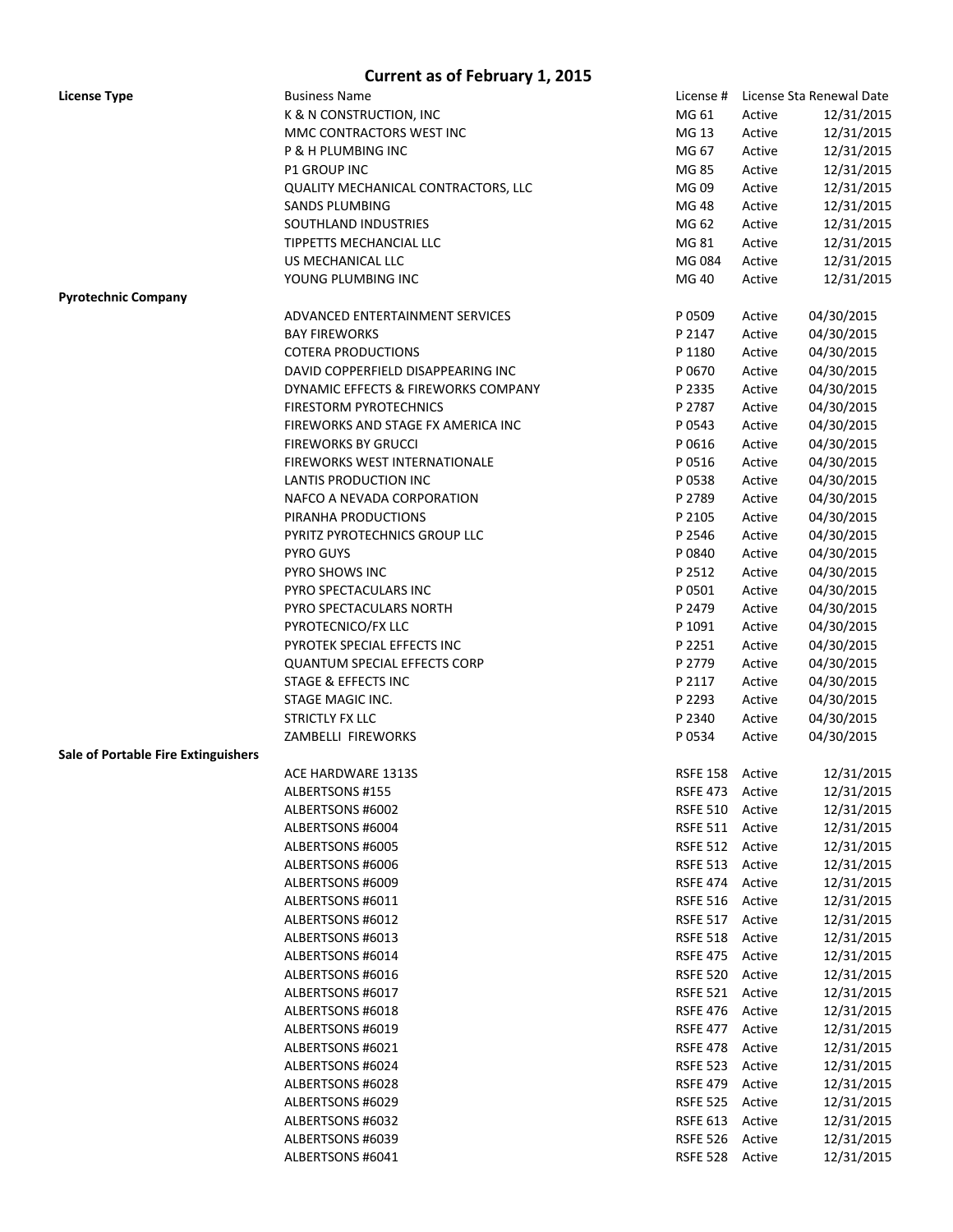| <b>Business Name</b>   |
|------------------------|
| ALBERTSONS #6045       |
| ALBERTSONS #6046       |
| ALBERTSONS #6047       |
| ALBERTSONS #6059       |
|                        |
| ALBERTSONS #6060       |
| ALBERTSONS #6061       |
| ALBERTSONS #6062       |
| ALBERTSONS #6076       |
| ALBERTSONS #6088       |
| ALBERTSONS #6089       |
| ALBERTSONS #6090       |
| ALBERTSONS #6091       |
| ALBERTSONS #6093       |
| AUTO ZONE #2201        |
|                        |
| AUTO ZONE #2202        |
| AUTO ZONE #2204        |
| AUTO ZONE #2205        |
| AUTO ZONE #2206        |
| AUTO ZONE #2207        |
| AUTO ZONE #2208        |
| AUTO ZONE #2210        |
| AUTO ZONE #2211        |
| AUTO ZONE #2212        |
| AUTO ZONE #2218        |
| AUTO ZONE #2220        |
| <b>AUTO ZONE #2221</b> |
|                        |
| <b>AUTO ZONE #2224</b> |
| AUTO ZONE #2230        |
| AUTO ZONE #2234        |
| AUTO ZONE #2239        |
| AUTO ZONE #2241        |
| AUTO ZONE #2242        |
| AUTO ZONE #2243        |
| <b>AUTO ZONE #2244</b> |
| AUTO ZONE #2250        |
| AUTO ZONE #3734        |
| AUTO ZONE #3735        |
| AUTO ZONE #3736        |
|                        |
| AUTO ZONE #3737        |
| AUTO ZONE #3738        |
| AUTO ZONE #3739        |
| AUTO ZONE #3740        |
| AUTO ZONE #3741        |
| AUTO ZONE #3742        |
| AUTO ZONE #3743        |
| AUTO ZONE #3750        |
| AUTO ZONE #4016        |
| AUTO ZONE #4039        |
| AUTO ZONE #4047        |
| AUTO ZONE #4076        |
| AUTO ZONE #4085        |
|                        |
| AUTO ZONE #4088        |
| AUTO ZONE #4132        |
| AUTO ZONE #4134        |
| AUTO ZONE #4137        |
| AUTO ZONE #4158        |
| AUTO ZONE #4163        |
| AUTO ZONE #4177        |

| <b>License Type</b> | <b>Business Name</b> |                 |        | License # License Sta Renewal Date |
|---------------------|----------------------|-----------------|--------|------------------------------------|
|                     | ALBERTSONS #6045     | RSFE 530 Active |        | 12/31/2015                         |
|                     | ALBERTSONS #6046     | RSFE 531 Active |        | 12/31/2015                         |
|                     | ALBERTSONS #6047     | RSFE 532 Active |        | 12/31/2015                         |
|                     | ALBERTSONS #6059     | <b>RSFE 534</b> | Active | 12/31/2015                         |
|                     | ALBERTSONS #6060     | <b>RSFE 589</b> | Active | 12/31/2015                         |
|                     | ALBERTSONS #6061     | <b>RSFE 535</b> | Active | 12/31/2015                         |
|                     | ALBERTSONS #6062     | <b>RSFE 480</b> | Active | 12/31/2015                         |
|                     | ALBERTSONS #6076     | <b>RSFE 536</b> | Active | 12/31/2015                         |
|                     | ALBERTSONS #6088     | <b>RSFE 537</b> | Active | 12/31/2015                         |
|                     | ALBERTSONS #6089     | <b>RSFE 538</b> | Active | 12/31/2015                         |
|                     | ALBERTSONS #6090     | <b>RSFE 481</b> | Active | 12/31/2015                         |
|                     | ALBERTSONS #6091     | <b>RSFE 482</b> | Active | 12/31/2015                         |
|                     | ALBERTSONS #6093     | <b>RSFE 483</b> | Active | 12/31/2015                         |
|                     | AUTO ZONE #2201      | <b>RSFE 425</b> | Active | 12/31/2015                         |
|                     | AUTO ZONE #2202      | <b>RSFE 418</b> | Active | 12/31/2015                         |
|                     | AUTO ZONE #2204      | <b>RSFE 420</b> | Active | 12/31/2015                         |
|                     | AUTO ZONE #2205      | <b>RSFE 421</b> | Active | 12/31/2015                         |
|                     | AUTO ZONE #2206      | <b>RSFE 419</b> | Active | 12/31/2015                         |
|                     | AUTO ZONE #2207      | <b>RSFE 426</b> | Active | 12/31/2015                         |
|                     | AUTO ZONE #2208      | <b>RSFE 423</b> | Active | 12/31/2015                         |
|                     |                      |                 |        |                                    |
|                     | AUTO ZONE #2210      | <b>RSFE 417</b> | Active | 12/31/2015                         |
|                     | AUTO ZONE #2211      | <b>RSFE 427</b> | Active | 12/31/2015                         |
|                     | AUTO ZONE #2212      | <b>RSFE 424</b> | Active | 12/31/2015                         |
|                     | AUTO ZONE #2218      | <b>RSFE 569</b> | Active | 12/31/2015                         |
|                     | AUTO ZONE #2220      | <b>RSFE 416</b> | Active | 12/31/2015                         |
|                     | AUTO ZONE #2221      | <b>RSFE 422</b> | Active | 12/31/2015                         |
|                     | AUTO ZONE #2224      | <b>RSFE 568</b> | Active | 12/31/2015                         |
|                     | AUTO ZONE #2230      | <b>RSFE 450</b> | Active | 12/31/2015                         |
|                     | AUTO ZONE #2234      | <b>RSFE 567</b> | Active | 12/31/2015                         |
|                     | AUTO ZONE #2239      | <b>RSFE 566</b> | Active | 12/31/2015                         |
|                     | AUTO ZONE #2241      | <b>RSFE 565</b> | Active | 12/31/2015                         |
|                     | AUTO ZONE #2242      | <b>RSFE 564</b> | Active | 12/31/2015                         |
|                     | AUTO ZONE #2243      | <b>RSFE 563</b> | Active | 12/31/2015                         |
|                     | AUTO ZONE #2244      | <b>RSFE 562</b> | Active | 12/31/2015                         |
|                     | AUTO ZONE #2250      | <b>RSFE 596</b> | Active | 12/31/2015                         |
|                     | AUTO ZONE #3734      | <b>RSFE 599</b> | Active | 12/31/2015                         |
|                     | AUTO ZONE #3735      | RSFE 622 Active |        | 12/31/2015                         |
|                     | AUTO ZONE #3736      | RSFE 597 Active |        | 12/31/2015                         |
|                     | AUTO ZONE #3737      | <b>RSFE 561</b> | Active | 12/31/2015                         |
|                     | AUTO ZONE #3738      | <b>RSFE 560</b> | Active | 12/31/2015                         |
|                     | AUTO ZONE #3739      | <b>RSFE 323</b> | Active | 12/31/2015                         |
|                     | AUTO ZONE #3740      | <b>RSFE 637</b> | Active | 12/31/2015                         |
|                     | AUTO ZONE #3741      | <b>RSFE 595</b> | Active | 12/31/2015                         |
|                     | AUTO ZONE #3742      | <b>RSFE 598</b> | Active | 12/31/2015                         |
|                     | AUTO ZONE #3743      | <b>RSFE 624</b> | Active | 12/31/2015                         |
|                     | AUTO ZONE #3750      | <b>RSFE 559</b> | Active | 12/31/2015                         |
|                     | AUTO ZONE #4016      | <b>RSFE 643</b> | Active | 12/31/2015                         |
|                     | AUTO ZONE #4039      | <b>RSFE 644</b> | Active | 12/31/2015                         |
|                     | AUTO ZONE #4047      | <b>RSFE 646</b> | Active | 12/31/2015                         |
|                     | AUTO ZONE #4076      | <b>RSFE 645</b> | Active | 12/31/2015                         |
|                     | AUTO ZONE #4085      | <b>RSFE 650</b> | Active | 12/31/2015                         |
|                     | AUTO ZONE #4088      | <b>RSFE 651</b> | Active | 12/31/2015                         |
|                     | AUTO ZONE #4132      | <b>RSFE 650</b> | Active | 12/31/2015                         |
|                     | AUTO ZONE #4134      | <b>RSFE 652</b> | Active | 12/31/2015                         |
|                     | AUTO ZONE #4137      | <b>RSFE 654</b> | Active | 12/31/2015                         |
|                     | AUTO ZONE #4158      | <b>RSFE 653</b> |        |                                    |
|                     |                      |                 | Active | 12/31/2015                         |
|                     | AUTO ZONE #4163      | <b>RSFE 655</b> | Active | 12/31/2015                         |
|                     | AUTO ZONE #4177      | RSFE 660 Active |        | 12/31/2015                         |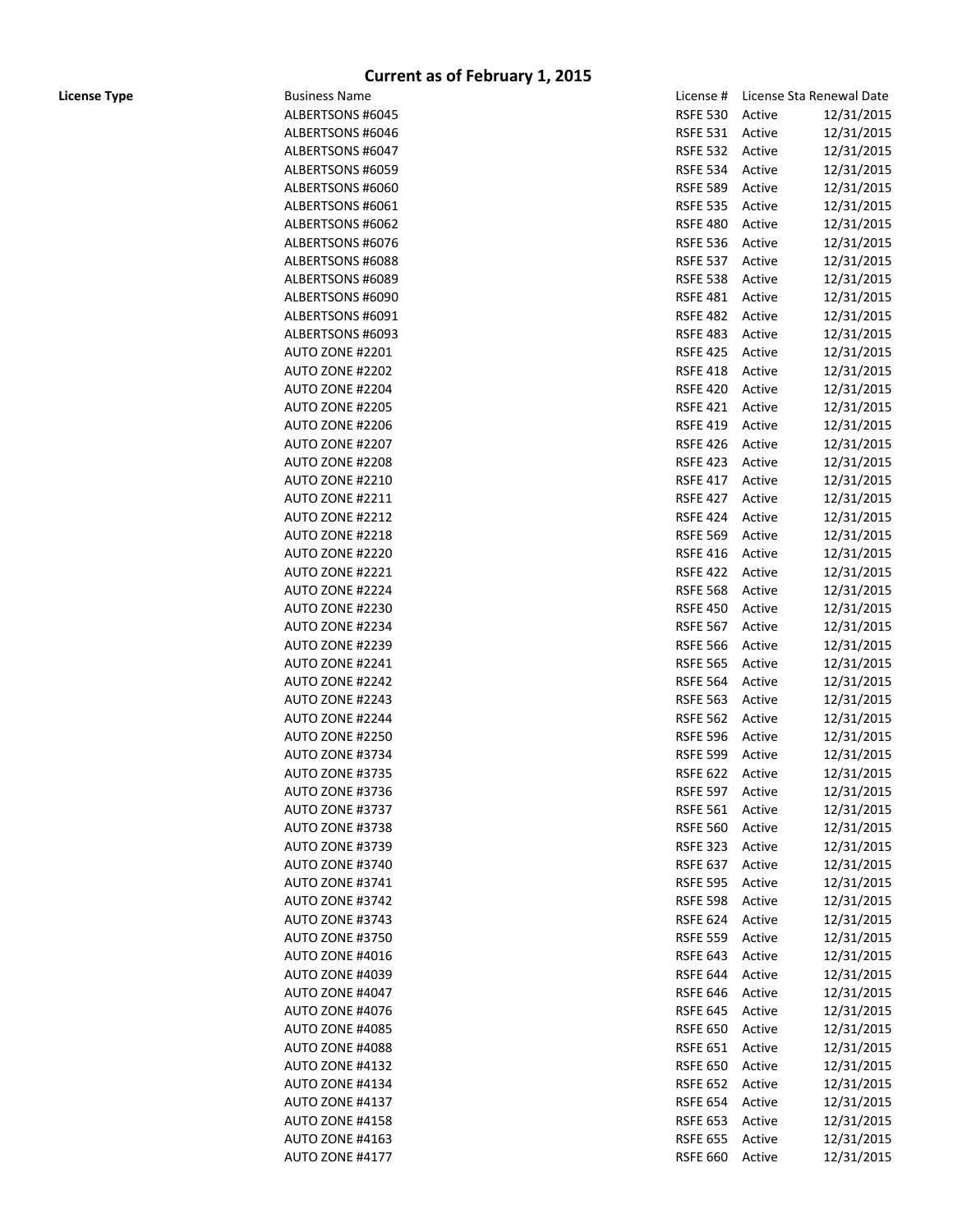| License Type | <b>Business Name</b>                                             |                 |        | License # License Sta Renewal Date |
|--------------|------------------------------------------------------------------|-----------------|--------|------------------------------------|
|              | AUTO ZONE #5724                                                  | RSFE 337 Active |        | 12/31/201                          |
|              | AUTO ZONE #5725                                                  | <b>RSFE 225</b> | Active | 12/31/2015                         |
|              | AUTO ZONE #5726                                                  | <b>RSFE 289</b> | Active | 12/31/2015                         |
|              | AUTO ZONE #5728                                                  | RSFE 210 Active |        | 12/31/2015                         |
|              | AUTO ZONE #5730                                                  | RSFE 226 Active |        | 12/31/2015                         |
|              | AUTO ZONE #5731                                                  | RSFE 431 Active |        | 12/31/201                          |
|              | AUTO ZONE #5735                                                  | RSFE 221 Active |        | 12/31/2015                         |
|              | AUTO ZONE #5737                                                  | RSFE 223 Active |        | 12/31/2015                         |
|              | AUTO ZONE #5739                                                  | <b>RSFE 269</b> | Active | 12/31/2015                         |
|              | AUTO ZONE #5740                                                  | RSFE 428 Active |        | 12/31/2015                         |
|              | AUTO ZONE #5743                                                  | <b>RSFE 339</b> | Active | 12/31/2015                         |
|              | AUTO ZONE #5744                                                  | <b>RSFE 340</b> | Active | 12/31/2015                         |
|              | AUTO ZONE #5746                                                  | <b>RSFE 338</b> | Active | 12/31/2015                         |
|              | AUTO ZONE #5748                                                  | <b>RSFE 430</b> | Active | 12/31/2015                         |
|              | AUTO ZONE #5749                                                  | RSFE 291 Active |        | 12/31/2015                         |
|              | AUTO ZONE #5917                                                  | <b>RSFE 429</b> | Active | 12/31/2015                         |
|              | BENCO DENTAL SUPPLY CO                                           | <b>RSFE 646</b> | Active | 12/31/2015                         |
|              | <b>BIANCHI'S AUTO &amp; TRUCK PARTS</b>                          | RSFE 590 Active |        | 12/31/2015                         |
|              | C B BROWN COMPANY INC                                            | RSFE 592 Active |        | 12/31/201                          |
|              | CABELAS #22                                                      | RSFE 631 Active |        | 12/31/2019                         |
|              | COSTCO WHOLESALE #025                                            | <b>RSFE 065</b> | Active | 12/31/2015                         |
|              | <b>COSTCO WHOLESALE #127</b>                                     | RSFE 411 Active |        | 12/31/201                          |
|              | <b>COSTCO WHOLESALE #563</b>                                     | <b>RSFE 139</b> | Active | 12/31/2015                         |
|              | COSTCO WHOLESALE #646                                            | <b>RSFE 470</b> | Active | 12/31/2015                         |
|              | COSTCO WHOLESALE #673                                            | <b>RSFE 140</b> | Active | 12/31/201                          |
|              | <b>COSTCO WHOLESALE #685</b>                                     | <b>RSFE 433</b> | Active | 12/31/201                          |
|              | <b>COSTCO WHOLESALE #737</b>                                     | <b>RSFE 465</b> | Active | 12/31/201                          |
|              | <b>GIOMI INC</b>                                                 | <b>RSFE 158</b> | Active | 12/31/201                          |
|              | HOME HARDWARE AND VARIETY                                        | RSFE 197 Active |        | 12/31/2015                         |
|              | <b>KENTS SUPPLY CENTER</b>                                       | RSFE 583 Active |        | 12/31/201                          |
|              | KMART CORPORATION #3095                                          | RSFE 240 Active |        | 12/31/201                          |
|              | KMART CORPORATION #3592                                          | RSFE 227 Active |        | 12/31/201                          |
|              | KMART CORPORATION #3680                                          | <b>RSFE 194</b> | Active | 12/31/201                          |
|              | KMART CORPORATION #3719                                          | <b>RSFE 204</b> | Active | 12/31/201                          |
|              | KMART CORPORATION #3857                                          | <b>RSFE 192</b> | Active | 12/31/2015                         |
|              | KMART CORPORATION #3894                                          | <b>RSFE 600</b> | Active | 12/31/2015                         |
|              | KMART CORPORATION #4151                                          | RSFE 018 Active |        | 12/31/2015                         |
|              |                                                                  |                 |        | 12/31/2015                         |
|              | <b>KMART CORPORATION #4369</b><br><b>KMART CORPORATION #9389</b> | <b>RSFE 243</b> | Active |                                    |
|              |                                                                  | <b>RSFE 408</b> | Active | 12/31/2015                         |
|              | <b>KMART CORPORATION #9819</b>                                   | <b>RSFE 452</b> | Active | 12/31/2015                         |
|              | LOWE S HOME CENTERS LLC #0321                                    | RSFE 581 Active |        | 12/31/2015                         |
|              | LOWE S HOME CENTERS LLC #0784                                    | <b>RSFE 580</b> | Active | 12/31/2015                         |
|              | LOWE S HOME CENTERS LLC #1024                                    | <b>RSFE 579</b> | Active | 12/31/2015                         |
|              | LOWE S HOME CENTERS LLC #1033                                    | <b>RSFE 578</b> | Active | 12/31/2015                         |
|              | LOWE S HOME CENTERS LLC #1537                                    | RSFE 577 Active |        | 12/31/2015                         |
|              | LOWE S HOME CENTERS LLC #1620                                    | <b>RSFE 576</b> | Active | 12/31/2015                         |
|              | LOWE S HOME CENTERS LLC #1639                                    | <b>RSFE 575</b> | Active | 12/31/2015                         |
|              | LOWE S HOME CENTERS LLC #1703                                    | <b>RSFE 574</b> | Active | 12/31/2015                         |
|              | LOWE S HOME CENTERS LLC #1719                                    | <b>RSFE 573</b> | Active | 12/31/2015                         |
|              | LOWE S HOME CENTERS LLC #1836                                    | RSFE 572 Active |        | 12/31/2015                         |
|              | LOWE S HOME CENTERS LLC #1863                                    | RSFE 571 Active |        | 12/31/2015                         |
|              | LOWE S HOME CENTERS LLC #2271                                    | <b>RSFE 570</b> | Active | 12/31/2015                         |
|              | LOWE S HOME CENTERS LLC #2477                                    | <b>RSFE 587</b> | Active | 12/31/2015                         |
|              | LOWE S HOME CENTERS LLC #2661                                    | <b>RSFE 594</b> | Active | 12/31/2015                         |
|              | LOWE S HOME CENTERS LLC #2721                                    | RSFE 612 Active |        | 12/31/2015                         |
|              | LOWE S HOME CENTERS LLC #2844                                    | RSFE 642 Active |        | 12/31/201                          |
|              | LOWE S HOME CENTERS LLC #3034                                    | RSFE 648 Active |        | 12/31/2015                         |

| <b>Business Name</b>                    | License #       | License Sta Renewal Date |            |
|-----------------------------------------|-----------------|--------------------------|------------|
| AUTO ZONE #5724                         | <b>RSFE 337</b> | Active                   | 12/31/2015 |
| AUTO ZONE #5725                         | <b>RSFE 225</b> | Active                   | 12/31/2015 |
| AUTO ZONE #5726                         | <b>RSFE 289</b> | Active                   | 12/31/2015 |
| AUTO ZONE #5728                         | <b>RSFE 210</b> | Active                   | 12/31/2015 |
| AUTO ZONE #5730                         | <b>RSFE 226</b> | Active                   | 12/31/2015 |
| AUTO ZONE #5731                         | <b>RSFE 431</b> | Active                   | 12/31/2015 |
| AUTO ZONE #5735                         | <b>RSFE 221</b> | Active                   | 12/31/2015 |
| AUTO ZONE #5737                         | <b>RSFE 223</b> | Active                   | 12/31/2015 |
| AUTO ZONE #5739                         | <b>RSFE 269</b> | Active                   | 12/31/2015 |
| AUTO ZONE #5740                         | <b>RSFE 428</b> | Active                   | 12/31/2015 |
| AUTO ZONE #5743                         | <b>RSFE 339</b> | Active                   | 12/31/2015 |
| AUTO ZONE #5744                         | <b>RSFE 340</b> | Active                   | 12/31/2015 |
| AUTO ZONE #5746                         | <b>RSFE 338</b> | Active                   | 12/31/2015 |
| AUTO ZONE #5748                         | <b>RSFE 430</b> | Active                   | 12/31/2015 |
| AUTO ZONE #5749                         | <b>RSFE 291</b> | Active                   | 12/31/2015 |
| AUTO ZONE #5917                         | <b>RSFE 429</b> | Active                   | 12/31/2015 |
| <b>BENCO DENTAL SUPPLY CO</b>           | <b>RSFE 646</b> | Active                   | 12/31/2015 |
| <b>BIANCHI'S AUTO &amp; TRUCK PARTS</b> | <b>RSFE 590</b> | Active                   | 12/31/2015 |
| C B BROWN COMPANY INC                   | <b>RSFE 592</b> | Active                   | 12/31/2015 |
| CABELAS #22                             | <b>RSFE 631</b> | Active                   | 12/31/2015 |
| <b>COSTCO WHOLESALE #025</b>            | <b>RSFE 065</b> | Active                   | 12/31/2015 |
| COSTCO WHOLESALE #127                   | <b>RSFE 411</b> | Active                   | 12/31/2015 |
| <b>COSTCO WHOLESALE #563</b>            | <b>RSFE 139</b> | Active                   | 12/31/2015 |
| COSTCO WHOLESALE #646                   | <b>RSFE 470</b> | Active                   | 12/31/2015 |
| COSTCO WHOLESALE #673                   | <b>RSFE 140</b> | Active                   | 12/31/2015 |
| <b>COSTCO WHOLESALE #685</b>            | <b>RSFE 433</b> | Active                   | 12/31/2015 |
| COSTCO WHOLESALE #737                   | <b>RSFE 465</b> | Active                   | 12/31/2015 |
| <b>GIOMI INC</b>                        | <b>RSFE 158</b> | Active                   | 12/31/2015 |
| HOME HARDWARE AND VARIETY               | <b>RSFE 197</b> | Active                   | 12/31/2015 |
| <b>KENTS SUPPLY CENTER</b>              | <b>RSFE 583</b> | Active                   | 12/31/2015 |
| KMART CORPORATION #3095                 | <b>RSFE 240</b> | Active                   | 12/31/2015 |
| KMART CORPORATION #3592                 | <b>RSFE 227</b> | Active                   | 12/31/2015 |
| <b>KMART CORPORATION #3680</b>          | <b>RSFE 194</b> | Active                   | 12/31/2015 |
| <b>KMART CORPORATION #3719</b>          | <b>RSFE 204</b> | Active                   | 12/31/2015 |
| <b>KMART CORPORATION #3857</b>          | <b>RSFE 192</b> | Active                   | 12/31/2015 |
| <b>KMART CORPORATION #3894</b>          | <b>RSFE 600</b> | Active                   | 12/31/2015 |
| KMART CORPORATION #4151                 | <b>RSFE 018</b> | Active                   | 12/31/2015 |
| KMART CORPORATION #4369                 | <b>RSFE 243</b> | Active                   | 12/31/2015 |
| <b>KMART CORPORATION #9389</b>          | <b>RSFE 408</b> | Active                   | 12/31/2015 |
| <b>KMART CORPORATION #9819</b>          | <b>RSFE 452</b> | Active                   | 12/31/2015 |
| LOWE S HOME CENTERS LLC #0321           | <b>RSFE 581</b> | Active                   | 12/31/2015 |
| LOWE S HOME CENTERS LLC #0784           | <b>RSFE 580</b> | Active                   | 12/31/2015 |
| LOWE S HOME CENTERS LLC #1024           | <b>RSFE 579</b> | Active                   | 12/31/2015 |
| LOWE S HOME CENTERS LLC #1033           | <b>RSFE 578</b> | Active                   | 12/31/2015 |
| LOWE S HOME CENTERS LLC #1537           | <b>RSFE 577</b> | Active                   | 12/31/2015 |
| LOWE S HOME CENTERS LLC #1620           | <b>RSFE 576</b> | Active                   | 12/31/2015 |
| LOWE S HOME CENTERS LLC #1639           | <b>RSFE 575</b> | Active                   | 12/31/2015 |
| LOWE S HOME CENTERS LLC #1703           | <b>RSFE 574</b> | Active                   | 12/31/2015 |
| LOWE S HOME CENTERS LLC #1719           | <b>RSFE 573</b> | Active                   | 12/31/2015 |
| LOWE S HOME CENTERS LLC #1836           | <b>RSFE 572</b> | Active                   | 12/31/2015 |
| LOWE S HOME CENTERS LLC #1863           | <b>RSFE 571</b> | Active                   | 12/31/2015 |
| LOWE S HOME CENTERS LLC #2271           | <b>RSFE 570</b> | Active                   | 12/31/2015 |
| LOWE S HOME CENTERS LLC #2477           | <b>RSFE 587</b> | Active                   | 12/31/2015 |
| LOWE S HOME CENTERS LLC #2661           | <b>RSFE 594</b> | Active                   | 12/31/2015 |
| LOWE S HOME CENTERS LLC #2721           | <b>RSFE 612</b> | Active                   | 12/31/2015 |
| LOWE S HOME CENTERS LLC #2844           | <b>RSFE 642</b> | Active                   | 12/31/2015 |
| LOWE S HOME CENTERS LLC #3034           | <b>RSFE 648</b> | Active                   | 12/31/2015 |
| MEEKS LUMBER AND HARDWARE               | <b>RSFE 148</b> | Active                   | 12/31/2015 |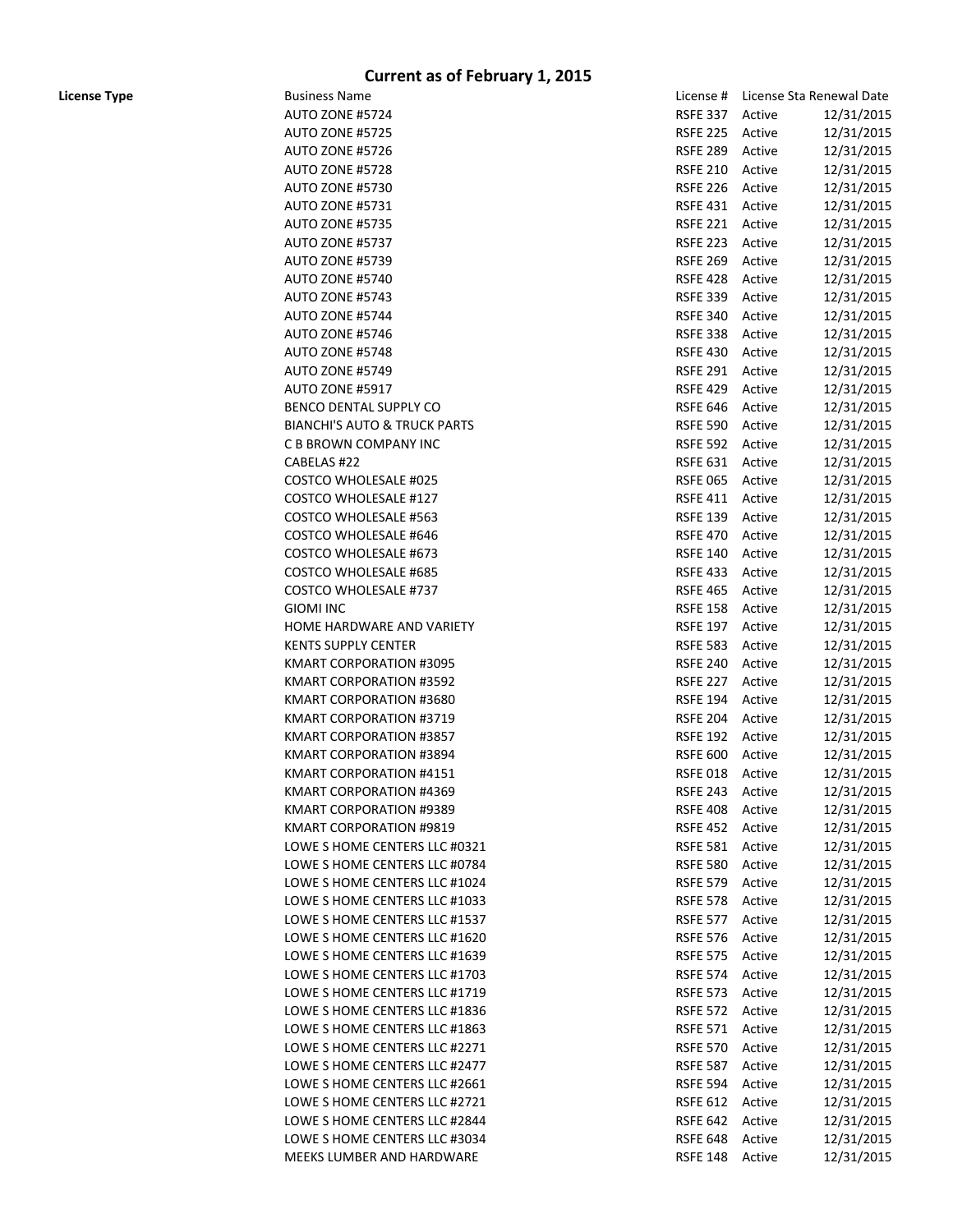| <b>License Type</b> | <b>Business Name</b>                                               |                                    |                  | License # License Sta Renewal Date |
|---------------------|--------------------------------------------------------------------|------------------------------------|------------------|------------------------------------|
|                     | NAPA AUTO PARTS #301                                               | RSFE 659 Active                    |                  | 12/31/2015                         |
|                     | NAPA AUTO PARTS #308                                               | RSFE 155 Active                    |                  | 12/31/2015                         |
|                     | NAPA AUTO PARTS #373                                               | RSFE 448 Active                    |                  | 12/31/2015                         |
|                     | NAPA AUTO PARTS #377                                               | RSFE 449 Active                    |                  | 12/31/2015                         |
|                     | NAPA AUTO PARTS #378                                               | RSFE 368 Active                    |                  | 12/31/2015                         |
|                     | NAPA AUTO PARTS #379                                               | RSFE 668 Active                    |                  | 12/31/2015                         |
|                     | NAPA AUTO PARTS #408                                               | RSFE 156 Active                    |                  | 12/31/2015                         |
|                     | NAPA AUTO PARTS OF BATTLE MOUNTAIN                                 | RSFE 667 Active                    |                  | 12/31/2015                         |
|                     | <b>NORCO #041</b>                                                  | RSFE 100 Active                    |                  | 12/31/2015                         |
|                     | NORTH VALLEYS HARDWARE                                             | RSFE 614 Active                    |                  | 12/31/2015                         |
|                     | <b>OREILLY AUTO PARTS #2542</b>                                    | RSFE 377 Active                    |                  | 12/31/2015                         |
|                     | OREILLY AUTO PARTS #2569                                           | RSFE 406 Active                    |                  | 12/31/2015                         |
|                     | <b>OREILLY AUTO PARTS #2655</b>                                    | RSFE 375 Active                    |                  | 12/31/2015                         |
|                     | <b>OREILLY AUTO PARTS #2693</b>                                    | RSFE 378 Active                    |                  | 12/31/2015                         |
|                     | <b>OREILLY AUTO PARTS #2705</b>                                    | RSFE 380 Active                    |                  | 12/31/2015                         |
|                     | <b>OREILLY AUTO PARTS #2709</b>                                    | RSFE 381 Active                    |                  | 12/31/2015                         |
|                     | <b>OREILLY AUTO PARTS #2727</b>                                    | RSFE 382 Active                    |                  | 12/31/2015                         |
|                     | <b>OREILLY AUTO PARTS #2738</b>                                    | <b>RSFE 383</b>                    | Active           | 12/31/2015                         |
|                     | <b>OREILLY AUTO PARTS #2804</b>                                    | RSFE 392 Active                    |                  | 12/31/2015                         |
|                     | <b>OREILLY AUTO PARTS #2826</b>                                    | <b>RSFE 384</b>                    | Active           | 12/31/2015                         |
|                     | <b>OREILLY AUTO PARTS #2842</b>                                    | <b>RSFE 385</b>                    | Active           | 12/31/2015                         |
|                     | <b>OREILLY AUTO PARTS #2848</b>                                    | <b>RSFE 386</b>                    | Active           | 12/31/2015                         |
|                     | <b>OREILLY AUTO PARTS #2861</b>                                    | RSFE 627 Active                    |                  | 12/31/2015                         |
|                     | <b>OREILLY AUTO PARTS #2864</b>                                    | <b>RSFE 398</b>                    | Active           | 12/31/2015                         |
|                     | <b>OREILLY AUTO PARTS #2875</b>                                    | <b>RSFE 626</b>                    | Active           | 12/31/2015                         |
|                     | <b>OREILLY AUTO PARTS #2943</b>                                    | RSFE 407 Active                    |                  | 12/31/2015                         |
|                     | <b>OREILLY AUTO PARTS #2972</b>                                    | RSFE 401 Active                    |                  | 12/31/2015                         |
|                     | <b>OREILLY AUTO PARTS #3110</b>                                    | RSFE 388 Active                    |                  | 12/31/2015                         |
|                     | OREILLY AUTO PARTS #3163                                           | RSFE 390 Active                    |                  | 12/31/2015                         |
|                     | <b>OREILLY AUTO PARTS #3164</b>                                    | RSFE 389 Active                    |                  | 12/31/2015                         |
|                     | <b>OREILLY AUTO PARTS #3201</b>                                    | RSFE 376 Active                    |                  | 12/31/2015                         |
|                     | <b>OREILLY AUTO PARTS #3207</b>                                    | RSFE 397 Active                    |                  | 12/31/2015                         |
|                     | <b>OREILLY AUTO PARTS #3454</b>                                    | RSFE 432 Active                    |                  | 12/31/2015                         |
|                     | <b>OREILLY AUTO PARTS #3466</b>                                    | RSFE 402 Active                    |                  | 12/31/2015                         |
|                     | <b>OREILLY AUTO PARTS #3498</b>                                    | RSFE 403 Active                    |                  | 12/31/2015                         |
|                     | <b>OREILLY AUTO PARTS #3524</b>                                    | RSFE 394 Active                    |                  | 12/31/2015                         |
|                     | <b>OREILLY AUTO PARTS #3528</b>                                    | RSFE 395 Active                    |                  | 12/31/2015                         |
|                     | <b>OREILLY AUTO PARTS #3529</b>                                    | <b>RSFE 405</b>                    | Active           | 12/31/2015                         |
|                     | <b>OREILLY AUTO PARTS #3530</b>                                    | <b>RSFE 404</b>                    | Active           | 12/31/2015                         |
|                     | <b>OREILLY AUTO PARTS #3545</b>                                    | RSFE 492 Active                    |                  | 12/31/2015                         |
|                     | <b>OREILLY AUTO PARTS #3548</b>                                    | <b>RSFE 491</b>                    | Active           | 12/31/2015                         |
|                     | <b>OREILLY AUTO PARTS #3565</b>                                    | <b>RSFE 486</b>                    | Active           | 12/31/2015                         |
|                     | <b>OREILLY AUTO PARTS #3572</b>                                    | <b>RSFE 487</b>                    | Active           | 12/31/2015                         |
|                     | <b>OREILLY AUTO PARTS #3575</b>                                    | <b>RSFE 488</b>                    | Active           | 12/31/2015                         |
|                     | OREILLY AUTO PARTS #3581                                           | <b>RSFE 460</b>                    | Active           | 12/31/2015                         |
|                     | <b>OREILLY AUTO PARTS #3599</b>                                    | <b>RSFE 493</b>                    | Active           | 12/31/2015                         |
|                     | OREILLY AUTO PARTS #3600                                           | <b>RSFE 494</b>                    | Active           | 12/31/2015                         |
|                     | <b>OREILLY AUTO PARTS #3614</b>                                    | <b>RSFE 489</b>                    | Active           | 12/31/2015                         |
|                     | <b>OREILLY AUTO PARTS #3647</b>                                    | <b>RSFE 495</b>                    |                  |                                    |
|                     |                                                                    |                                    | Active           | 12/31/2015                         |
|                     | <b>OREILLY AUTO PARTS #3648</b><br><b>OREILLY AUTO PARTS #3661</b> | <b>RSFE 490</b><br><b>RSFE 496</b> | Active<br>Active | 12/31/2015<br>12/31/2015           |
|                     |                                                                    |                                    |                  |                                    |
|                     | <b>OREILLY AUTO PARTS #3673</b>                                    | <b>RSFE 610</b>                    | Active           | 12/31/2015                         |
|                     | <b>OREILLY AUTO PARTS #3753</b>                                    | <b>RSFE 609</b>                    | Active           | 12/31/2015                         |
|                     | <b>OREILLY AUTO PARTS #3847</b>                                    | RSFE 621 Active                    |                  | 12/31/2015                         |
|                     | <b>OREILLY AUTO PARTS #3975</b>                                    | RSFE 652 Active                    |                  | 12/31/2015                         |
|                     | <b>OREILLY AUTO PARTS #3990</b>                                    | RSFE 653 Active                    |                  | 12/31/2015                         |
|                     | <b>OREILLY AUTO PARTS #4323</b>                                    | RSFE 657 Active                    |                  | 12/31/2015                         |
|                     | <b>OREILLY AUTO PARTS #4375</b>                                    | RSFE 654 Active                    |                  | 12/31/2015                         |

| License #       |        | License Sta Renewal Date |
|-----------------|--------|--------------------------|
| <b>RSFE 659</b> | Active | 12/31/2015               |
| <b>RSFE 155</b> | Active | 12/31/2015               |
| <b>RSFE 448</b> | Active | 12/31/2015               |
| <b>RSFE 449</b> | Active | 12/31/2015               |
| <b>RSFE 368</b> | Active | 12/31/2015               |
| <b>RSFE 668</b> | Active | 12/31/2015               |
| <b>RSFE 156</b> | Active | 12/31/2015               |
| <b>RSFE 667</b> | Active | 12/31/2015               |
|                 |        |                          |
| <b>RSFE 100</b> | Active | 12/31/2015               |
| <b>RSFE 614</b> | Active | 12/31/2015               |
| <b>RSFE 377</b> | Active | 12/31/2015               |
| <b>RSFE 406</b> | Active | 12/31/2015               |
| <b>RSFE 375</b> | Active | 12/31/2015               |
| <b>RSFE 378</b> | Active | 12/31/2015               |
| <b>RSFE 380</b> | Active | 12/31/2015               |
| <b>RSFE 381</b> | Active | 12/31/2015               |
| <b>RSFE 382</b> | Active | 12/31/2015               |
| <b>RSFE 383</b> | Active | 12/31/2015               |
| <b>RSFE 392</b> | Active | 12/31/2015               |
| <b>RSFE 384</b> | Active | 12/31/2015               |
| <b>RSFE 385</b> | Active | 12/31/2015               |
| <b>RSFE 386</b> |        | 12/31/2015               |
|                 | Active |                          |
| <b>RSFE 627</b> | Active | 12/31/2015               |
| <b>RSFE 398</b> | Active | 12/31/2015               |
| <b>RSFE 626</b> | Active | 12/31/2015               |
| <b>RSFE 407</b> | Active | 12/31/2015               |
| <b>RSFE 401</b> | Active | 12/31/2015               |
| <b>RSFE 388</b> | Active | 12/31/2015               |
| <b>RSFE 390</b> | Active | 12/31/2015               |
| <b>RSFE 389</b> | Active | 12/31/2015               |
| <b>RSFE 376</b> | Active | 12/31/2015               |
| <b>RSFE 397</b> | Active | 12/31/2015               |
| <b>RSFE 432</b> | Active | 12/31/2015               |
| <b>RSFE 402</b> | Active | 12/31/2015               |
| <b>RSFE 403</b> | Active | 12/31/2015               |
| <b>RSFE 394</b> |        |                          |
|                 | Active | 12/31/2015               |
| <b>RSFE 395</b> | Active | 12/31/2015               |
| <b>RSFE 405</b> | Active | 12/31/2015               |
| <b>RSFE 404</b> | Active | 12/31/2015               |
| <b>RSFE 492</b> | Active | 12/31/2015               |
| <b>RSFE 491</b> | Active | 12/31/2015               |
| <b>RSFE 486</b> | Active | 12/31/2015               |
| <b>RSFE 487</b> | Active | 12/31/2015               |
| <b>RSFE 488</b> | Active | 12/31/2015               |
| <b>RSFE 460</b> | Active | 12/31/2015               |
| <b>RSFE 493</b> | Active | 12/31/2015               |
| <b>RSFE 494</b> | Active | 12/31/2015               |
| <b>RSFE 489</b> | Active | 12/31/2015               |
|                 |        |                          |
| <b>RSFE 495</b> | Active | 12/31/2015               |
| <b>RSFE 490</b> | Active | 12/31/2015               |
| <b>RSFE 496</b> | Active | 12/31/2015               |
| <b>RSFE 610</b> | Active | 12/31/2015               |
| <b>RSFE 609</b> | Active | 12/31/2015               |
| <b>RSFE 621</b> | Active | 12/31/2015               |
| <b>RSFE 652</b> | Active | 12/31/2015               |
| <b>RSFE 653</b> | Active | 12/31/2015               |
| <b>RSFE 657</b> | Active | 12/31/2015               |
| <b>RSFE 654</b> | Active | 12/31/2015               |
|                 |        |                          |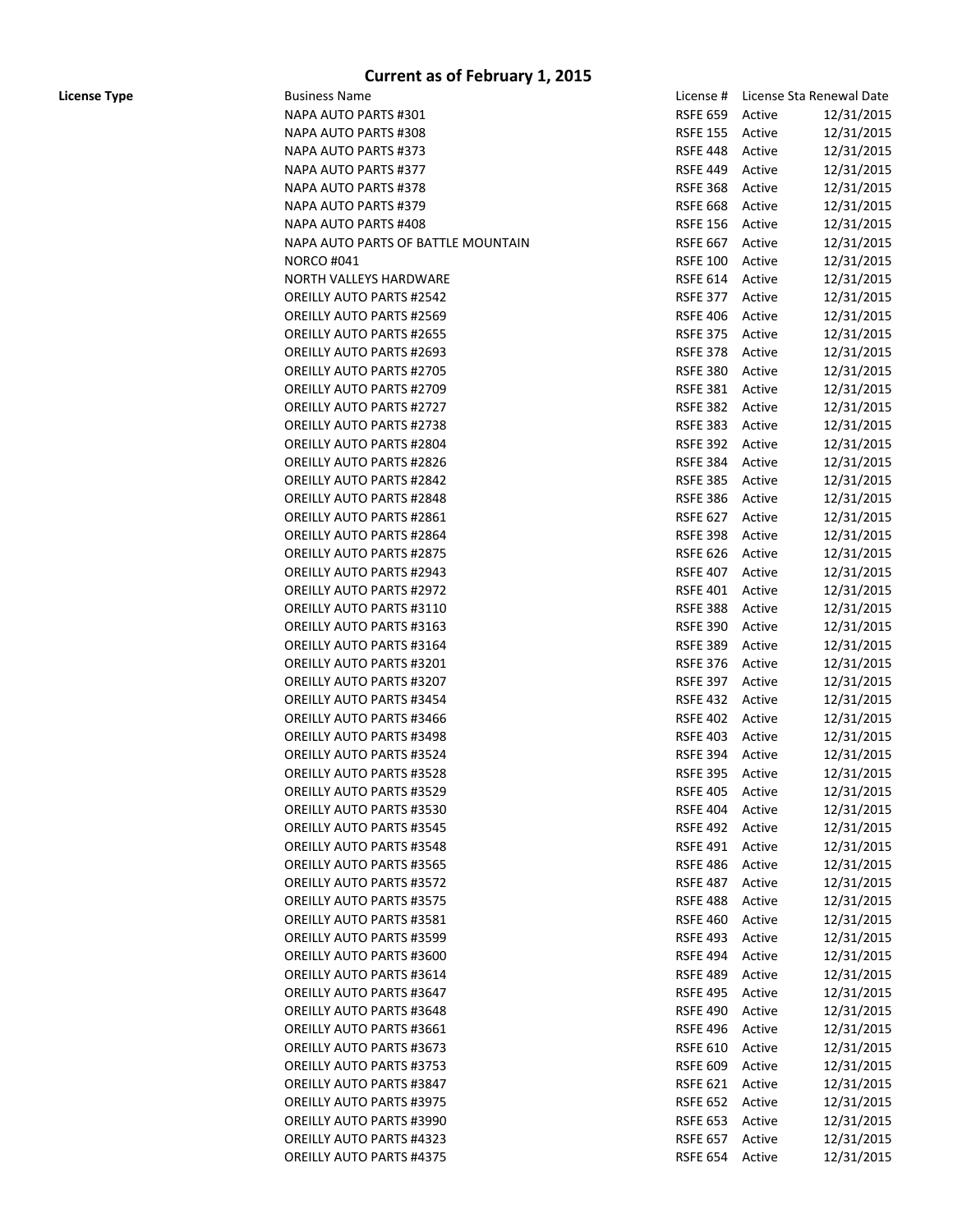| <b>License Type</b> | <b>Business Name</b>               |                 |        | License # License Sta Renewal Date |
|---------------------|------------------------------------|-----------------|--------|------------------------------------|
|                     | <b>OREILLY AUTO PARTS #4434</b>    | RSFE 662 Active |        | 12/31/2015                         |
|                     | <b>OREILLY AUTO PARTS #4600</b>    | RSFE 663 Active |        | 12/31/2015                         |
|                     | <b>OREILLY AUTO PARTS #4659</b>    | RSFE 664 Active |        | 12/31/2015                         |
|                     | <b>OREILLY AUTO PARTS #4748</b>    | RSFE 666 Active |        | 12/31/2015                         |
|                     | SAMS CLUB #4768                    | RSFE 447 Active |        | 12/31/2015                         |
|                     | SAMS CLUB #4974                    | RSFE 606 Active |        | 12/31/2015                         |
|                     | SAMS CLUB #4983                    | RSFE 608 Active |        | 12/31/2015                         |
|                     | SAMS CLUB #6257                    | RSFE 412 Active |        | 12/31/2015                         |
|                     | SAMS CLUB #6261                    | RSFE 409 Active |        | 12/31/2015                         |
|                     | SAMS CLUB #6382                    | RSFE 258 Active |        | 12/31/2015                         |
|                     | SAMS CLUB #8177                    | RSFE 209 Active |        | 12/31/2015                         |
|                     | SCHEELS ALL SPORTS INC #074        | RSFE 629 Active |        | 12/31/2015                         |
|                     | <b>SHELLY S HARDWARE</b>           | RSFE 193 Active |        | 12/31/2015                         |
|                     | SPORTSMANS WAREHOUSE - CARSON CITY | RSFE 661 Active |        | 12/31/2015                         |
|                     | SPORTSMANS WAREHOUSE - RENO        | RSFE 628 Active |        | 12/31/2015                         |
|                     | TARGET STORE #0263                 | RSFE 255 Active |        | 12/31/2015                         |
|                     | TARGET STORE #0264                 | RSFE 267 Active |        | 12/31/2015                         |
|                     | TARGET STORE #0265                 | RSFE 230 Active |        | 12/31/2015                         |
|                     | TARGET STORE #0680                 | RSFE 203 Active |        | 12/31/2015                         |
|                     | TARGET STORE #0826                 | RSFE 228 Active |        | 12/31/2015                         |
|                     | TARGET STORE #0850                 | RSFE 268 Active |        | 12/31/2015                         |
|                     | TARGET STORE #1171                 | RSFE 373 Active |        |                                    |
|                     |                                    | RSFE 371 Active |        | 12/31/2015                         |
|                     | TARGET STORE #1207                 |                 |        | 12/31/2015                         |
|                     | TARGET STORE #1239                 | RSFE 374 Active |        | 12/31/2015                         |
|                     | TARGET STORE #1243                 | RSFE 372 Active |        | 12/31/2015                         |
|                     | TARGET STORE #1363                 | RSFE 438 Active |        | 12/31/2015                         |
|                     | TARGET STORE #1462                 | RSFE 485 Active |        | 12/31/2015                         |
|                     | TARGET STORE #1524                 | RSFE 459 Active |        | 12/31/2015                         |
|                     | TARGET STORE #2164                 | RSFE 484 Active |        | 12/31/2015                         |
|                     | TARGET STORE #2404                 | RSFE 619 Active |        | 12/31/2015                         |
|                     | TARGET STORE #2472                 | RSFE 616 Active |        | 12/31/2015                         |
|                     | TARGET STORE #2568                 | RSFE 658 Active |        | 12/31/2015                         |
|                     | TARGET STORE T-2497                | RSFE 639 Active |        | 12/31/2015                         |
|                     | TARGET STORE T-2569                | RSFE 630 Active |        | 12/31/2015                         |
|                     | THE HOME DEPOT #3301               | RSFE 541 Active |        | 12/31/2015                         |
|                     | THE HOME DEPOT #3302               | RSFE 542 Active |        | 12/31/2015                         |
|                     | THE HOME DEPOT #3303               | RSFE 543 Active |        | 12/31/2015                         |
|                     | THE HOME DEPOT #3304               | <b>RSFE 544</b> | Active | 12/31/2015                         |
|                     | THE HOME DEPOT #3305               | <b>RSFE 545</b> | Active | 12/31/2015                         |
|                     | THE HOME DEPOT #3306               | <b>RSFE 546</b> | Active | 12/31/2015                         |
|                     | THE HOME DEPOT #3307               | RSFE 547 Active |        | 12/31/2015                         |
|                     | THE HOME DEPOT #3308               | <b>RSFE 611</b> | Active | 12/31/2015                         |
|                     | THE HOME DEPOT #3309               | <b>RSFE 614</b> | Active | 12/31/2015                         |
|                     | THE HOME DEPOT #3310               | <b>RSFE 548</b> | Active | 12/31/2015                         |
|                     | THE HOME DEPOT #3311               | <b>RSFE 549</b> | Active | 12/31/2015                         |
|                     | THE HOME DEPOT #3312               | <b>RSFE 550</b> | Active | 12/31/2015                         |
|                     | THE HOME DEPOT #3313               | <b>RSFE 551</b> | Active | 12/31/2015                         |
|                     | THE HOME DEPOT #3314               | RSFE 552 Active |        | 12/31/2015                         |
|                     | THE HOME DEPOT #3315               | <b>RSFE 553</b> | Active | 12/31/2015                         |
|                     | THE HOME DEPOT #3316               | <b>RSFE 554</b> | Active | 12/31/2015                         |
|                     | THE HOME DEPOT #3318               | <b>RSFE 555</b> | Active | 12/31/2015                         |
|                     | THE HOME DEPOT #3320               | <b>RSFE 556</b> | Active | 12/31/2015                         |
|                     | THE HOME DEPOT #3322               | RSFE 617 Active |        | 12/31/2015                         |
|                     | THE HOME DEPOT #3324               | <b>RSFE 638</b> | Active | 12/31/2015                         |
|                     | THE HOME DEPOT #8560               | RSFE 557 Active |        | 12/31/2015                         |
|                     | THE PEP BOYS MANNY MOE & JACK #494 | <b>RSFE 311</b> | Active | 12/31/2015                         |
|                     | THE PEP BOYS MANNY MOE & JACK #670 | RSFE 602 Active |        | 12/31/2015                         |
|                     | THE PEP BOYS MANNY MOE & JACK #683 | RSFE 603 Active |        | 12/31/2015                         |
|                     |                                    |                 |        |                                    |

| License #       |        | License Sta Renewal Date |
|-----------------|--------|--------------------------|
| RSFE 662        | Active | 12/31/2015               |
| <b>RSFE 663</b> | Active | 12/31/2015               |
| <b>RSFE 664</b> | Active | 12/31/2015               |
| <b>RSFE 666</b> | Active | 12/31/2015               |
| <b>RSFE 447</b> | Active | 12/31/2015               |
| <b>RSFE 606</b> | Active | 12/31/2015               |
| <b>RSFE 608</b> | Active | 12/31/2015               |
| <b>RSFE 412</b> | Active | 12/31/2015               |
| <b>RSFE 409</b> | Active | 12/31/2015               |
| <b>RSFE 258</b> | Active | 12/31/2015               |
| <b>RSFE 209</b> | Active | 12/31/2015               |
| <b>RSFE 629</b> | Active | 12/31/2015               |
| <b>RSFE 193</b> | Active | 12/31/2015               |
| <b>RSFE 661</b> |        |                          |
|                 | Active | 12/31/2015               |
| <b>RSFE 628</b> | Active | 12/31/2015               |
| <b>RSFE 255</b> | Active | 12/31/2015               |
| <b>RSFE 267</b> | Active | 12/31/2015               |
| <b>RSFE 230</b> | Active | 12/31/2015               |
| <b>RSFE 203</b> | Active | 12/31/2015               |
| <b>RSFE 228</b> | Active | 12/31/2015               |
| <b>RSFE 268</b> | Active | 12/31/2015               |
| <b>RSFE 373</b> | Active | 12/31/2015               |
| <b>RSFE 371</b> | Active | 12/31/2015               |
| <b>RSFE 374</b> | Active | 12/31/2015               |
| <b>RSFE 372</b> | Active | 12/31/2015               |
| RSFE 438        | Active | 12/31/2015               |
| <b>RSFE 485</b> | Active | 12/31/2015               |
| <b>RSFE 459</b> | Active | 12/31/2015               |
| <b>RSFE 484</b> | Active | 12/31/2015               |
| <b>RSFE 619</b> | Active | 12/31/2015               |
| <b>RSFE 616</b> | Active | 12/31/2015               |
| <b>RSFE 658</b> | Active | 12/31/2015               |
| <b>RSFE 639</b> | Active | 12/31/2015               |
| <b>RSFE 630</b> | Active | 12/31/2015               |
| <b>RSFE 541</b> | Active | 12/31/2015               |
| <b>RSFE 542</b> | Active | 12/31/2015               |
| <b>RSFE 543</b> | Active | 12/31/2015               |
| <b>RSFE 544</b> | Active | 12/31/2015               |
| <b>RSFE 545</b> | Active | 12/31/2015               |
| <b>RSFE 546</b> | Active | 12/31/2015               |
| <b>RSFE 547</b> | Active | 12/31/2015               |
| <b>RSFE 611</b> | Active | 12/31/2015               |
|                 |        | 12/31/2015               |
| RSFE 614        | Active |                          |
| <b>RSFE 548</b> | Active | 12/31/2015               |
| <b>RSFE 549</b> | Active | 12/31/2015               |
| RSFE 550        | Active | 12/31/2015               |
| <b>RSFE 551</b> | Active | 12/31/2015               |
| <b>RSFE 552</b> | Active | 12/31/2015               |
| <b>RSFE 553</b> | Active | 12/31/2015               |
| <b>RSFE 554</b> | Active | 12/31/2015               |
| <b>RSFE 555</b> | Active | 12/31/2015               |
| <b>RSFE 556</b> | Active | 12/31/2015               |
| <b>RSFE 617</b> | Active | 12/31/2015               |
| RSFE 638        | Active | 12/31/2015               |
| <b>RSFE 557</b> | Active | 12/31/2015               |
| <b>RSFE 311</b> | Active | 12/31/2015               |
| <b>RSFE 602</b> | Active | 12/31/2015               |
| <b>RSFE 603</b> | Active | 12/31/2015               |